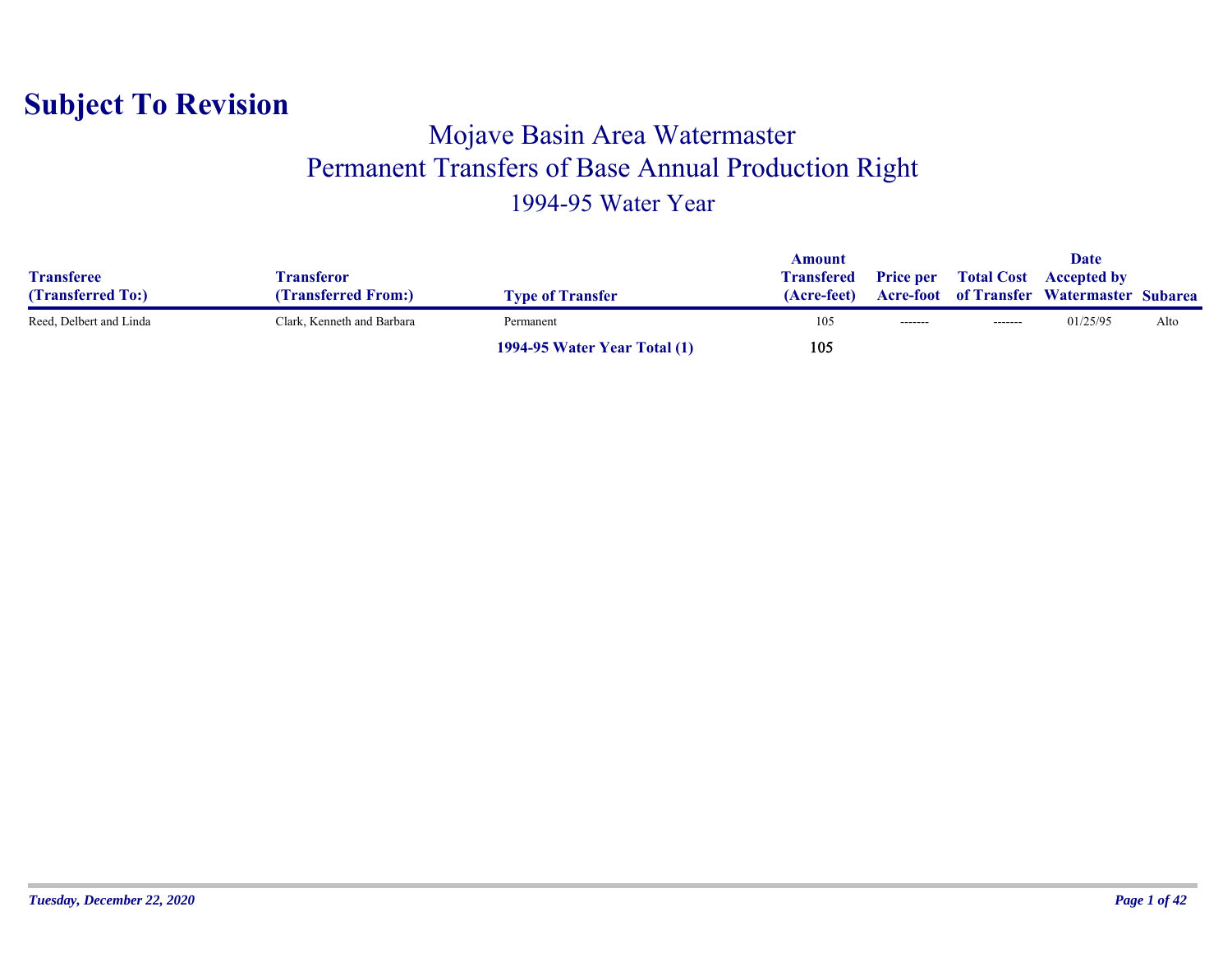#### Mojave Basin Area Watermaster Permanent Transfers of Base Annual Production Right 1995-96 Water Year

| <b>Transferee</b>                | <b>Transferor</b>              |                                        | <b>Amount</b><br><b>Transfered</b> | <b>Price per</b> | <b>Total Cost</b> | <b>Date</b><br><b>Accepted by</b> |                |
|----------------------------------|--------------------------------|----------------------------------------|------------------------------------|------------------|-------------------|-----------------------------------|----------------|
| (Transferred To:)                | (Transferred From:)            | <b>Type of Transfer</b>                | (Acre-feet)                        | Acre-foot        | of Transfer       | Watermaster                       | <b>Subarea</b> |
| Rozell, Robert                   | Chafa, Larry and Delinda       | Permanent                              | 96                                 | \$416.67         | \$40,000.00       | 11/22/95                          | Centro         |
| <b>Beinschroth Family Trust</b>  | Tatum, James                   | Permanent - Foreclosure                | 829                                | -------          | -------           | 01/24/96                          | Alto           |
| Poser Investments, Inc.          | Mutual Funding Corp.           | Permanent                              | 101                                | -------          | -------           | 03/27/96                          | Alto           |
| Simmons, Jack and Ethun, Claudia | Copeland et al.                | Permanent                              | 175                                | -------          | -------           | 05/22/96                          | Alto           |
| Martin, Micheal and Arlene       | Puckhaber Trust, William F.    | Permanent                              | 63                                 | \$1.00           | \$63.00           | 06/19/96                          | Baja           |
| Torrado, Jesus and Aida          | Stewart, Stanly and Patricia   | Permanent                              | 27                                 | \$200.00         | \$5,400.00        | 07/24/96                          | Baja           |
| Mizrahie et al.                  | Arguelles, Alfredo A.          | Permanent                              | 400                                | \$80.00          | \$32,000.00       | 08/28/96                          | Baja           |
| Vogler, et al.                   | Boileau, E. Burdette           | Permanent                              | 162                                | -------          | -------           | 08/28/96                          | Alto           |
| Frederick Trust, Kenneth A.      | Gracetown Investment, Inc.     | Permanent - Deed in Lieu of Forclosure | 752                                | -------          | --------          | 08/28/96                          | Este           |
| Son of Caduceus                  | Hrubik, Thomas A.              | Permanent                              | 1,224                              | -------          | -------           | 08/28/96                          | Alto           |
| Boileau, E. Burdette             | Murphy Trust, Bernard          | Permanent - Foreclosure                | 162                                | -------          | -------           | 08/28/96                          | Alto           |
| Keel, Al J. and Barbara          | Ormsby, Harry G.               | Permanent                              | 90                                 | -------          | -------           | 08/28/96                          | Alto           |
| Hettinga, Hein and Ellen         | Ressegue, Bill                 | Permanent                              | 259                                | -------          | -------           | 08/28/96                          | Oeste          |
| SeoulBank                        | Rotex Construction, Inc.       | Permanent - Foreclosure                | 2,529                              | -------          | -------           | 08/28/96                          | Baja           |
| Newberry Calico Group            | Calico Lakes Homeowners Assoc. | Permanent                              | 854                                | -------          | -------           | 09/25/96                          | Baja           |
| Lee, Jon                         | Poser Investments, Inc.        | Permanent                              | 101                                | -------          | --------          | 09/25/96                          | Alto           |
|                                  |                                | 1995-96 Water Year Total (16)          | 7,824                              |                  | \$77,463.00       |                                   |                |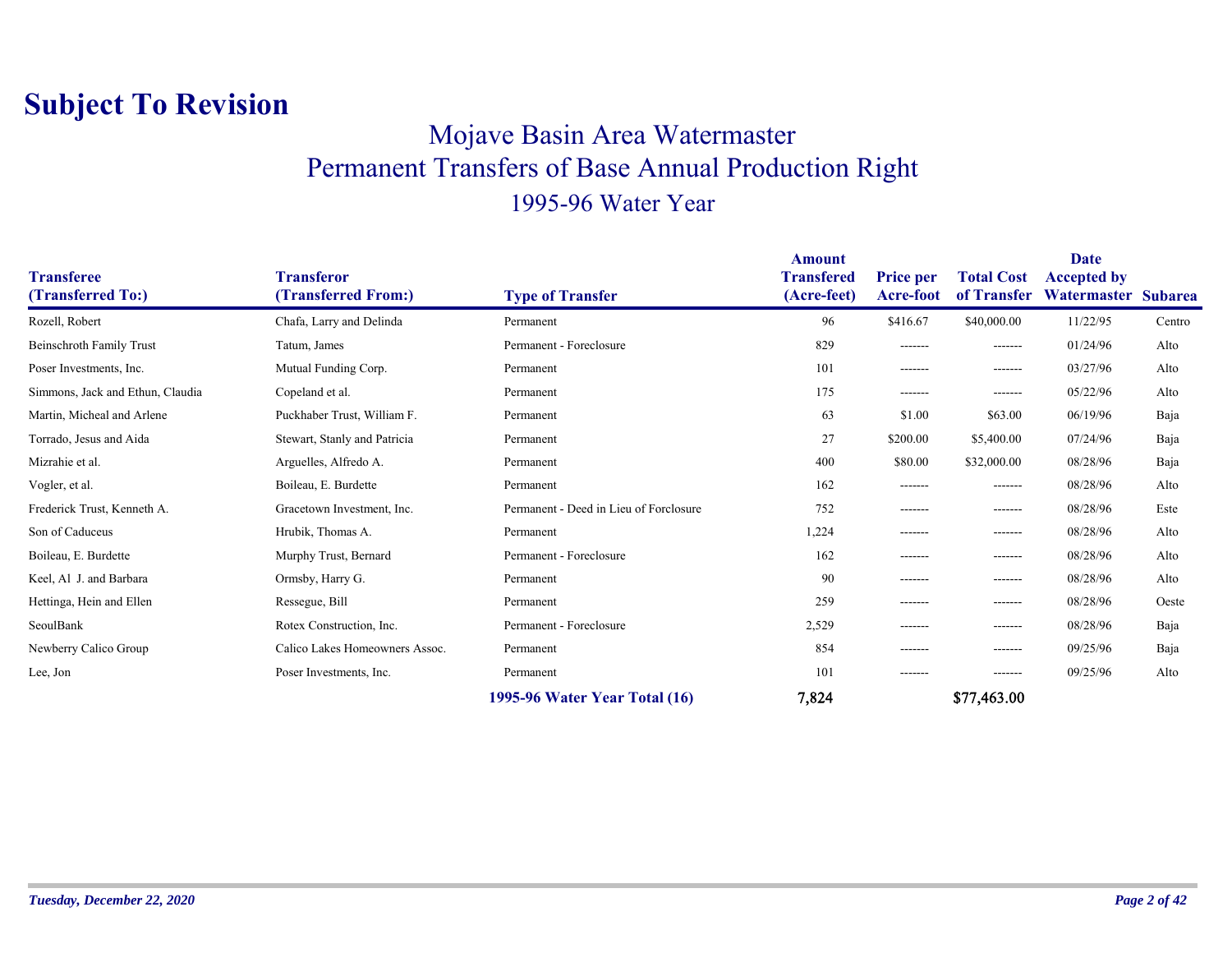### Mojave Basin Area Watermaster Permanent Transfers of Base Annual Production Right 1996-97 Water Year

|                                        |                                          |                                         | <b>Amount</b>                    |                                      |                                  | <b>Date</b>                               |        |
|----------------------------------------|------------------------------------------|-----------------------------------------|----------------------------------|--------------------------------------|----------------------------------|-------------------------------------------|--------|
| <b>Transferee</b><br>(Transferred To:) | <b>Transferor</b><br>(Transferred From:) |                                         | <b>Transfered</b><br>(Acre-feet) | <b>Price per</b><br><b>Acre-foot</b> | <b>Total Cost</b><br>of Transfer | <b>Accepted by</b><br>Watermaster Subarea |        |
|                                        |                                          | <b>Type of Transfer</b>                 |                                  |                                      |                                  |                                           |        |
| Ward, et al.                           | Price, Alan E.                           | Permanent                               | 37                               | $- - - - - - -$                      | \$1.00                           | 10/30/96                                  | Baja   |
| New Springs Limited Partnership        | SeoulBank                                | Permanent                               | 2,529                            | -------                              | -------                          | 10/30/96                                  | Baja   |
| <b>Umair Management Corporation</b>    | Desert Community Bank                    | Permanent                               | 156                              | -------                              | -------                          | 11/20/96                                  | Centro |
| Liang, Yuan I. and Tzu-Mei             | New Springs Limited Partnership          | Permanent                               | 200                              | -------                              | -------                          | 12/11/96                                  | Baja   |
| R.G. Harris Company                    | Tatro, Richard K. and Sandra A.          | Permanent                               | 280                              | -------                              | -------                          | 12/11/96                                  | Alto   |
| M.L.J. Corporation                     | Cirilo Gomez Living Trust                | Permanent (Inc. 267 A-F Carryover FPA)  | 330                              | -------                              | -------                          | 02/26/97                                  | Alto   |
| Morano, Amerio and Lana                | Davis, Paul                              | Permanent (Inc. 7 A-F Carryover FPA)    | 19                               | -------                              | -------                          | 02/26/97                                  | Oeste  |
| Soppeland, Wayne A.                    | DeLeeuw, William and Wilma               | Permanent (Inc. 351 A-F Carryover FPA)  | 609                              | -------                              | -------                          | 02/26/97                                  | Centro |
| Southern California Water Company      | Newberry Springs Company                 | Permanent (Inc. 2241 A-F Carryover FPA) | 2,489                            | \$642.83                             | \$1,600,000.00                   | 02/26/97                                  | Centro |
| Rodriguez, Janet                       | San Filippo, Joseph and Shelley          | Permanent                               | 25                               | \$400.00                             | \$10,000.00                      | 02/26/97                                  | Alto   |
| DeLeeuw, William and Wilma             | St. Charles, Donald                      | Permanent - Foreclosure                 | 609                              | -------                              | -------                          | 02/26/97                                  | Centro |
| Tran, Anthony and Hy, Thap A.          | Visser, Annie                            | Permanent (Inc. 82 A-F Carryover FPA)   | 91                               | -------                              | \$1.00                           | 02/26/97                                  | Centro |
| Calico Junction                        | Swartz, Irene                            | Permanent                               | 20                               | \$500.00                             | \$10,000.00                      | 03/26/97                                  | Baja   |
| Contratto, Robert and Ersula           | Barnes, Fay                              | Permanent (Inc. 161 A-F Carryover FPA)  | 241                              | -------                              | -------                          | 05/28/97                                  | Centro |
| Baker, George E. and Gloria L.         | Ellison, Susan                           | Permanent (Inc. 0 A-F Carryover FPA)    | 15                               | -------                              | -------                          | 05/28/97                                  | Baja   |
| Rees, Michael J. and Sue A.            | Ludington, James E. and Jo Ann           | Permanent (Inc. 53 A-F Carryover FPA)   | 58                               | -------                              | -------                          | 05/28/97                                  | Centro |
| Jones, Kenneth and Joette              | Moffit, Thomas and Edith                 | Permanent (Inc. 56 A-F Carryover FPA)   | 62                               | -------                              | -------                          | 05/28/97                                  | Centro |
| Fundamental Christian Endeavors, Inc.  | Chastain, W.C.                           | Permanent (Inc. 82 A-F Carryover FPA)   | 100                              | -------                              | -------                          | 06/25/97                                  | Baja   |
| Gray, George and Betty                 | Hosking, John W. and Jean                | Permanent (Inc. 34 A-F Carryover FPA)   | 94                               | -------                              | -------                          | 06/25/97                                  | Baja   |
| Adelanto, City Of                      | Hrubik, Thomas A.                        | Permanent                               | 1,866                            | \$920.00                             | \$1,716,720.00                   | 06/25/97                                  | Alto   |
| Manning, Sharon S.                     | Moore, Wayne and Julia                   | Permanent (Inc. 79 A-F Carryover FPA)   | 103                              | -------                              | -------                          | 09/24/97                                  | Baja   |
|                                        |                                          | 1996-97 Water Year Total (21)           | 9,933                            |                                      | \$3,336,722.00                   |                                           |        |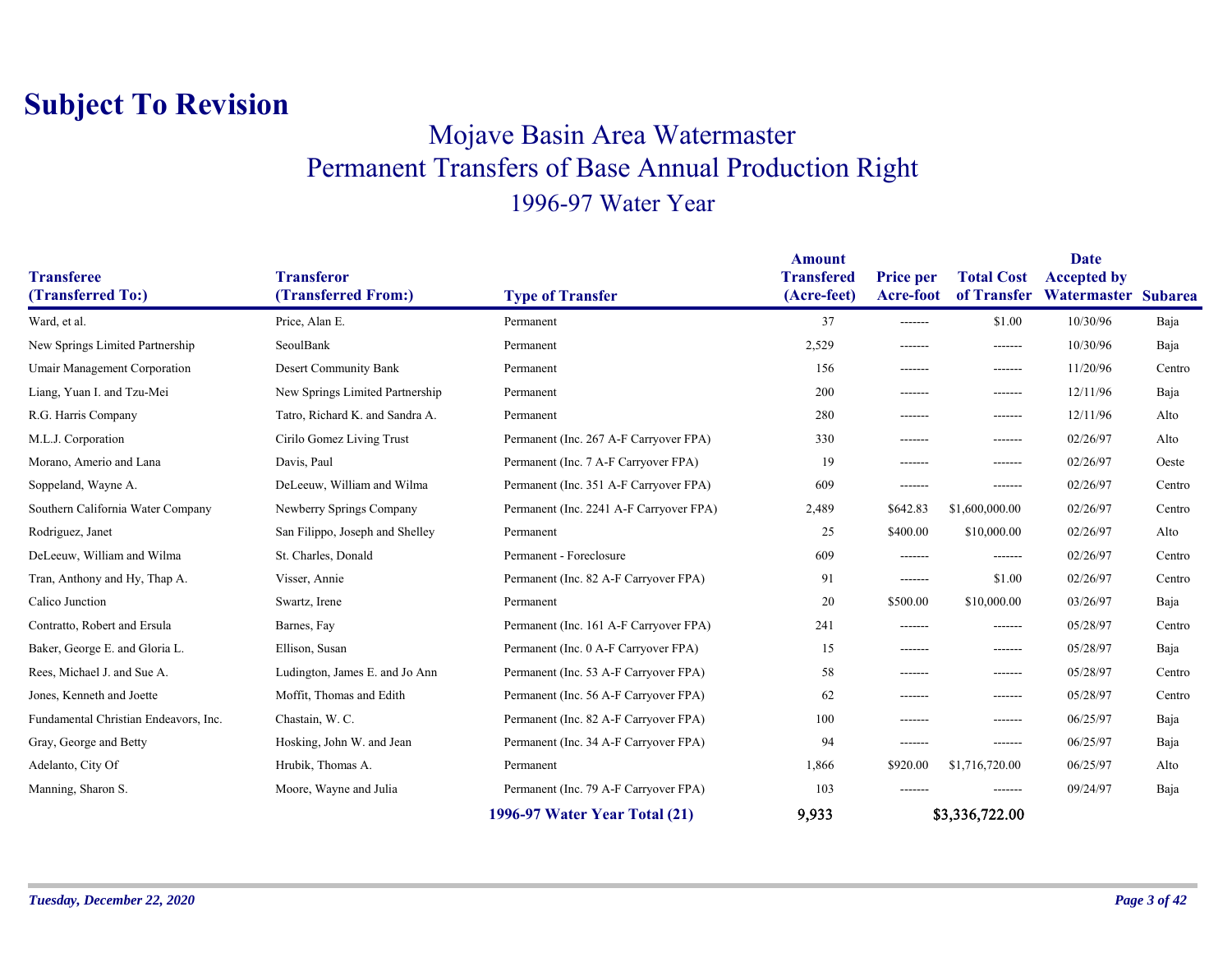### Mojave Basin Area Watermaster Permanent Transfers of Base Annual Production Right 1997-98 Water Year

|                                          |                                             |                                                      | <b>Amount</b>                    |                                      |                                  | Date                                      |        |
|------------------------------------------|---------------------------------------------|------------------------------------------------------|----------------------------------|--------------------------------------|----------------------------------|-------------------------------------------|--------|
| <b>Transferee</b><br>(Transferred To:)   | <b>Transferor</b><br>(Transferred From:)    | <b>Type of Transfer</b>                              | <b>Transfered</b><br>(Acre-feet) | <b>Price per</b><br><b>Acre-foot</b> | <b>Total Cost</b><br>of Transfer | <b>Accepted by</b><br>Watermaster Subarea |        |
| Gutierrez, Jose and Gloria               | Lyon, Erika                                 | Permanent (Inc. 111 A-F Carryover FPA)               | 130                              | -------                              | -------                          | 10/22/97                                  | Centro |
| Artz, Richard and Gloria                 | Scoggins, Jerry                             | Permanent                                            | 105                              | -------                              | -------                          | 10/22/97                                  | Baja   |
| Southern California Water Company        | Soppeland, Wayne                            | Permanent                                            | 609                              | \$625.00                             | \$380,625.00                     | 10/22/97                                  | Centro |
|                                          |                                             |                                                      |                                  |                                      |                                  |                                           |        |
| Daggett Leasing Corporation              | Weidknecht, Arthur and Peggy                | Permanent (Inc. 68 A-F Carryover FPA)                | 63                               | \$238.10                             | \$15,000.30                      | 12/17/97                                  | Baja   |
| Seals, Elizabeth                         | Seals, Lawrence                             | Permanent (Inc. 62 A-F Carryover FPA)                | 80                               | -------                              | -------                          | 01/28/98                                  | Este   |
| Seals, William and Tibbett Vicki Seals   | Seals, Lawrence                             | Permanent (Inc. 35 A-F Carryover FPA)                | 33                               | -------                              | -------                          | 01/28/98                                  | Este   |
| Docimo, Allen and Kathryn                | Silver Valley Ranch, Inc.                   | Permanent                                            | 109                              | -------                              | -------                          | 02/25/98                                  | Baja   |
| Ho, Ting-Seng and Ah-Git                 | Steimle, Alan                               | Permanent                                            | 300                              | -------                              | \$1.00                           | 02/25/98                                  | Baja   |
| Rim Properties, A California Partnership | Grube, Robert                               | Permanent (Inc. 8 A-F Carryover FPA)                 | 9                                | \$277.78                             | \$2,500.00                       | 03/25/98                                  | Alto   |
| Ramirez, Jaime and Alicia                | Kenyon Family Trust                         | Permanent (Inc. 59 A-F Carryover FPA)                | 70                               | \$357.14                             | \$24,999.80                      | 03/25/98                                  | Centro |
| Arrowhead Services Corporation           | Mitchell, Charles                           | Permanent - Foreclosure                              | 201                              | -------                              | -------                          | 03/25/98                                  | Centro |
| Western Heritage, Inc.                   | Newberry-Calico Group                       | Permanent - Foreclosure (Inc. 388 A-F Carryover FPA) | 854                              | -------                              | -------                          | 03/25/98                                  | Baja   |
| Kasner, Robert                           | Nu View Development, Inc.                   | Permanent                                            | 1,450                            | -------                              | -------                          | 03/25/98                                  | Baja   |
| Victor Valley Water District             | Robinson, Jimmy F.                          | Permanent                                            | 126                              | \$800.00                             | \$100,800.00                     | 04/22/98                                  | Alto   |
| Askew, S. Louise                         | Rodriguez, Janet                            | Permanent (Inc. 22 A-F Carryover FPA)                | 25                               | \$400.00                             | \$10,000.00                      | 04/22/98                                  | Alto   |
| Hettinga, Hein and Ellen                 | Van Dam Brothers                            | Permanent                                            | 450                              | \$866.67                             | \$390,000.00                     | 04/22/98                                  | Oeste  |
| Western Water Company                    | Abbott, Leonard C.                          | Permanent                                            | 140                              | \$1,050.00                           | \$147,000.00                     | 05/27/98                                  | Alto   |
| Western Water Company                    | Boyce, Kenneth and Willa                    | Permanent                                            | 80                               | \$1,000.00                           | \$80,000.00                      | 05/27/98                                  | Alto   |
| Western Water Company                    | Hrubik, Thomas A.                           | Permanent                                            | 280                              | \$1,000.00                           | \$280,000.00                     | 05/27/98                                  | Alto   |
| Bank of America, NT and SA               | Most, Milton                                | Permanent (Inc. 4705 A-F Carryover FPA)              | 9,380                            | -------                              | -------                          | 05/27/98                                  | Centro |
| Campbell Family Trust                    | Park, Chanho                                | Permanent - Deed in Lieu of Forclosure               | 597                              | -------                              | -------                          | 05/27/98                                  | Este   |
| Alta Power Generation L.L.C.             | Southern California Edison Co. - Industrial | Permanent                                            | 4,565                            | -------                              | -------                          | 05/27/98                                  | Baja   |
| Western Water Company                    | Vogler, Albert H.                           | Permanent                                            | 132                              | \$1,053.79                           | \$139,100.00                     | 05/27/98                                  | Alto   |
| Western Water Company                    | Cardozo, Manuel                             | Permanent                                            | 909                              | -------                              | -------                          | 07/01/98                                  | Alto   |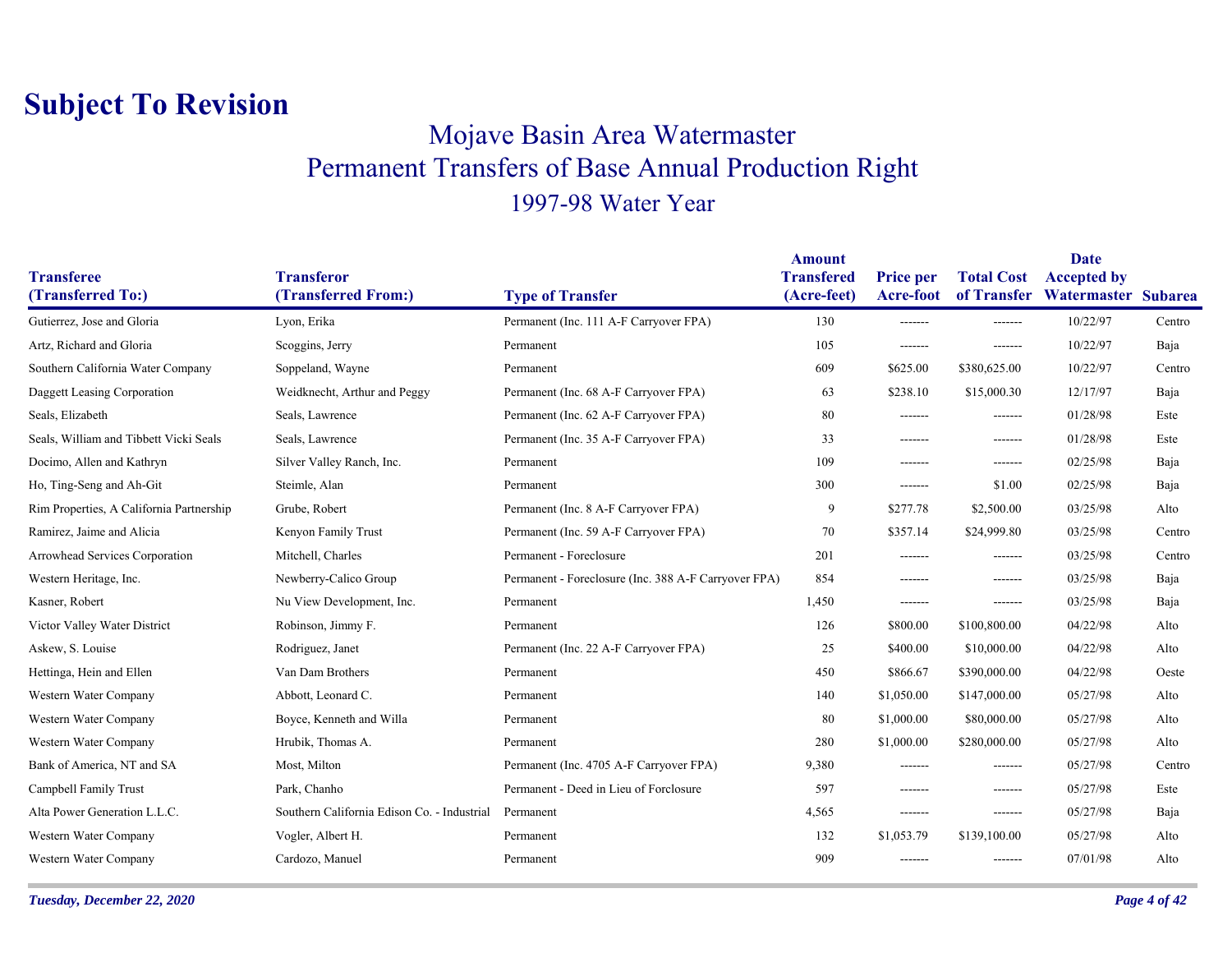### Mojave Basin Area Watermaster Permanent Transfers of Base Annual Production Right 1997-98 Water Year

| <b>Transferee</b><br>(Transferred To:) | <b>Transferor</b><br>(Transferred From:) | <b>Type of Transfer</b>                | <b>Amount</b><br><b>Transfered</b><br>(Acre-feet) | <b>Price per</b><br><b>Acre-foot</b> | <b>Total Cost</b><br>of Transfer | Date<br><b>Accepted by</b><br>Watermaster Subarea |        |
|----------------------------------------|------------------------------------------|----------------------------------------|---------------------------------------------------|--------------------------------------|----------------------------------|---------------------------------------------------|--------|
| Kim, Ju Sang                           | Seals, Elizabeth                         | Permanent                              | 30                                                | -------                              | -------                          | 07/01/98                                          | Este   |
| <b>Wyatt Family Trust</b>              | Turner, Zena                             | Permanent                              | 70                                                | -------                              | $- - - - - - -$                  | 07/01/98                                          | Alto   |
| Klevins, Chester                       | Hall, Larry                              | Permanent - Deed in Lieu of Forclosure | 23                                                | -------                              | $- - - - - - -$                  | 07/22/98                                          | Baja   |
| Dowell, Leonard                        | Klevins, Chester                         | Permanent (Inc. 20 A-F Carryover FPA)  | 23                                                | -------                              | \$1,000.00                       | 07/22/98                                          | Baja   |
| Western Water Company                  | Askew, S. Louise                         | Permanent                              | 25                                                | \$1,000.00                           | \$25,000.00                      | 08/26/98                                          | Alto   |
| Radco Resources, LLC                   | Baca, Enrique                            | Permanent                              | 74                                                | --------                             | -------                          | 08/26/98                                          | Alto   |
| Western Water Company                  | Clark, Kenneth R.                        | Permanent                              | 59                                                | \$1,059.32                           | \$62,500.00                      | 08/26/98                                          | Alto   |
| Radco Resources, LLC                   | Dexter, J. P.                            | Permanent                              | 500                                               | \$1,000.00                           | \$500,000.00                     | 08/26/98                                          | Alto   |
| Rees, Michael J. and Sue A.            | Duran, Frank T.                          | Permanent                              | 50                                                | -------                              | -------                          | 08/26/98                                          | Centro |
| Radco Resources, LLC                   | Garcia, Sonia L.                         | Permanent                              | 288                                               | -------                              | -------                          | 08/26/98                                          | Alto   |
| Van Leeuwen, John                      | Groen, Cornelis                          | Permanent                              | 1,043                                             | -------                              | $- - - - - - -$                  | 08/26/98                                          | Centro |
| Radco Resources, LLC                   | R. G. Harris Company                     | Permanent                              | 280                                               | -------                              | -------                          | 08/26/98                                          | Alto   |
| Western Water Company                  | Radco Resources, LLC                     | Permanent                              | 70                                                | \$1,125.00                           | \$78,750.00                      | 08/26/98                                          | Alto   |
| Western Water Company                  | Radco Resources, LLC                     | Permanent                              | 74                                                | \$1,125.00                           | \$83,250.00                      | 08/26/98                                          | Alto   |
| Western Water Company                  | Radco Resources, LLC                     | Permanent                              | 100                                               | \$1,125.00                           | \$112,500.00                     | 08/26/98                                          | Alto   |
| Western Water Company                  | Radco Resources, LLC                     | Permanent                              | 280                                               | \$1,125.00                           | \$315,000.00                     | 08/26/98                                          | Alto   |
| Western Water Company                  | Radco Resources, LLC                     | Permanent                              | 288                                               | \$1,125.00                           | \$324,000.00                     | 08/26/98                                          | Alto   |
| Western Water Company                  | Radco Resources, LLC                     | Permanent                              | 500                                               | \$1,125.00                           | \$562,500.00                     | 08/26/98                                          | Alto   |
| Radco Resources, LLC                   | Vogler, et al.                           | Permanent                              | 100                                               | \$1,030.00                           | \$103,000.00                     | 08/26/98                                          | Alto   |
| Radco Resources, LLC                   | Weber, Dave                              | Permanent                              | 70                                                | \$1,030.00                           | \$72,100.00                      | 08/26/98                                          | Alto   |
| Wells Fargo Bank, N. A.                | Clear View Farms                         | Permanent - Foreclosure                | 501                                               | -------                              | -------                          | 09/23/98                                          | Alto   |
| Hickman, Alex and Debe                 | Swartz, Irene                            | Permanent (Inc. 26 A-F Carryover FPA)  | 30                                                | -------                              | -------                          | 09/23/98                                          | Baja   |
|                                        |                                          | 1997-98 Water Year Total (46)          | 25,175                                            |                                      | \$3,809,626.10                   |                                                   |        |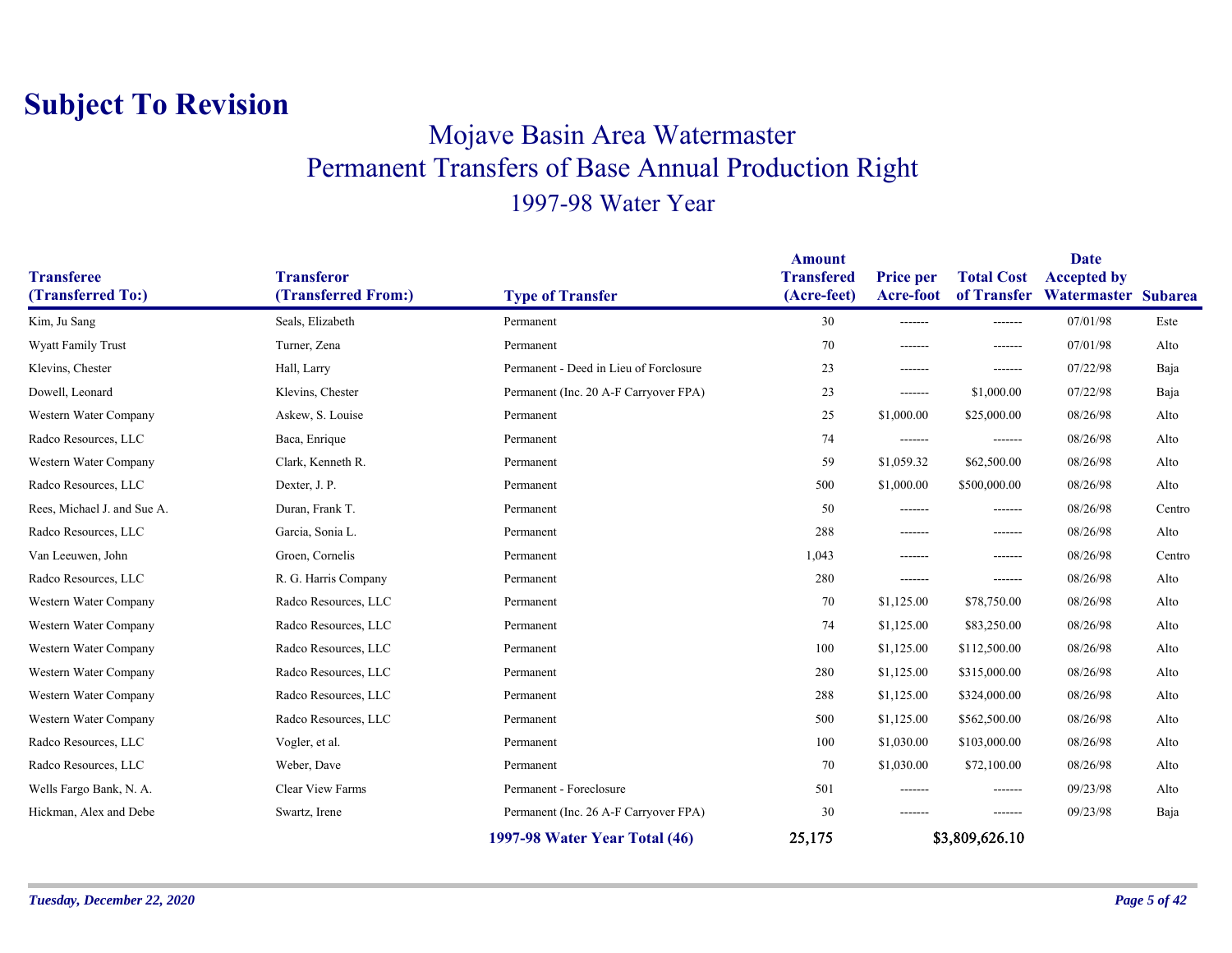### Mojave Basin Area Watermaster Permanent Transfers of Base Annual Production Right 1998-99 Water Year

|                                    |                                    |                                                       | <b>Amount</b>     |                  |                   | <b>Date</b>                     |       |
|------------------------------------|------------------------------------|-------------------------------------------------------|-------------------|------------------|-------------------|---------------------------------|-------|
| <b>Transferee</b>                  | <b>Transferor</b>                  |                                                       | <b>Transfered</b> | <b>Price per</b> | <b>Total Cost</b> | <b>Accepted by</b>              |       |
| (Transferred To:)                  | (Transferred From:)                | <b>Type of Transfer</b>                               | (Acre-feet)       | Acre-foot        |                   | of Transfer Watermaster Subarea |       |
| Cross, Sharon I.                   | Cross, Lawrence E. and Sharon I.   | Permanent (Inc. 10 A-F Carryover FPA)                 | 23                | -------          | -------           | 10/28/98                        | Este  |
| Victor Valley Water District       | Hrubik, Thomas A.                  | Permanent                                             | 475               | \$1,250.00       | \$593,750.00      | 12/16/98                        | Alto  |
| Victor Valley Water District       | Lee, Jon                           | Permanent                                             | 50                | \$1,250.00       | \$62,500.00       | 12/16/98                        | Alto  |
| Victor Valley Water District       | Phenix Properties Ltd.             | Permanent                                             | 652               | \$1,250.00       | \$815,000.00      | 12/16/98                        | Alto  |
| Victor Valley Water District       | Taylor, Allen C. - Haymaker Ranch  | Permanent                                             | 456               | \$1,250.00       | \$570,000.00      | 12/16/98                        | Alto  |
| Victor Valley Water District       | Wakula, John and Helen             | Permanent                                             | 100               | \$1,250.00       | \$125,000.00      | 12/16/98                        | Alto  |
| Victor Valley Water District       | <b>Beinschroth Family Trust</b>    | Permanent                                             | 100               | \$1,250.00       | \$125,000.00      | 01/27/99                        | Alto  |
| Western Water Company              | Clark, Kenneth R.                  | Permanent                                             | 59                | \$1,059.32       | \$62,500.00       | 01/27/99                        | Alto  |
| Victor Valley Water District       | Keel, Al J. and Barbara            | Permanent                                             | 60                | \$1,250.00       | \$75,000.00       | 01/27/99                        | Alto  |
| Victor Valley Water District       | Longman, Jack                      | Permanent                                             | 110               | \$1,250.00       | \$137,500.00      | 01/27/99                        | Alto  |
| Victor Valley Water District       | M. L. J. Corporation               | Permanent                                             | 325               | \$1,250.00       | \$406,250.00      | 01/27/99                        | Alto  |
| Victor Valley Water District       | Murphy, Bernard H.                 | Permanent                                             | 23                | \$1,250.00       | \$28,750.00       | 01/27/99                        | Alto  |
| Petersen Kindred Irrevocable Trust | Rikuo Corporation                  | Permanent - Foreclosure (Inc. 1214 A-F Carryover FPA) | 1,517             | -------          | -------           | 01/27/99                        | Baja  |
| Victor Valley Water District       | Thomas Farms                       | Permanent                                             | 200               | \$1,250.00       | \$250,000.00      | 01/27/99                        | Alto  |
| Victor Valley Water District       | Dibernardo, John                   | Permanent                                             | 150               | \$1,250.00       | \$187,500.00      | 02/24/99                        | Alto  |
| Kasner, Robert                     | Nu View Development, Inc.          | Permanent (Inc. 985 A-F Carryover FPA)                | 1,449             | -------          | -------           | 02/24/99                        | Baja  |
| Van Berg, Jack C.                  | Rancho Las Flores Ltd. Partnership | Permanent                                             | 360               | -------          | -------           | 02/24/99                        | Alto  |
| Victor Valley Water District       | Apple Valley Development           | Permanent                                             | 200               | \$1,250.00       | \$250,000.00      | 03/24/99                        | Alto  |
| LHC Alligator, LLC                 | Lewis Homes of California          | Permanent (Inc. 1355 A-F Carryover FPA)               | 1,693             | -------          | -------           | 03/24/99                        | Alto  |
| Victor Valley Water District       | Johnson, Larry and Carlean         | Permanent                                             | 30                | \$1,250.00       | \$37,500.00       | 04/28/99                        | Alto  |
| Hettinga, Hein and Ellen           | Van Dam Brothers                   | Permanent                                             | 500               | -------          | -------           | 04/28/99                        | Oeste |
| Victor Valley Water District       | Wackeen, Caesar                    | Permanent                                             | 500               | \$1,250.00       | \$625,000.00      | 04/28/99                        | Alto  |
| Bryant, Jerry and Donna            | Dibernardo, John                   | Permanent                                             | 53                | -------          | -------           | 05/26/99                        | Alto  |
| Holliday, Fredrick                 | Lee, Jon                           | Permanent (Inc. 81 A-F Carryover FPA)                 | 51                | -------          | -------           | 05/26/99                        | Alto  |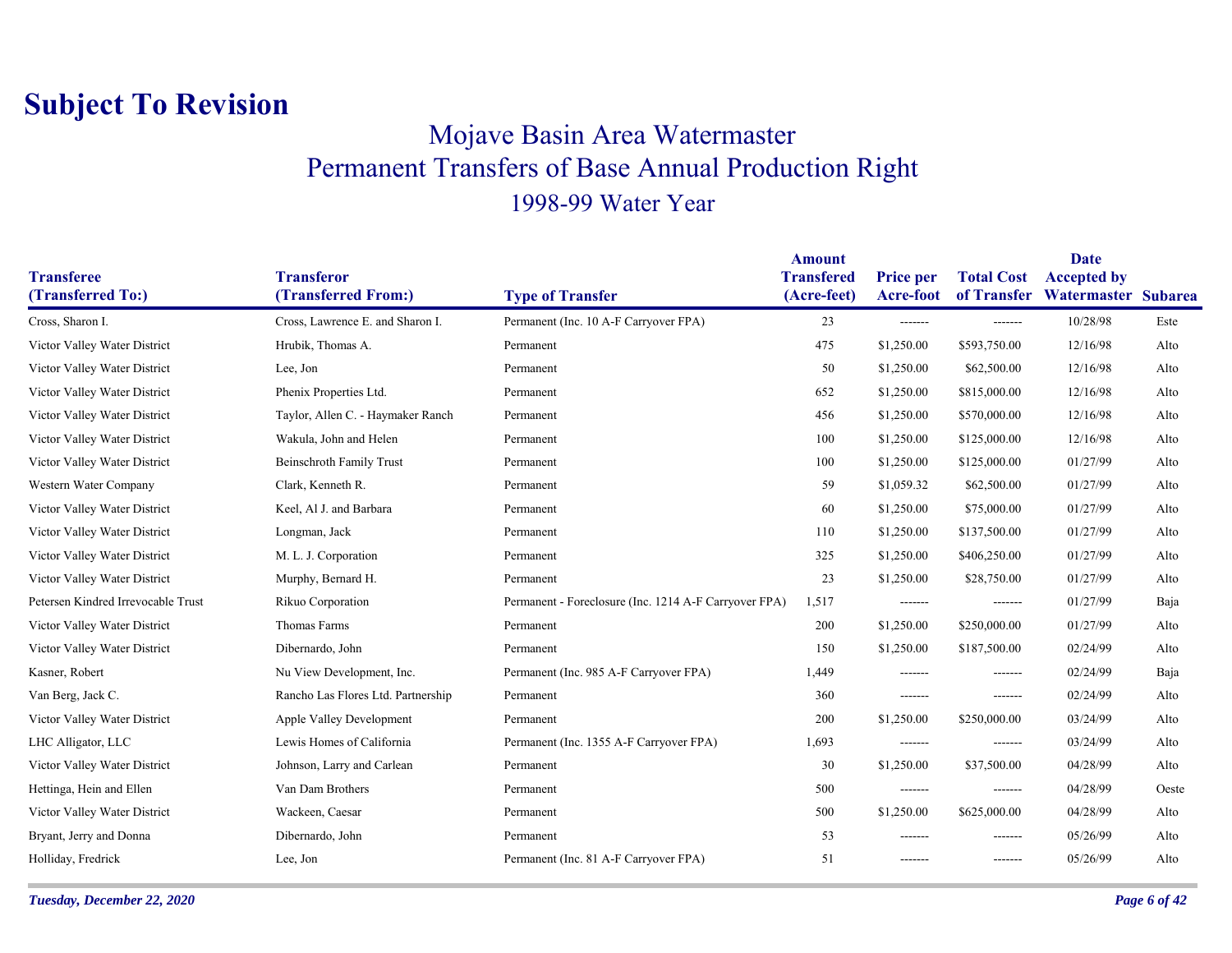#### Mojave Basin Area Watermaster Permanent Transfers of Base Annual Production Right 1998-99 Water Year

| <b>Transferee</b><br>(Transferred To:)                                      | <b>Transferor</b><br>(Transferred From:) | <b>Type of Transfer</b>                                                                          | <b>Amount</b><br><b>Transfered</b><br>(Acre-feet) | <b>Price per</b><br>Acre-foot | <b>Total Cost</b><br>of Transfer | Date<br><b>Accepted by</b><br>Watermaster Subarea |        |
|-----------------------------------------------------------------------------|------------------------------------------|--------------------------------------------------------------------------------------------------|---------------------------------------------------|-------------------------------|----------------------------------|---------------------------------------------------|--------|
| Alva, Thomas G.                                                             | Long, Ballard                            | Permanent - Foreclosure                                                                          | 35                                                | -------                       | -------                          | 06/23/99                                          | Baja   |
| Scoggins, Ronald and Kimberly                                               | Murphy, Kenneth                          | Permanent - Deed in Lieu of Forclosure                                                           | 42                                                | -------                       | -------                          | 06/23/99                                          | Alto   |
| Victor Valley Water District                                                | Ormsby, Harry G.                         | Permanent                                                                                        | 126                                               | \$1,250.00                    | \$157,500.00                     | 06/23/99                                          | Alto   |
| Coleman, Lewis S.                                                           | Suga, Takeaki                            | Permanent (Inc. 124 A-F Carryover FPA)                                                           | 154                                               | -------                       | \$1.00                           | 06/23/99                                          | Baja   |
| Berke, Daniel                                                               | Webster, Thomas M. and Patricia J.       | Permanent - Deed in Lieu of Forclosure                                                           | 24                                                | -------                       | -------                          | 06/23/99                                          | Baja   |
| Victor Valley Water District                                                | Cunningham, William E. and Gloria M.     | Permanent                                                                                        | 24                                                | \$1,250.00                    | \$30,000.00                      | 07/28/99                                          | Alto   |
| Daggett Community Services District                                         | Hartley, Lonnie                          | Permanent                                                                                        | 19                                                | -------                       | -------                          | 07/28/99                                          | Baja   |
| Sanford, Wilbur Clarence                                                    | Pacheco, Alejandro                       | Permanent                                                                                        | 125                                               | -------                       | --------                         | 07/28/99                                          | Alto   |
| <b>HP</b> Development Company                                               | Wells Fargo Bank, N.A.                   | Permanent                                                                                        | 501                                               | -------                       | --------                         | 07/28/99                                          | Alto   |
| Hutchison, William O. and Hutchison, Gayle A. Young, Keith O. - Desert Turf |                                          | Permanent - Foreclosure (Inc. 250 A-F Carryover FPA)                                             | 312                                               | -------                       | -------                          | 08/25/99                                          | Baja   |
| Orlosky Family Trust                                                        | Bank of America, NTSA                    | Permanent (Inc. 7504 A-F Carryover FPA)                                                          | 9,380                                             | -------                       | -------                          | 09/22/99                                          | Centro |
| Low, Dean                                                                   | Low, Robert                              | Permanent                                                                                        | 399                                               | -------                       | -------                          | 09/22/99                                          | Alto   |
| Victorville, City Of                                                        | Luckey, Manley J.                        | Permanent                                                                                        | 500                                               | \$1,000.00                    | \$500,000.00                     | 09/22/99                                          | Alto   |
| Hainje, Kenneth Edward                                                      | M. L. J. Corporation                     | Permanent                                                                                        | 5                                                 | -------                       | -------                          | 09/22/99                                          | Alto   |
| DJC Corporation                                                             |                                          | Turner, Loyd and Carol, C/o Benton-turner, I Permanent - Foreclosure (Inc. 60 A-F Carryover FPA) | 66                                                | -------                       | -------                          | 09/22/99                                          | Este   |
|                                                                             |                                          | 1998-99 Water Year Total (39)                                                                    | 20,848                                            |                               | \$5,038,751.00                   |                                                   |        |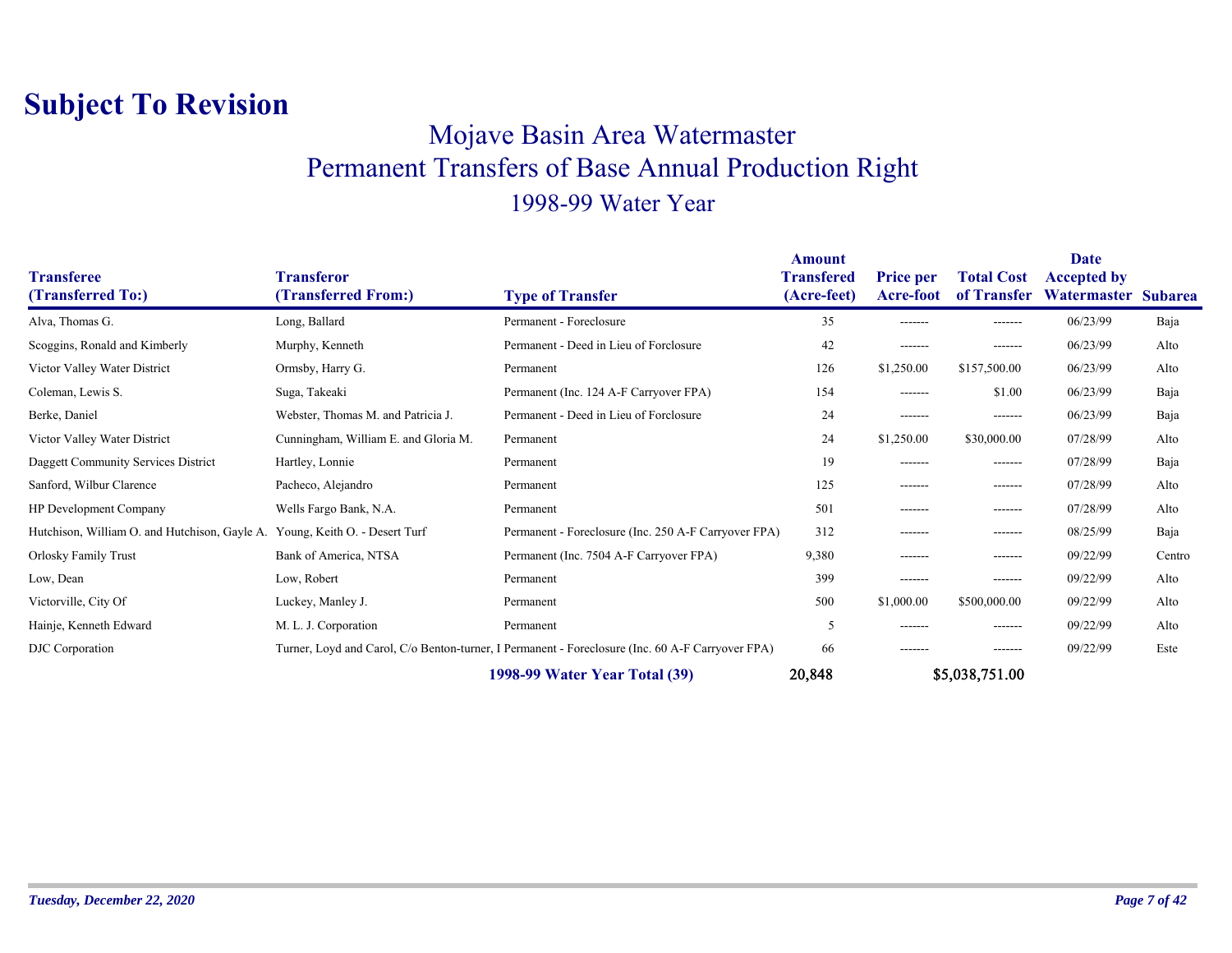### Mojave Basin Area Watermaster Permanent Transfers of Base Annual Production Right 1999-00 Water Year

|                                        |                                          |                                                                                   | <b>Amount</b>                    |                                      |                   | <b>Date</b>                                           |        |
|----------------------------------------|------------------------------------------|-----------------------------------------------------------------------------------|----------------------------------|--------------------------------------|-------------------|-------------------------------------------------------|--------|
| <b>Transferee</b><br>(Transferred To:) | <b>Transferor</b><br>(Transferred From:) | <b>Type of Transfer</b>                                                           | <b>Transfered</b><br>(Acre-feet) | <b>Price per</b><br><b>Acre-foot</b> | <b>Total Cost</b> | <b>Accepted by</b><br>of Transfer Watermaster Subarea |        |
|                                        |                                          |                                                                                   |                                  |                                      |                   |                                                       |        |
| Johnson, James R. and Ellen            | Hareson, Nicholas and Mary               | Permanent (Inc. 24 A-F Carryover FPA)                                             | 22                               | -------                              | -------           | 01/26/00                                              | Baja   |
| Murphy, Jean                           | Angerer, Robert J. and Peggy             | Permanent                                                                         | 24                               | -------                              | -------           | 02/23/00                                              | Baja   |
| Victor Valley Water District           | Ormsby, Harry G.                         | Permanent                                                                         | 50                               | \$1,250.00                           | \$62,500.00       | 02/23/00                                              | Alto   |
| Hutchison, William O.                  |                                          | Hutchison, William O. and Hutchison, Gayle Permanent (Inc. 250 A-F Carryover FPA) | 312                              | -------                              | -------           | 03/22/00                                              | Baja   |
| West, Jimmie E.                        | Ormsby, Harry G.                         | Permanent                                                                         | 10                               | -------                              | $- - - - - - -$   | 04/26/00                                              | Alto   |
| Hrubik, Thomas A.                      | Victor Valley Mortgage Income            | Permanent                                                                         | 132                              | -------                              | -------           | 04/26/00                                              | Alto   |
| Victor Valley Water District           | Apple Valley Development                 | Permanent                                                                         | 100                              | \$1,125.00                           | \$112,500.00      | 05/24/00                                              | Alto   |
| Beinschroth, A. J.                     | Candlewood Investment Properties         | Permanent                                                                         | 10                               | \$0.00                               | \$0.00            | 05/24/00                                              | Alto   |
| Ben Hinkle Real Estate, Inc.           | Candlewood Investment Properties         | Permanent                                                                         | 68                               | \$0.00                               | \$0.00            | 05/24/00                                              | Alto   |
| Victor Valley Water District           | Candlewood Investment Properties         | Permanent                                                                         | 107                              | \$1,125.00                           | \$120,375.00      | 05/24/00                                              | Alto   |
| Victor Valley Water District           | HP Development Company                   | Permanent                                                                         | 480                              | \$1,125.00                           | \$540,000.00      | 05/24/00                                              | Alto   |
| Victor Valley Water District           | Hrubik, Thomas A.                        | Permanent                                                                         | 132                              | \$1,125.00                           | \$148,500.00      | 05/24/00                                              | Alto   |
| Victor Valley Water District           | Ormsby, Harry G.                         | Permanent                                                                         | 50                               | \$1,250.00                           | \$62,500.00       | 05/24/00                                              | Alto   |
| Van Vliet, Hugo Nicholaas and Geri     | Tillema, Harold                          | Permanent (Inc. 700 A-F Carryover FPA)                                            | 874                              | -------                              | \$10.00           | 05/24/00                                              | Centro |
| Mead, G.C.                             | Gaines, Jack and Mary                    | Permanent                                                                         | 25                               | \$65.00                              | \$1,625.00        | 07/26/00                                              | Centro |
| Kasner Family Limited Partnership      | Justice, Chris                           | Permanent (Inc. 263 A-F Carryover FPA)                                            | 421                              | \$415.00                             | \$174,715.00      | 07/26/00                                              | Centro |
| Malin, Andy and Solomon, Paula         | Malin, Lily                              | Permanent (Inc. 44 A-F Carryover FPA)                                             | 54                               | -------                              | -------           | 07/26/00                                              | Baja   |
| Trekell, Brian                         | O'Bryant, Robert C. and Barbara          | Permanent                                                                         | 107                              | -------                              | $-----$           | 07/26/00                                              | Alto   |
| Bar-Len Mutual Water Company           | Sun 'N Sky Country Club                  | Permanent                                                                         | 38                               | -------                              | \$1.00            | 07/26/00                                              | Centro |
| Lo, Peter C. N. and Wei, Debbie D. J.  | Tran, Anthony and Hy, Thap A.            | Permanent (Inc. 73 A-F Carryover FPA)                                             | 91                               | -------                              | -------           | 07/26/00                                              | Centro |
| Victor Valley Water District           | Victor Valley Mortgage Income            | Permanent                                                                         | 133                              | \$1,125.00                           | \$149,625.00      | 07/26/00                                              | Alto   |
| Victor Valley Water District           | Ormsby, Harry G.                         | Permanent                                                                         | 60                               | \$1,125.00                           | \$67,500.00       | 09/27/00                                              | Alto   |
| Victor Valley Water District           | Perry, Thomas A.                         | Permanent                                                                         | 30                               | \$1,125.00                           | \$33,750.00       | 09/27/00                                              | Alto   |
| Victor Valley Water District           | Sanford, Wilbur Clarence                 | Permanent                                                                         | 115                              | \$1,125.00                           | \$129,375.00      | 09/27/00                                              | Alto   |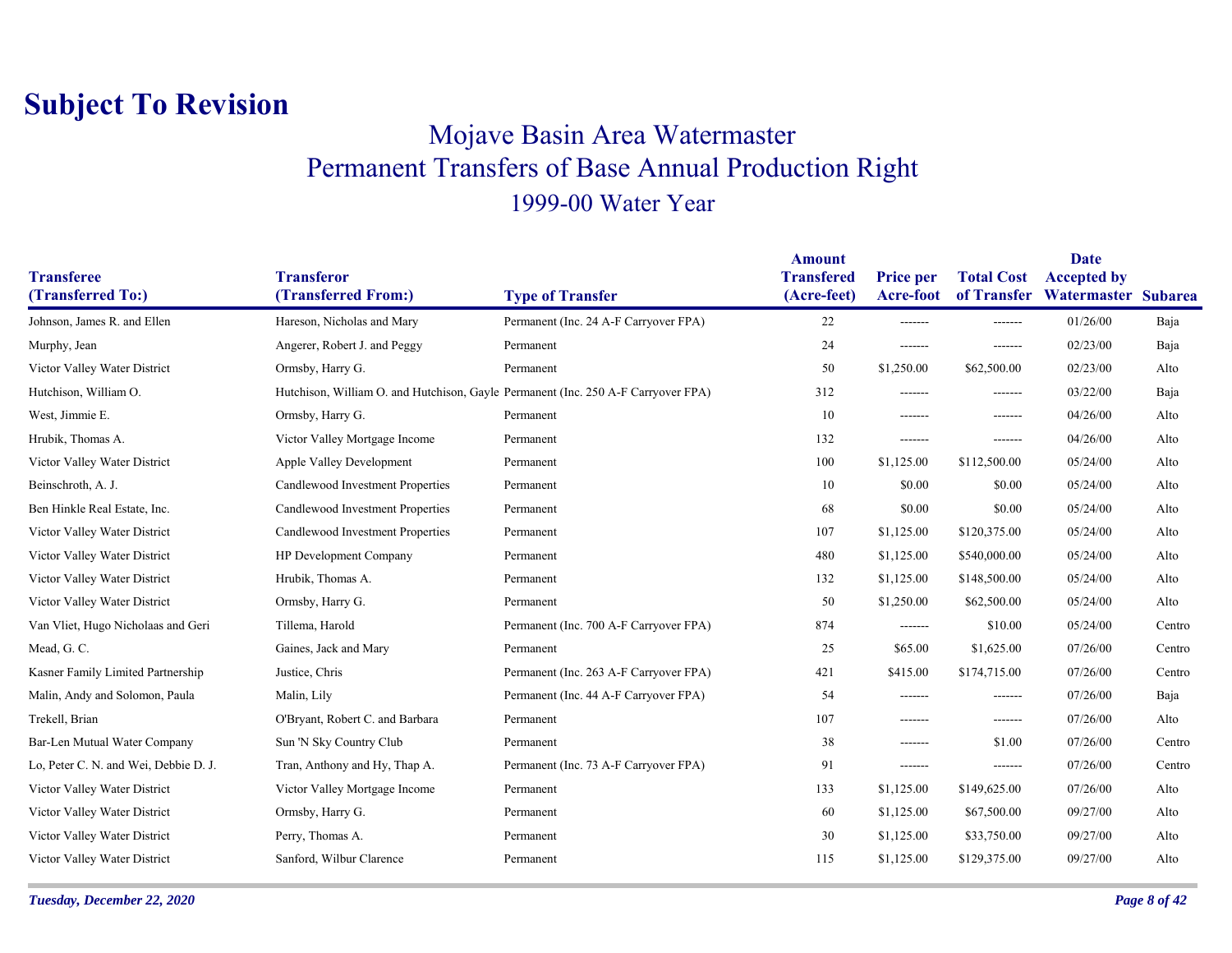#### Mojave Basin Area Watermaster Permanent Transfers of Base Annual Production Right 1999-00 Water Year

| <b>Transferee</b><br>(Transferred To:) | Transferor<br><b>(Transferred From:)</b> | <b>Type of Transfer</b>              | Amount<br><b>Transfered</b><br>(Acre-feet) | <b>Price per</b> | <b>Total Cost</b><br><b>Acre-foot</b> of Transfer | Date<br><b>Accepted by</b><br>Watermaster Subarea |        |
|----------------------------------------|------------------------------------------|--------------------------------------|--------------------------------------------|------------------|---------------------------------------------------|---------------------------------------------------|--------|
| Desert Community Bank                  | Umair Management Corporation             | Permanent - Foreclosure              | 156                                        | -------          | -------                                           | 09/27/00                                          | Centro |
| First CPA LLC                          | Woo, Chen                                | Permanent                            |                                            | $- - - - - - -$  | $- - - - - - -$                                   | 09/27/00                                          | Baja   |
|                                        |                                          | <b>1999-00 Water Year Total (26)</b> | 3,658                                      |                  | \$1,602,976.00                                    |                                                   |        |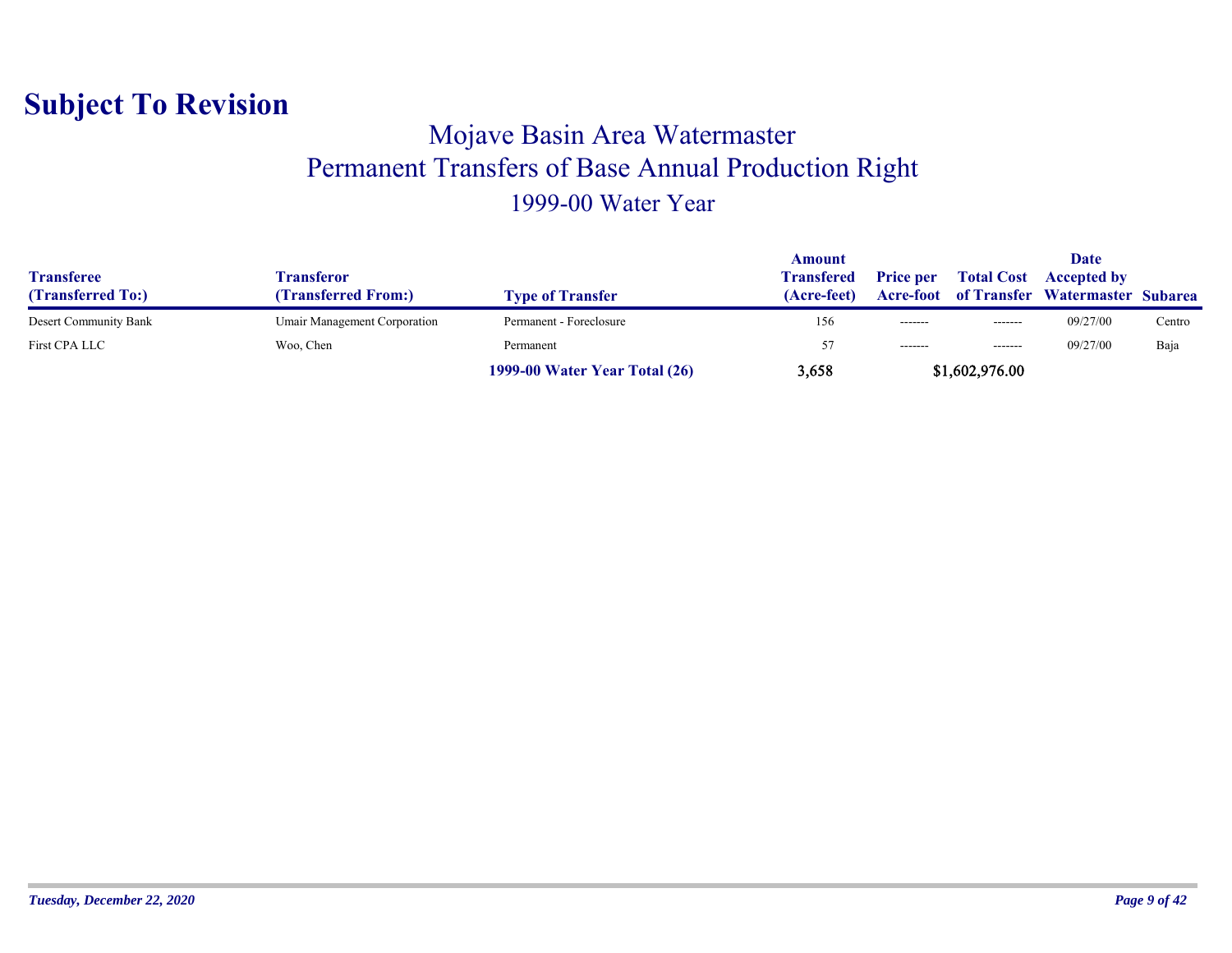#### Mojave Basin Area Watermaster Permanent Transfers of Base Annual Production Right 2000-01 Water Year

| <b>Transferee</b><br>(Transferred To:) | <b>Transferor</b><br>(Transferred From:) | <b>Type of Transfer</b>                              | <b>Amount</b><br><b>Transfered</b><br>(Acre-feet) | <b>Price per</b><br><b>Acre-foot</b> | <b>Total Cost</b><br>of Transfer | <b>Date</b><br><b>Accepted by</b><br>Watermaster | <b>Subarea</b> |
|----------------------------------------|------------------------------------------|------------------------------------------------------|---------------------------------------------------|--------------------------------------|----------------------------------|--------------------------------------------------|----------------|
| Arnold, Marcia Ann                     | Gilbert, Herbert and Bernice             | Permanent (Inc. 5 A-F Carryover FPA)                 | 15                                                | -------                              | \$100.00                         | 12/06/00                                         | Baja           |
| Camanga, Tony and Marietta             | Hardesty, Leslie E. and Becky J.         | Permanent (Inc. 25 A-F Carryover FPA)                | 47                                                | -------                              | -------                          | 12/06/00                                         | Baja           |
| Davis Family Trust                     | Morano, Americo and Lana                 | Permanent - Deed in Lieu of Forclosure               | 19                                                | -------                              | -------                          | 12/06/00                                         | Oeste          |
| American States Water Company          | Western Water Company                    | Permanent                                            | 1,000                                             | \$1,301.00                           | \$1,301,000.00                   | 12/06/00                                         | Alto           |
| Lee, Chun Hwa and Myung Sook           | Coleman, Lewis S.                        | Permanent (Inc. 124 A-F Carryover FPA)               | 154                                               | -------                              | \$1.00                           | 01/24/01                                         | Baja           |
| Huerta, Hector                         | Desert Community Bank                    | Permanent (Inc. 125 A-F Carryover FPA)               | 156                                               | -------                              | -------                          | 01/24/01                                         | Centro         |
| Gabrych, Eugene                        | Hoy, Mike                                | Permanent (Inc. 423 A-F Carryover FPA)               | 632                                               | -------                              | \$213,900.00                     | 01/24/01                                         | Centro         |
| Gordon Acres Water Company             | <b>Stewart Water Company</b>             | Permanent (Inc. 20 A-F Carryover FPA)                | 54                                                | -------                              | -------                          | 01/24/01                                         | Este           |
| Duran, Frank T.                        | Rees, Michael J. and Sue A.              | Permanent                                            | 50                                                | -------                              | -------                          | 02/28/01                                         | Centro         |
| Bruneau, Karen                         | Boyce Living Trust, Willa M.             | Permanent                                            | 10                                                | -------                              | -------                          | 03/28/01                                         | Alto           |
| Sullivan, Ellen M.                     | Randolph, Joan E.                        | Permanent                                            | 24                                                | -------                              | -------                          | 03/28/01                                         | Baja           |
| Patino, José                           | Johnson, James R. and Ellen              | Permanent (Inc. 10 A-F Carryover FPA)                | 22                                                | -------                              | -------                          | 04/25/01                                         | Baja           |
| Harter, Joe and Sue                    | Leshin, Sol                              | Permanent (Inc. 1598 A-F Carryover FPA)              | 1,997                                             | -------                              | -------                          | 05/23/01                                         | Baja           |
| Sheng, Jen                             | Browy, Louise                            | Permanent (Inc. 26 A-F Carryover FPA)                | 33                                                | \$0.00                               | \$0.00                           | 07/25/01                                         | Baja           |
| Hesperia Water District                | Candlewood Investment Properties         | Permanent                                            | 44                                                | \$1,250.00                           | \$55,000.00                      | 07/25/01                                         | Alto           |
| Byers, Dolores Lily                    | Desert Lakes Corporation - Lake Dolores  | Permanent - Foreclosure (Inc. 387 A-F Carryover FPA) | 483                                               | -------                              | -------                          | 07/25/01                                         | Baja           |
| Hesperia Water District                | San Filippo, Joseph and Shelley          | Permanent                                            | 10                                                | \$900.00                             | \$9,000.00                       | 07/25/01                                         | Alto           |
| Apple Valley, Town Of                  | Apple Valley Recreation and Parks        | Permanent                                            | 45                                                | \$0.00                               | \$0.00                           | 09/26/01                                         | Alto           |
| SL Investment Group, LLC               | Byers, Dolores Lily                      | Permanent (Inc. 387 A-F Carryover FPA)               | 483                                               | -------                              | -------                          | 09/26/01                                         | Baja           |
| Victorville, City Of                   | Dolch, Robert and Judy                   | Permanent                                            | 326                                               | \$1,300.00                           | \$423,800.00                     | 09/26/01                                         | Alto           |
| Artinyan, Ludvik and Lucy              | Rice, Mary                               | Permanent (Inc. 97 A-F Carryover FPA)                | 121                                               | -------                              | -------                          | 09/26/01                                         | Baja           |
| Silver Lakes Association               | Wackeen, Caesar                          | Permanent                                            | 1,000                                             | -------                              | -------                          | 09/26/01                                         | Alto           |
|                                        |                                          | 2000-01 Water Year Total (22)                        | 6,725                                             |                                      | \$2,002,801.00                   |                                                  |                |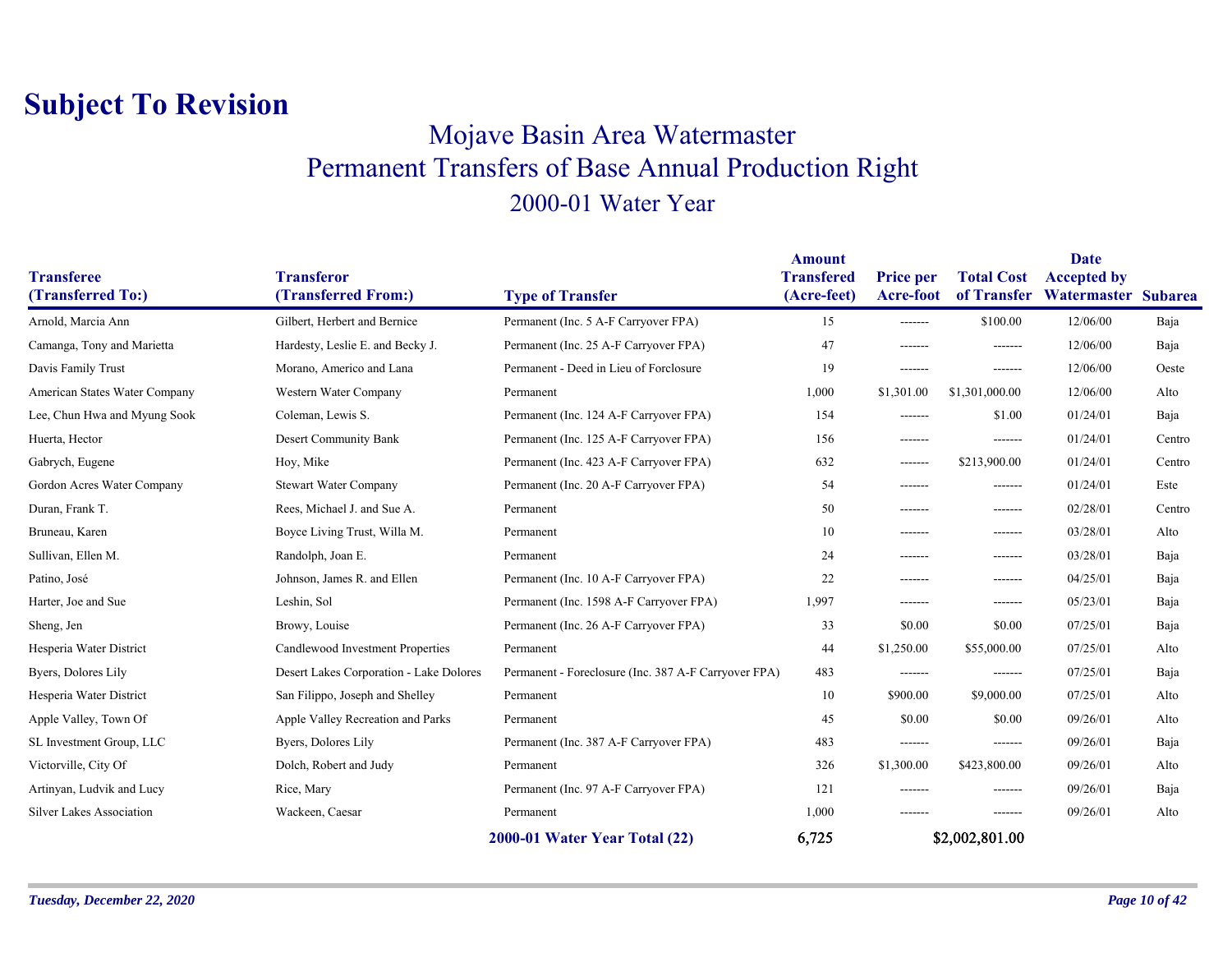### Mojave Basin Area Watermaster Permanent Transfers of Base Annual Production Right 2001-02 Water Year

|                                        |                                          |                                                      | <b>Amount</b>                    |                                      |                   | <b>Date</b>                                           |        |
|----------------------------------------|------------------------------------------|------------------------------------------------------|----------------------------------|--------------------------------------|-------------------|-------------------------------------------------------|--------|
| <b>Transferee</b><br>(Transferred To:) | <b>Transferor</b><br>(Transferred From:) | <b>Type of Transfer</b>                              | <b>Transfered</b><br>(Acre-feet) | <b>Price per</b><br><b>Acre-foot</b> | <b>Total Cost</b> | <b>Accepted by</b><br>of Transfer Watermaster Subarea |        |
| Bodine, et al.                         | Balderrama, Alfred and Linda             | Permanent - Foreclosure (Inc. 200 A-F Carryover FPA) | 250                              | -------                              | -------           | 10/24/01                                              | Baja   |
| Halanna Equities III                   | Dombrowski, Michael W. and Susan M.      | Permanent                                            | 19                               | -------                              | $- - - - - - -$   | 10/24/01                                              | Alto   |
| Short, Jerome E.                       | Short, James B.                          | Permanent                                            | 30                               | -------                              | $- - - - - - -$   | 10/24/01                                              | Baja   |
| Artinyan, Ludvik and Lucy              | Bodine, et al.                           | Permanent                                            | 100                              | \$330.00                             | \$33,000.00       | 01/23/02                                              | Baja   |
|                                        |                                          |                                                      |                                  |                                      |                   |                                                       |        |
| Kim, et al.                            | Jams Ranch                               | Permanent (Inc. 23 A-F Carryover FPA)                | 28                               | -------                              | -------           | 01/23/02                                              | Este   |
| Sperry, Wesley                         | Berke, Daniel                            | Permanent (Inc. 84 A-F Carryover FPA)                | 104                              | -------                              | $- - - - - - -$   | 02/27/02                                              | Baja   |
| Franco, Alfonso and Elisa              | Burns, Bobby J. and Evelyn J.            | Permanent (Inc. 281 A-F Carryover FPA)               | 1,300                            | -------                              | $- - - - - - -$   | 02/27/02                                              | Este   |
| Harter, Joe and Sue                    | Leshin, Connie and Sol                   | Permanent (Inc. 1133 A-F Carryover FPA)              | 1,416                            | -------                              | -------           | 02/27/02                                              | Baja   |
| Clark, Arthur                          | O'Keefe, Sarah-Lee and Joke E.           | Permanent (Inc. 40 A-F Carryover FPA)                | 50                               | -------                              | -------           | 02/27/02                                              | Baja   |
| Virosteck, Steve and Julie             | Delperdang, Robert H.                    | Permanent (Inc. 26 A-F Carryover FPA)                | 56                               | -------                              | -------           | 03/27/02                                              | Este   |
| Gabrych, Eugene                        | Frederick Trust, Kenneth A.              | Permanent (Inc. 602 A-F Carryover FPA)               | 752                              | -------                              | -------           | 03/27/02                                              | Este   |
| Barstow, City of                       | Sun 'N Sky Country Club                  | Permanent                                            | 299                              | \$284.28                             | \$85,000.00       | 05/22/02                                              | Centro |
| Weeraisinghe, Maithri N.               | Arnold, Marcia Ann                       | Permanent (Inc. 2 A-F Carryover FPA)                 | 15                               | -------                              | -------           | 06/26/02                                              | Baja   |
| Dorman, Dudley D. and Billie B.        | Davis, Ronald and Donna                  | Permanent (Inc. 43 A-F Carryover FPA)                | 53                               | -------                              | -------           | 06/26/02                                              | Baja   |
| Elisabella, LLC                        | Rogers, Roy - Oro Grande Ranch           | Permanent (Inc. 7 A-F Carryover FPA)                 | 115                              | -------                              | -------           | 06/26/02                                              | Alto   |
| Sawyers Motor Sports Group             | Weber, F. R. and Junell                  | Permanent (Inc. 77 A-F Carryover FPA)                | 96                               | -------                              | -------           | 06/26/02                                              | Baja   |
| Hesperia Water District                | Ben Hinkle Real Estate, Inc.             | Permanent                                            | 68                               | \$1,250.00                           | \$85,000.00       | 07/24/02                                              | Alto   |
| Gabrych, Eugene                        | Rogers, Roy                              | Permanent (Inc. 1160 A-F Carryover FPA)              | 1,449                            | -------                              | $- - - - - - -$   | 07/24/02                                              | Este   |
| Odessa Water District                  | Barstow, City of                         | Permanent                                            | 299                              | \$0.00                               | \$0.00            | 08/28/02                                              | Centro |
| Rubsch Family Trust, G. A. and M. A.   | Daljo Corporation                        | Permanent (Inc. 25 A-F Carryover FPA)                | 31                               | \$0.00                               | \$0.00            | 08/28/02                                              | Baja   |
| Hesperia Water District                | LHC Alligator, LLC                       | Permanent                                            | 265                              | \$1,300.00                           | \$344,500.00      | 08/28/02                                              | Alto   |
| Hesperia Water District                | LHC Alligator, LLC                       | Permanent                                            | 539                              | \$1,300.00                           | \$700,700.00      | 08/28/02                                              | Alto   |
| Kemper, Walter R. and Jonna S.         | Arrowhead Service Corporation            | Permanent (Inc. 161 A-F Carryover FPA)               | 201                              | -------                              | -------           | 09/25/02                                              | Centro |
| Hesperia Water District                | Boyce Living Trust, Willa M.             | Permanent                                            | 12                               | \$1,250.00                           | \$15,000.00       | 09/25/02                                              | Alto   |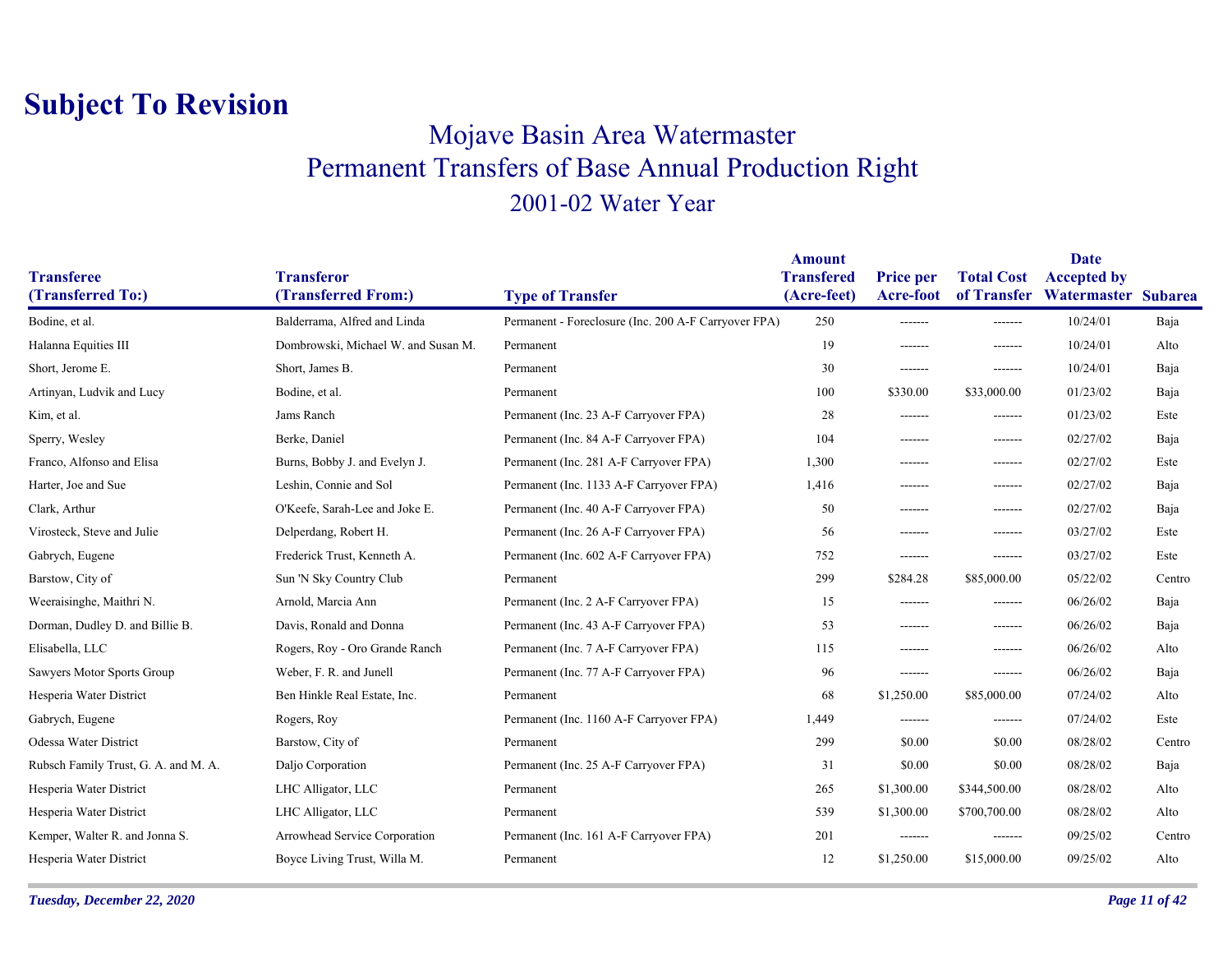### Mojave Basin Area Watermaster Permanent Transfers of Base Annual Production Right 2001-02 Water Year

| <b>Transferee</b><br>(Transferred To:) | Transferor<br>(Transferred From:)    | <b>Type of Transfer</b>               | <b>Amount</b><br><b>Transfered</b><br>(Acre-feet) | <b>Price per</b><br>Acre-foot | <b>Total Cost</b><br>of Transfer | Date<br><b>Accepted by</b><br>Watermaster Subarea |        |
|----------------------------------------|--------------------------------------|---------------------------------------|---------------------------------------------------|-------------------------------|----------------------------------|---------------------------------------------------|--------|
| Eygnor, Robert E. and Patsy C.         | Duran, Frank T. and Duran, Glenda K. | Permanent                             | 50                                                | -------                       | -------                          | 09/25/02                                          | Centro |
| CDFG - Camp Cady                       | Hilarides, Frank                     | Permanent                             | 907                                               | -------                       | --------                         | 09/25/02                                          | Baja   |
| Brown, Jennifer                        | Holliday, Fredrick                   | Permanent                             | 41                                                | -------                       | -------                          | 09/25/02                                          | Alto   |
| Jo, Myung Hyun                         | Kim, et al.                          | Permanent (Inc. 23 A-F Carryover FPA) | 28                                                | -------                       | -------                          | 09/25/02                                          | Este   |
| Mitchell, Charles Thomas               | Mitchell, Charlotte                  | Permanent                             | 25                                                | -------                       | -------                          | 09/25/02                                          | Baja   |
| Brooklier, Nancy L.                    | Sanford, Wilbur Clarence             | Permanent                             | 10                                                | -------                       | $- - - - - - -$                  | 09/25/02                                          | Alto   |
| Westland Industries, Inc.              | Vanni, Mike                          | Permanent                             | 54                                                | -------                       | --------                         | 09/25/02                                          | Alto   |
|                                        |                                      | 2001-02 Water Year Total (31)         | 8,662                                             |                               | \$1,263,200.00                   |                                                   |        |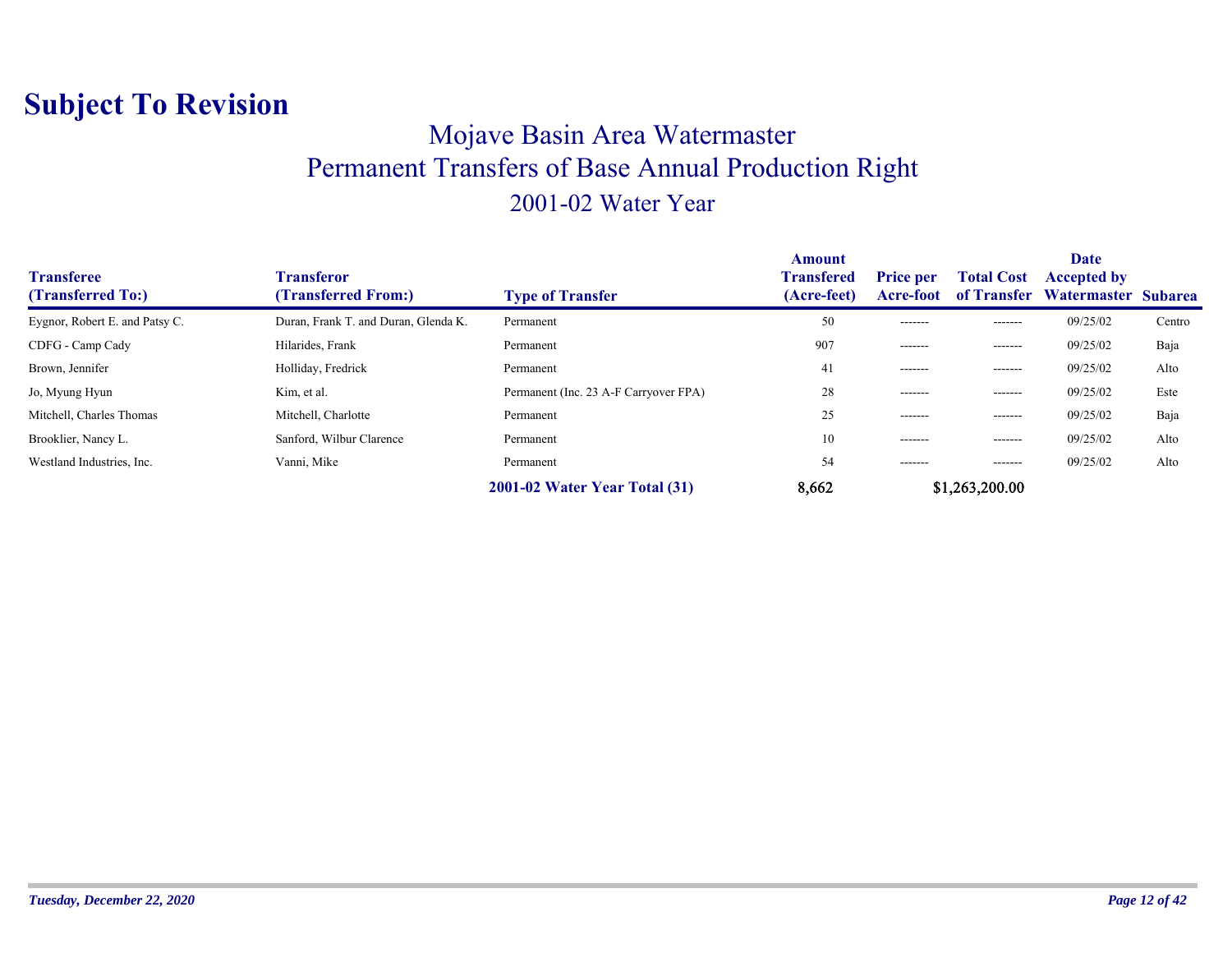### Mojave Basin Area Watermaster Permanent Transfers of Base Annual Production Right 2002-03 Water Year

|                                        |                                          |                                         | <b>Amount</b>                    |                                      |                                  | <b>Date</b>                               |        |
|----------------------------------------|------------------------------------------|-----------------------------------------|----------------------------------|--------------------------------------|----------------------------------|-------------------------------------------|--------|
| <b>Transferee</b><br>(Transferred To:) | <b>Transferor</b><br>(Transferred From:) | <b>Type of Transfer</b>                 | <b>Transfered</b><br>(Acre-feet) | <b>Price per</b><br><b>Acre-foot</b> | <b>Total Cost</b><br>of Transfer | <b>Accepted by</b><br>Watermaster Subarea |        |
| Hesperia Water District                | Cunningham, William E. and Gloria M.     | Permanent                               | 5                                | \$1,250.00                           | \$6,250.00                       | 10/23/02                                  | Alto   |
|                                        |                                          |                                         |                                  |                                      |                                  |                                           |        |
| Riggs, John H. and Millicent L.        | Parker, George R.                        | Permanent (Inc. 44 A-F Carryover FPA)   | 44                               | -------                              | -------                          | 10/23/02                                  | Baja   |
| Callahan, Bernerd J.                   | Pitts, Joe and Stella                    | Permanent (Inc. 24 A-F Carryover FPA)   | 30                               | -------                              | $-----$                          | 10/23/02                                  | Baja   |
| Service Rock Products Corporation      | Southdown California Cement, L.L.C.      | Permanent                               | 20                               | -------                              | $- - - - - - -$                  | 10/23/02                                  | Alto   |
| Adelanto, City Of                      | Western Water Company                    | Permanent                               | 200                              | \$1,350.00                           | \$270,000.00                     | 10/23/02                                  | Alto   |
| Victorville, City Of                   | Western Water Company                    | Permanent                               | 1,766                            | \$1,350.00                           | \$2,384,100.00                   | 10/23/02                                  | Alto   |
| Pearce, Craig L.                       | Bodine, et al.                           | Permanent (Inc. 120 A-F Carryover FPA)  | 150                              | \$330.00                             | \$49,500.00                      | 01/22/03                                  | Baja   |
| De Jong Family Trust                   | Carter, John Thomas                      | Permanent (Inc. 597 A-F Carryover FPA)  | 746                              | -------                              | $-----$                          | 01/22/03                                  | Baja   |
| Lem, Hoy                               | Haigh, Whilldyn and Margaret             | Permanent (Inc. 26 A-F Carryover FPA)   | 32                               | \$330.00                             | \$10,560.00                      | 01/22/03                                  | Baja   |
| Hesperia Water District                | LHC Alligator, LLC                       | Permanent                               | 391                              | \$1,350.00                           | \$527,850.00                     | 01/22/03                                  | Alto   |
| Kim, Jin S. and Hyun H.                | Oropeza, Jose M. and Concepcion          | Permanent (Inc. 152 A-F Carryover FPA)  | 190                              | -------                              | -------                          | 01/22/03                                  | Centro |
| Bender, Marlene                        | Steimle Family Trust, A.B. and Y.O.      | Permanent (Inc. 48 A-F Carryover FPA)   | 60                               | \$0.00                               | \$0.00                           | 01/22/03                                  | Baja   |
| Borja, Leonil T. and Tital L.          | Steimle Family Trust, A.B. and Y.O.      | Permanent                               | 20                               | -------                              | \$1.00                           | 01/22/03                                  | Baja   |
| Kasner Family Limited Partnership      | Triple H Partnership                     | Permanent (Inc. 450 A-F Carryover FPA)  | 843                              | \$0.00                               | \$0.00                           | 01/22/03                                  | Baja   |
| Ades, John and Devon                   | Parker Revocable Trust, D. E. and G. J.  | Permanent                               | 37                               | -------                              | $-----$                          | 02/26/03                                  | Alto   |
| Hackbarth, Edward E.                   | Petersen Kindred Irrevocable Trust       | Permanent (Inc. 1214 A-F Carryover FPA) | 1,517                            | -------                              | $- - - - - - -$                  | 02/26/03                                  | Baja   |
| San Bernardino County Service Area 70L | San Bernardino County Service Area 70G   | Permanent (Inc. 28 A-F Carryover FPA)   | 110                              | \$0.00                               | \$0.00                           | 02/26/03                                  | Oeste  |
| Pruett, Andrea                         | Felix, Alan E. and Carol L.              | Permanent (Inc. 29 A-F Carryover FPA)   | 36                               | -------                              | $-----$                          | 03/26/03                                  | Baja   |
| Victor Valley Water District           | Rios, Mariano V.                         | Permanent                               | 96                               | \$700.00                             | \$67,200.00                      | 03/26/03                                  | Centro |
| Victor Valley Water District           | Van Leeuwen, John                        | Permanent                               | 600                              | \$700.00                             | \$420,000.00                     | 03/26/03                                  | Centro |
| Jessen, Linda                          | Jess Ranch Water Company                 | Permanent                               | 250                              | \$0.00                               | \$0.00                           | 04/23/03                                  | Alto   |
| <b>Baldy Mesa Water District</b>       | Dexter Revocable Living Trust, Clair F.  | Permanent                               | 175                              | \$1,450.00                           | \$253,750.00                     | 06/25/03                                  | Alto   |
| <b>Baldy Mesa Water District</b>       | Holliday, Fredrick                       | Permanent                               | 10                               | \$1,450.00                           | \$14,500.00                      | 06/25/03                                  | Alto   |
| Mountain View, L.L.C.                  | Little, Don and Mustafa, Ed              | Permanent                               | 60                               | \$366.67                             | \$22,000.00                      | 06/25/03                                  | Centro |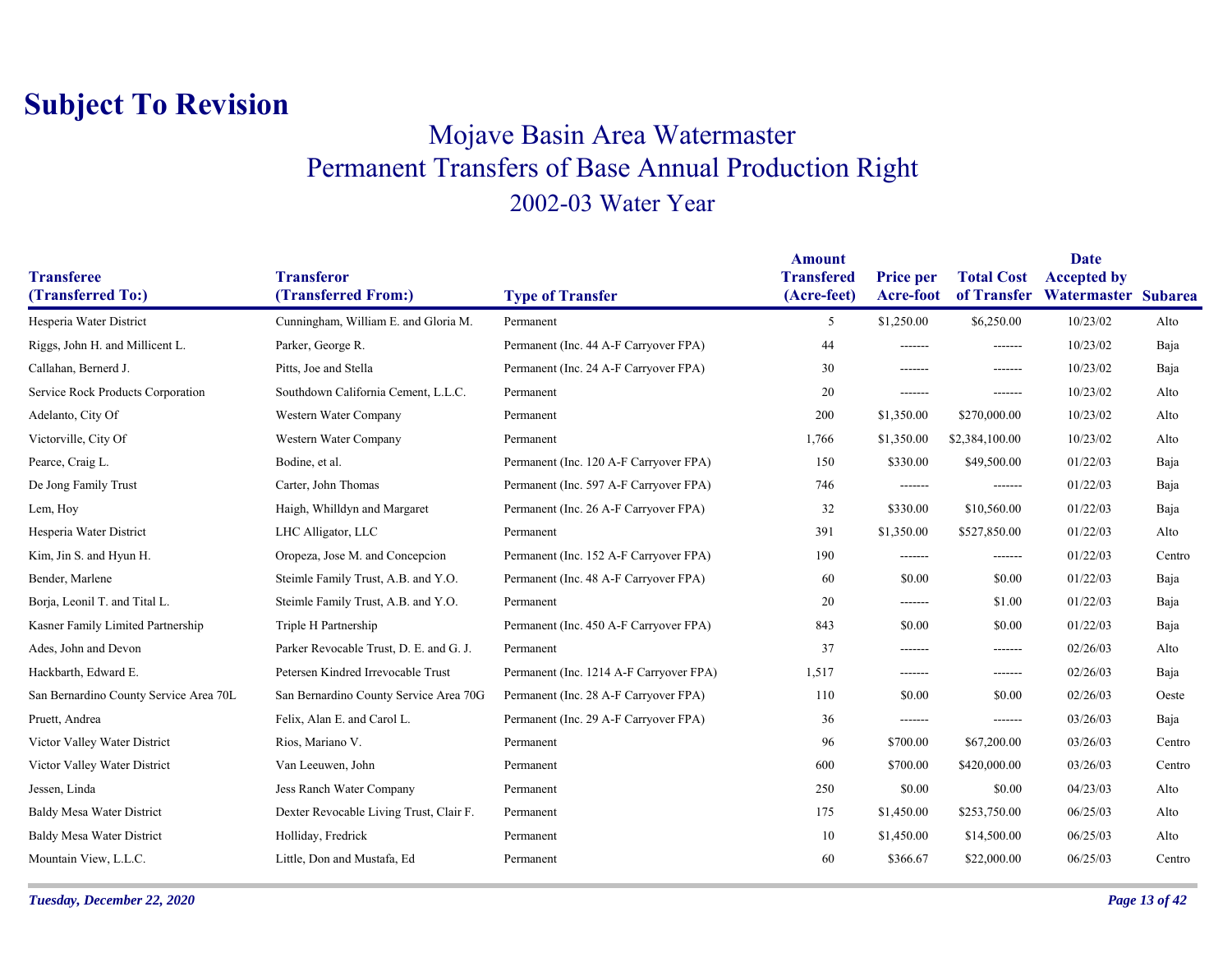### Mojave Basin Area Watermaster Permanent Transfers of Base Annual Production Right 2002-03 Water Year

| <b>Transferee</b><br>(Transferred To:) | <b>Transferor</b><br>(Transferred From:) | <b>Type of Transfer</b>                | <b>Amount</b><br>Transfered<br>(Acre-feet) | <b>Price per</b><br><b>Acre-foot</b> | <b>Total Cost</b><br>of Transfer | Date<br><b>Accepted by</b><br>Watermaster Subarea |        |
|----------------------------------------|------------------------------------------|----------------------------------------|--------------------------------------------|--------------------------------------|----------------------------------|---------------------------------------------------|--------|
| Service Rock Products Corporation      | Soppeland, Wayne                         | Permanent                              | 300                                        | \$750.00                             | \$225,000.00                     | 06/25/03                                          | Centro |
| Baldy Mesa Water District              | Wakula, John and Helen                   | Permanent                              | 140                                        | \$1,450.00                           | \$203,000.00                     | 06/25/03                                          | Alto   |
| Baron, Susan and Palmer, Curtis        | Baur, Karl and Rita                      | Permanent (Inc. 21 A-F Carryover FPA)  | 26                                         | -------                              | -------                          | 07/23/03                                          | Baja   |
| Victor Valley Water District           | King, Genevieve E.                       | Permanent                              | 50                                         | \$700.00                             | \$35,000.00                      | 07/23/03                                          | Centro |
| Victor Valley Water District           | Rozell, James Robert                     | Permanent                              | 50                                         | \$700.00                             | \$35,000.00                      | 07/23/03                                          | Centro |
| Baldy Mesa Water District              | Simmons, Jack H. and Ethun, Claudia      | Permanent                              | 68                                         | \$1,450.00                           | \$98,600.00                      | 07/23/03                                          | Alto   |
| Reliant Energy Coolwater L.L.C.        | Southern California Edison Company       | Permanent                              | 5,258                                      | -------                              | -------                          | 08/27/03                                          | Baja   |
| <b>Baldy Mesa Water District</b>       | Holway, C. Robert                        | Permanent                              | 45                                         | \$1,450.00                           | \$65,250.00                      | 09/24/03                                          | Alto   |
| Hrubik, Thomas A.                      | HP Development Company                   | Permanent                              | 10                                         | \$1.00                               | \$10.00                          | 09/24/03                                          | Alto   |
| Petelski, Richard A.                   | <b>HP</b> Development Company            | Permanent                              | 11                                         | \$1.00                               | \$11.00                          | 09/24/03                                          | Alto   |
| Lua, Michael T. and Donna S.           | Lua, Antonio                             | Permanent (Inc. 279 A-F Carryover FPA) | 348                                        | \$0.00                               | \$0.00                           | 09/24/03                                          | Este   |
| Riggs, John H. and Millicent L.        | Parker, George R.                        | Permanent (Inc. 72 A-F Carryover FPA)  | 100                                        | -------                              | -------                          | 09/24/03                                          | Baja   |
| Harvey, Jeffrey W. and Lisa M.         | Pettigrew, Dan                           | Permanent (Inc. 560 A-F Carryover FPA) | 700                                        | -------                              | -------                          | 09/24/03                                          | Este   |
| Hesperia Water District                | Thompson Living Trust, R.L. and R.A.     | Permanent                              | 35                                         | \$1,400.00                           | \$49,000.00                      | 09/24/03                                          | Alto   |
|                                        |                                          | 2002-03 Water Year Total (38)          | 14,529                                     |                                      | \$4,736,582.00                   |                                                   |        |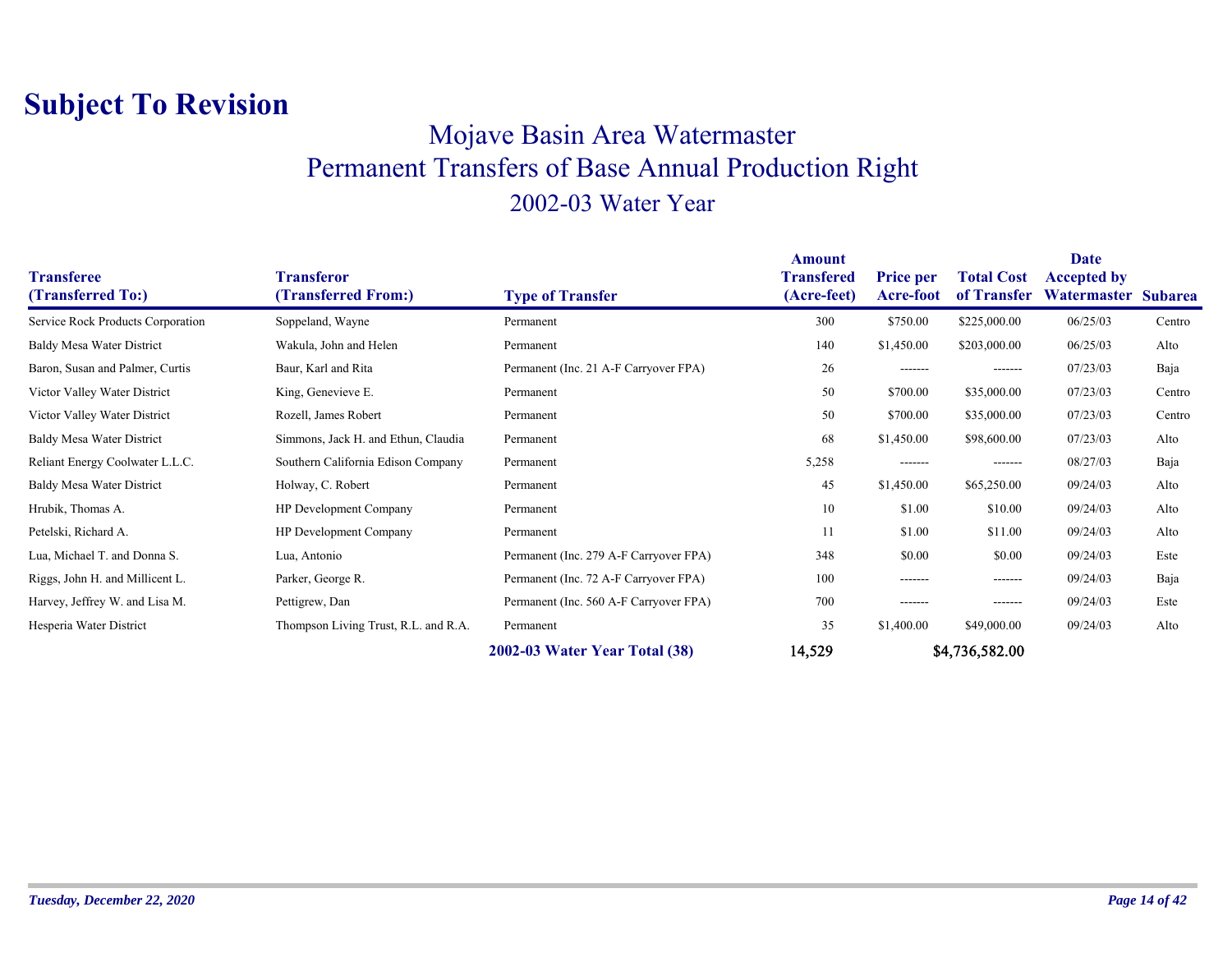### Mojave Basin Area Watermaster Permanent Transfers of Base Annual Production Right 2003-04 Water Year

|                                             |                                          |                                                     | <b>Amount</b>                    |                               |                   | Date                                                  |        |
|---------------------------------------------|------------------------------------------|-----------------------------------------------------|----------------------------------|-------------------------------|-------------------|-------------------------------------------------------|--------|
| <b>Transferee</b><br>(Transferred To:)      | <b>Transferor</b><br>(Transferred From:) | <b>Type of Transfer</b>                             | <b>Transfered</b><br>(Acre-feet) | <b>Price per</b><br>Acre-foot | <b>Total Cost</b> | <b>Accepted by</b><br>of Transfer Watermaster Subarea |        |
| <b>Baldy Mesa Water District</b>            | <b>Apple Valley Development</b>          | Permanent                                           | 424                              | \$1,600.00                    | \$678,400.00      | 10/22/03                                              | Alto   |
| Baldy Mesa Water District                   | Holway, C. Robert                        | Permanent                                           | 14                               | \$1,450.00                    | \$20,300.00       | 10/22/03                                              | Alto   |
| <b>Baldy Mesa Water District</b>            | Sudmeier, Glenn W.                       | Permanent                                           | 101                              | \$1,600.00                    | \$161,600.00      | 10/22/03                                              | Alto   |
| Farley, Greggory J.                         | Torrado, Jesus and Aida                  | Permanent - Foreclosure (Inc. 22 A-F Carryover FPA) | 27                               | -------                       | -------           | 10/22/03                                              | Baja   |
|                                             | Jessen, Linda                            |                                                     | 250                              |                               |                   | 12/03/03                                              | Alto   |
| Baldy Mesa Water District                   |                                          | Permanent                                           |                                  | \$1,650.00                    | \$412,500.00      |                                                       |        |
| <b>Baldy Mesa Water District</b>            | Weber, Dave                              | Permanent                                           | 10                               | \$1,550.00                    | \$15,500.00       | 12/03/03                                              | Alto   |
| Channell, Dale E.                           | Channell, Kathryne J.                    | Permanent (Inc. 74 A-F Carryover FPA)               | 92                               | -------                       | -------           | 01/28/04                                              | Baja   |
| <b>Baldy Mesa Water District</b>            | Low, Dean                                | Permanent                                           | 200                              | \$1,600.00                    | \$320,000.00      | 01/28/04                                              | Alto   |
| Hass, Pauline L.                            | Alva, Thomas G.                          | Permanent (Inc. 28 A-F Carryover FPA)               | 35                               | -------                       | -------           | 02/25/04                                              | Baja   |
| Crandall, Esther                            | Steimle Family Trust, A.B. and Y.O.      | Permanent (Inc. 36 A-F Carryover FPA)               | 45                               | -------                       | -------           | 02/25/04                                              | Baja   |
| Harrison, Connie and Harold                 | Bryant, Jerry and Donna                  | Permanent                                           | 53                               | -------                       | -------           | 03/24/04                                              | Alto   |
| Handrinos, Nicole A.                        | Dossey, D. A.                            | Permanent (Inc. 12 A-F Carryover FPA)               | 7                                | -------                       | -------           | 03/24/04                                              | Oeste  |
| Love, Charles and Deanna                    | King, Genevieve E.                       | Permanent                                           | 19                               | -------                       | -------           | 03/24/04                                              | Centro |
| Crandall, Esther                            | Steimle Family Trust, A.B. and Y.O.      | Permanent (Inc. 32 A-F Carryover FPA)               | 40                               | -------                       | -------           | 03/24/04                                              | Baja   |
| Shintaku, Richard and Cheryl                | Sullivan, Ellen M.                       | Permanent                                           | 24                               | -------                       | -------           | 03/24/04                                              | Baja   |
| Hesperia Water District                     | Dexter Family Trust                      | Permanent                                           | 6                                | \$1,600.00                    | \$9,600.00        | 05/26/04                                              | Alto   |
| M.B. Landscaping and Nursery, Inc.          | Franco, Alfonso and Elisa                | Permanent (Inc. 599 A-F Carryover FPA)              | 1,300                            | -------                       | -------           | 05/26/04                                              | Este   |
| Bracht, William F. and Alexander, Alicia M. | Seals, Elizabeth A. and Bothwell, Tina   | Permanent (Inc. 40 A-F Carryover FPA)               | 50                               | -------                       | -------           | 05/26/04                                              | Este   |
| Ryken, Paul, et al.                         | Van Vliet, Hendrika                      | Permanent                                           | 100                              | -------                       | -------           | 05/26/04                                              | Centro |
| Kernek, Keith and Priscilla                 | Pohl, Andreas and Cathlyn                | Permanent (Inc. 14 A-F Carryover FPA)               | 17                               | -------                       | -------           | 06/23/04                                              | Centro |
| Apple Valley, Town Of                       | Abbond, Edward                           | Permanent                                           | 10                               | \$1,500.00                    | \$15,000.00       | 07/28/04                                              | Alto   |
| Apple Valley, Town Of                       | Nunn, Donald and Pearl                   | Permanent                                           | 20                               | \$1,650.00                    | \$33,000.00       | 07/28/04                                              | Alto   |
| Bailey, Richard N.                          | Reynolds, Arden and Mary                 | Permanent (Inc. 44 A-F Carryover FPA)               | 54                               | \$0.00                        | \$0.00            | 07/28/04                                              | Baja   |
| Munn and Thurston Family Trust              | Avdeef, Thomas and Lucille               | Permanent (Inc. 25 A-F Carryover FPA)               | 34                               | -------                       | -------           | 09/22/04                                              | Centro |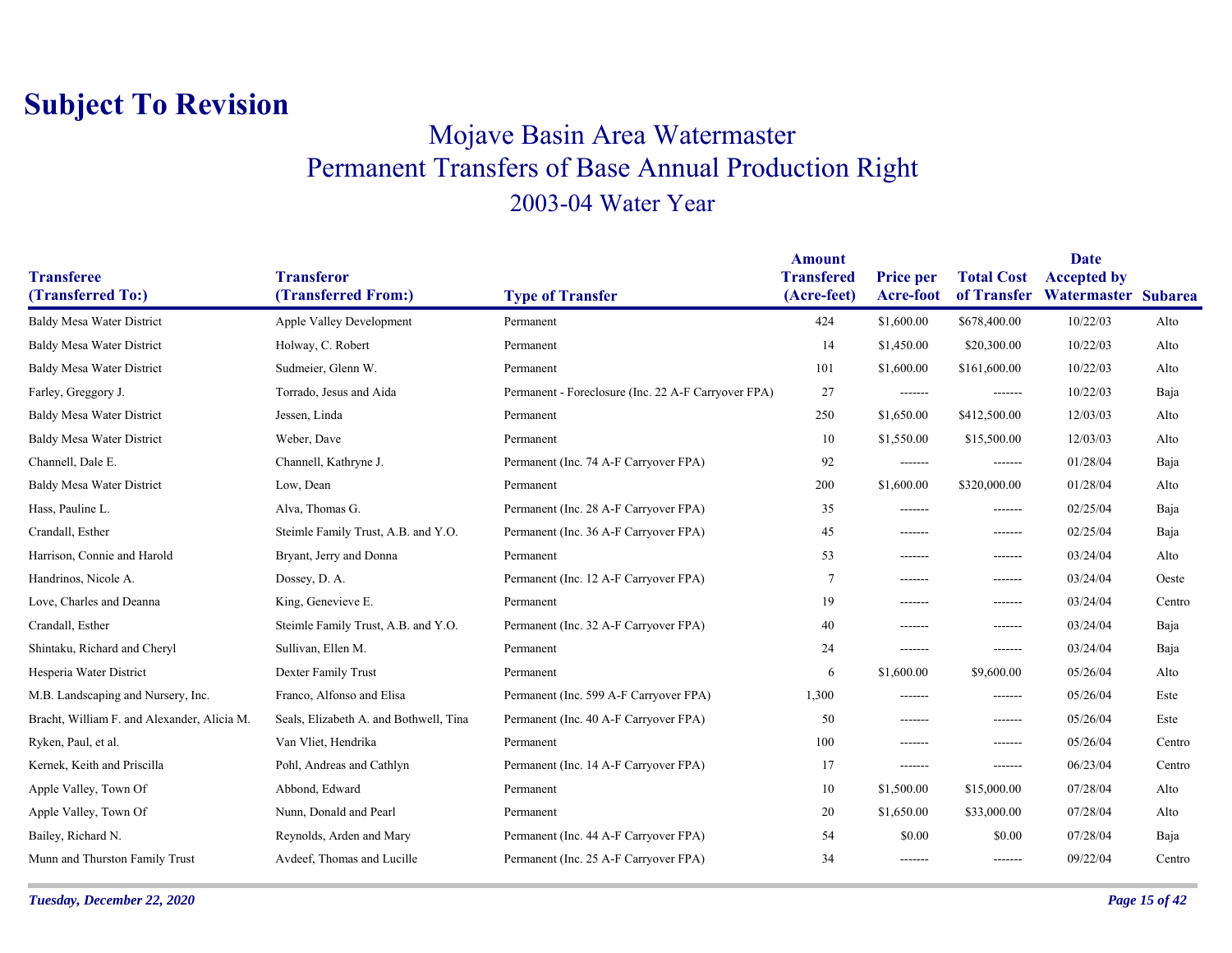### Mojave Basin Area Watermaster Permanent Transfers of Base Annual Production Right 2003-04 Water Year

| <b>Transferee</b><br>(Transferred To:)  | Transferor<br>(Transferred From:) | <b>Type of Transfer</b>                | Amount<br><b>Transfered</b><br>(Acre-feet) | <b>Price per</b><br>Acre-foot | <b>Total Cost</b><br>of Transfer | <b>Date</b><br><b>Accepted by</b><br>Watermaster | <b>Subarea</b> |
|-----------------------------------------|-----------------------------------|----------------------------------------|--------------------------------------------|-------------------------------|----------------------------------|--------------------------------------------------|----------------|
| Howser, Huell B.                        | Bailey, Richard N.                | Permanent (Inc. 44 A-F Carryover FPA)  | 54                                         | -------                       | -------                          | 09/22/04                                         | Baja           |
| Greenhouse Family Trust                 | Berg, Terry and Sharon            | Permanent                              | 56                                         | -------                       | -------                          | 09/22/04                                         | Alto           |
| Fahim, Ashraf and Mikhail, Mervat W.    | Martin, Lendell                   | Permanent (Inc. 12 A-F Carryover FPA)  | 14                                         | -------                       | -------                          | 09/22/04                                         | Centro         |
| San Bernardino County Service Area 70J  | Nunn, Donald and Pearl            | Permanent                              | 10                                         | \$1,700.00                    | \$17,000.00                      | 09/22/04                                         | Alto           |
| Campbell, Bryan M.                      | Rozell, James Robert              | Permanent (Inc. 7 A-F Carryover FPA)   | 46                                         | -------                       | -------                          | 09/22/04                                         | Centro         |
| De Jong Family Trust                    | Rubendall, Gerald L.              | Permanent (Inc. 43 A-F Carryover FPA)  | 53                                         | \$300.00                      | \$15,900.00                      | 09/22/04                                         | Baja           |
| Avila, Angel and Evalia                 | Stringer, Edward and Sandra       | Permanent (Inc. 459 A-F Carryover FPA) | 573                                        | -------                       | -------                          | 09/22/04                                         | Este           |
| Kasner, Robert                          | Taylor, Carole                    | Permanent (Inc. 403 A-F Carryover FPA) | 503                                        | -------                       | -------                          | 09/22/04                                         | Baja           |
| Shaw, Robert M. and Lori A. Slater-Shaw | Vaught, Robert E. and Karen M.    | Permanent (Inc. 35 A-F Carryover FPA)  | 43                                         | -------                       | -------                          | 09/22/04                                         | Baja           |
| Bunnell, Dick                           | West, Carolyn and Smith, Richard  | Permanent                              | 24                                         | -------                       | -------                          | 09/22/04                                         | Alto           |
|                                         |                                   | 2003-04 Water Year Total (34)          | 4,308                                      |                               | \$1,698,800.00                   |                                                  |                |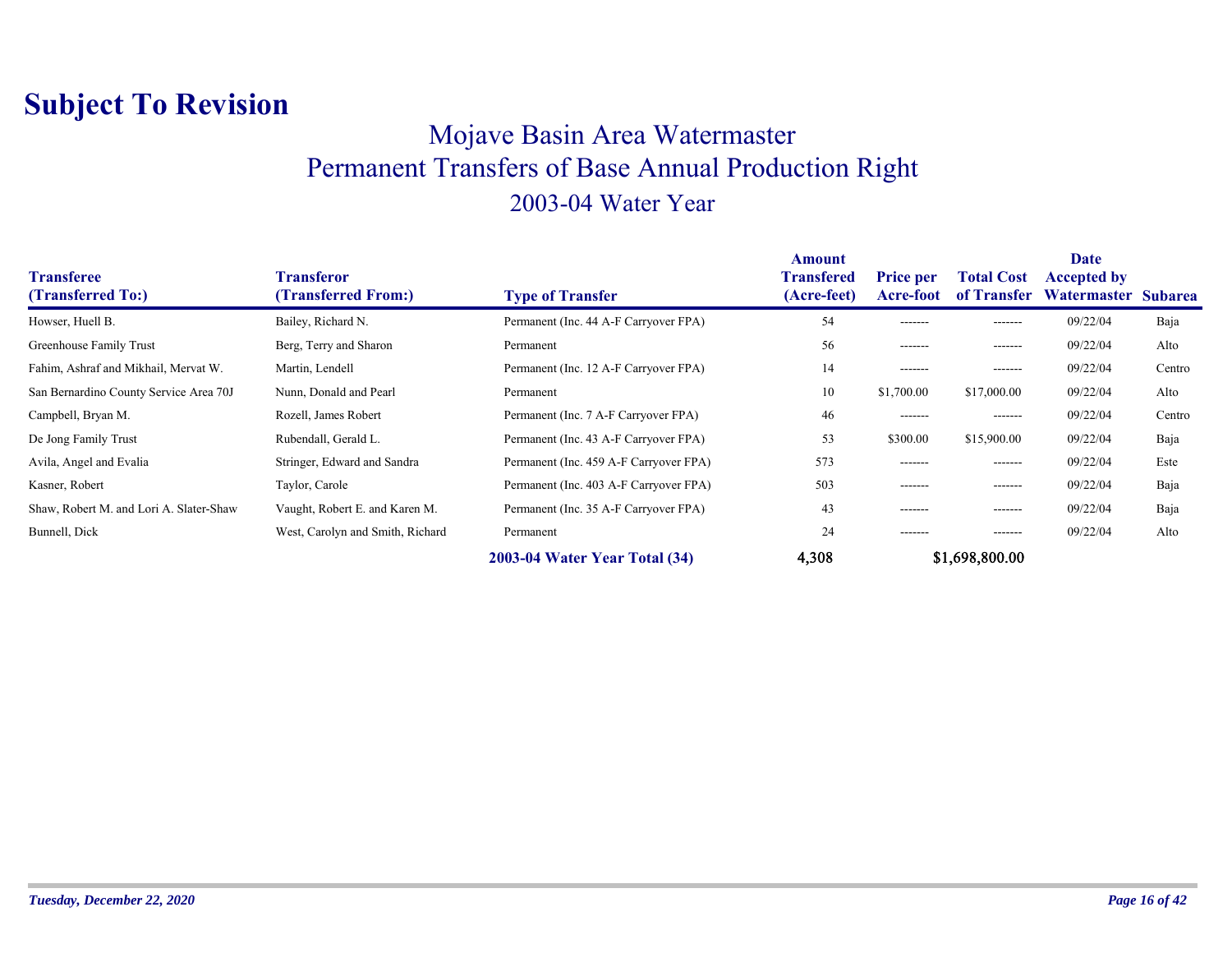### Mojave Basin Area Watermaster Permanent Transfers of Base Annual Production Right 2004-05 Water Year

|                                            |                                          |                                                     | <b>Amount</b>                    |                               |                                  | Date                                      |        |
|--------------------------------------------|------------------------------------------|-----------------------------------------------------|----------------------------------|-------------------------------|----------------------------------|-------------------------------------------|--------|
| <b>Transferee</b><br>(Transferred To:)     | <b>Transferor</b><br>(Transferred From:) | <b>Type of Transfer</b>                             | <b>Transfered</b><br>(Acre-feet) | <b>Price per</b><br>Acre-foot | <b>Total Cost</b><br>of Transfer | <b>Accepted by</b><br>Watermaster Subarea |        |
| Apple Valley Ranchos Water Company         | Gulbranson, Merlin                       | Permanent                                           | 158                              | \$1,700.00                    | \$268,600.00                     | 10/27/04                                  | Alto   |
| D'Silva, Melanie                           | J. V. A. Air, Inc.                       | Permanent                                           | 54                               | -------                       | -------                          | 10/27/04                                  | Baja   |
| Carlton, Susan                             | Mitchell, James L. and Cheryl A.         | Permanent (Inc. 124 A-F Carryover FPA)              | 155                              | -------                       | -------                          | 10/27/04                                  | Baja   |
| Harper Lake, LLC                           | <b>Orlosky Family Trust</b>              | Permanent                                           | 9,380                            | \$0.00                        | \$0.00                           | 10/27/04                                  | Centro |
| Desert Wind LLC                            | Thomas Farms                             | Permanent                                           | 240                              | \$1,800.00                    | \$432,000.00                     | 10/27/04                                  | Alto   |
| Pacific Gas and Electric                   | Van Vliet, Hendrika                      | Permanent (Inc. 183 A-F Carryover FPA)              | 720                              | -------                       | -------                          | 10/27/04                                  | Centro |
| Morck, Gregory M. and Lisa A.              | Western Water Company                    | Permanent                                           | 15                               | -------                       | -------                          | 10/27/04                                  | Alto   |
| Apple Valley Heights County Water District | Fahim, Ashraf and Mikhail, Mervat W.     | Permanent                                           | 14                               | \$1,000.00                    | \$14,000.00                      | 01/26/05                                  | Centro |
| Apple Valley Heights County Water District | Rios, Mariano V.                         | Permanent                                           | 15                               | \$1,000.00                    | \$15,000.00                      | 01/26/05                                  | Centro |
| Huntbach, David J.                         | Spink, Walthall                          | Permanent (Inc. 36 A-F Carryover FPA)               | 44                               | -------                       | -------                          | 01/26/05                                  | Centro |
| Gardena Mission Church, Inc.               | Park, Hea Ja and Jeong Il                | Permanent - Foreclosure (Inc. 77 A-F Carryover FPA) | 96                               | -------                       | -------                          | 02/23/05                                  | Este   |
| Karimi, Hooshang                           | <b>Abiltiy First</b>                     | Permanent                                           | 70                               | $- - - - - - -$               | -------                          | 03/23/05                                  | Baja   |
| <b>Abiltiy First</b>                       | Chuang, Marshal                          | Permanent                                           | 70                               | -------                       | -------                          | 03/23/05                                  | Baja   |
| Koroghlian, Ted and Najwa                  | Baker, Gloria L.                         | Permanent                                           | 15                               | -------                       | -------                          | 05/25/05                                  | Baja   |
| Gaeta, Miguel and Maria                    | Pettigrew, Howard L.                     | Permanent (Inc. 794 A-F Carryover FPA)              | 1,500                            | -------                       | -------                          | 05/25/05                                  | Este   |
| Rivero, Fidel V.                           | Ramirez, Jaime and Alicia                | Permanent (Inc. 40 A-F Carryover FPA)               | 70                               | -------                       | -------                          | 05/25/05                                  | Centro |
| Werner, Andrew J.                          | Rios, Mariano V.                         | Permanent (Inc. 15 A-F Carryover FPA)               | 10                               | \$975.00                      | \$9,750.00                       | 05/25/05                                  | Centro |
| Rock Foundation, LLC                       | The 160 Newberry Ranch California, Ltd.  | Permanent (Inc. 820 A-F Carryover FPA)              | 1,033                            | -------                       | -------                          | 05/25/05                                  | Baja   |
| Eirich Family Trust                        | Ward, et al.                             | Permanent (Inc. 27 A-F Carryover FPA)               | 37                               | -------                       | -------                          | 05/25/05                                  | Baja   |
| WLSR, Inc.                                 | Western Horizon Associates, Inc.         | Permanent                                           | 60                               | \$400.00                      | \$24,000.00                      | 05/25/05                                  | Baja   |
| SB Brothers, LLC                           | Artinyan, Ludvik and Lucy                | Permanent (Inc. 177 A-F Carryover FPA)              | 221                              | -------                       | -------                          | 07/27/05                                  | Baja   |
| Levine, David and Margaret                 | Cool Water Ranch                         | Permanent (Inc. 61 A-F Carryover FPA)               | 76                               | -------                       | -------                          | 07/27/05                                  | Baja   |
| Abdul, Harry and Anita                     | Crystal Hills Water Company              | Permanent (Inc. 156 A-F Carryover FPA)              | 194                              | \$1.00                        | \$194.00                         | 07/27/05                                  | Este   |
| Kim, Seon Ja                               | Mizrahie, et al.                         | Permanent (Inc. 50 A-F Carryover FPA)               | 50                               | -------                       | -------                          | 07/27/05                                  | Baja   |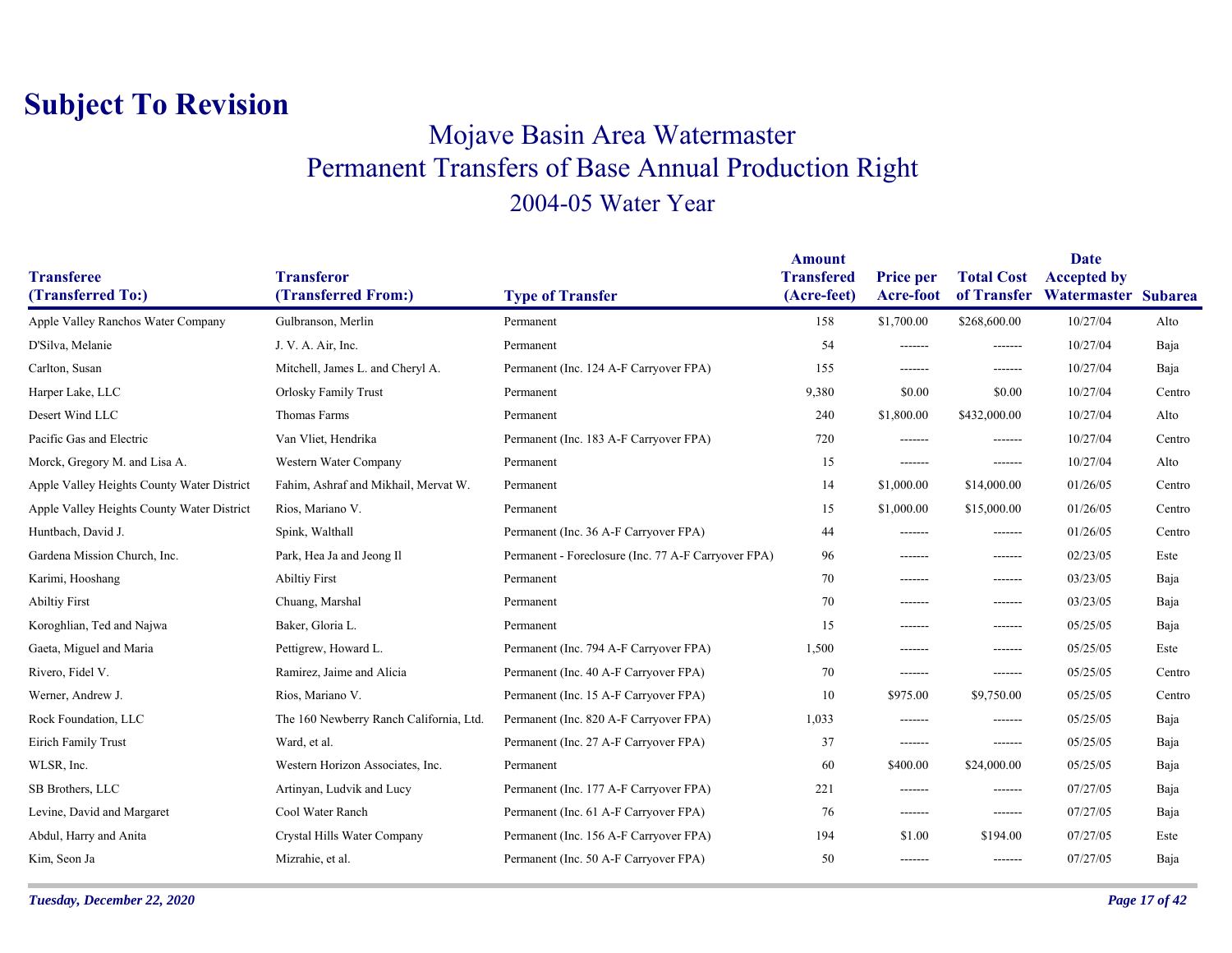### Mojave Basin Area Watermaster Permanent Transfers of Base Annual Production Right 2004-05 Water Year

| <b>Transferee</b><br>(Transferred To:)                          | <b>Transferor</b><br>(Transferred From:) | <b>Type of Transfer</b>                | <b>Amount</b><br>Transfered<br>(Acre-feet) | <b>Price per</b><br>Acre-foot | <b>Total Cost</b><br>of Transfer | <b>Date</b><br><b>Accepted by</b><br>Watermaster Subarea |        |
|-----------------------------------------------------------------|------------------------------------------|----------------------------------------|--------------------------------------------|-------------------------------|----------------------------------|----------------------------------------------------------|--------|
| Royal Way                                                       | Pettigrew, Dan                           | Permanent                              | 200                                        | \$425.00                      | \$85,000.00                      | 07/27/05                                                 | Este   |
| Adelanto, City Of                                               | Wakula, John and Helen                   | Permanent                              | 40                                         | \$2,400.00                    | \$96,000.00                      | 07/27/05                                                 | Alto   |
| Calico Lakes Homeowners Association                             | Western Horizon Associates, Inc.         | Permanent                              | 200                                        | \$400.00                      | \$80,000.00                      | 07/27/05                                                 | Baja   |
| Lin, Kuan Jung and Chung, Der-Bing                              | Chiao Mei Development                    | Permanent (Inc. 361 A-F Carryover FPA) | 451                                        | -------                       | -------                          | 09/28/05                                                 | Baja   |
| Rubendall Living Trust, Gerald L. and Judith A. Fisher, Dolores |                                          | Permanent                              | 5                                          | -------                       | -------                          | 09/28/05                                                 | Alto   |
| Mitsubishi Cement Corporation                                   | Gardena Mission Church, Inc.             | Permanent (Inc. 77 A-F Carryover FPA)  | 96                                         | \$1,239.58                    | \$119,000.00                     | 09/28/05                                                 | Este   |
| Wang, Larry and Low, Jannette                                   | Hong, Paul B. and May                    | Permanent                              | 10                                         | -------                       | --------                         | 09/28/05                                                 | Baja   |
| Fundamental Christian Endeavors, Inc.                           | Manning, Sharon S.                       | Permanent                              | 40                                         | \$400.00                      | \$16,000.00                      | 09/28/05                                                 | Baja   |
| Pak, Edwin H.                                                   | Mizrahie, et al.                         | Permanent                              | 50                                         | -------                       | -------                          | 09/28/05                                                 | Baja   |
| Corbridge, Linda                                                | Payan, Paul and Felima                   | Permanent (Inc. 26 A-F Carryover FPA)  | 32                                         | -------                       | --------                         | 09/28/05                                                 | Baja   |
| Van Leeuwen, John                                               | Van Diest, Cornelius                     | Permanent (Inc. 748 A-F Carryover FPA) | 934                                        | -------                       | -------                          | 09/28/05                                                 | Baja   |
| Quiros, Fransisco J. and Hermann, Ronald                        | Ward, Ernest and Laura                   | Permanent (Inc. 29 A-F Carryover FPA)  | 38                                         | -------                       | -------                          | 09/28/05                                                 | Baja   |
| Dorrance, David and Tamela                                      | Werner, Andrew J.                        | Permanent                              | 5                                          | \$794.80                      | \$3,974.00                       | 09/28/05                                                 | Centro |
| Koegler, Ronald and Carolyn                                     | Yard, William and Betty                  | Permanent (Inc. 21 A-F Carryover FPA)  | 26                                         | -------                       | --------                         | 09/28/05                                                 | Baja   |
|                                                                 |                                          | 2004-05 Water Year Total (38)          | 16,424                                     |                               | \$1,163,518.00                   |                                                          |        |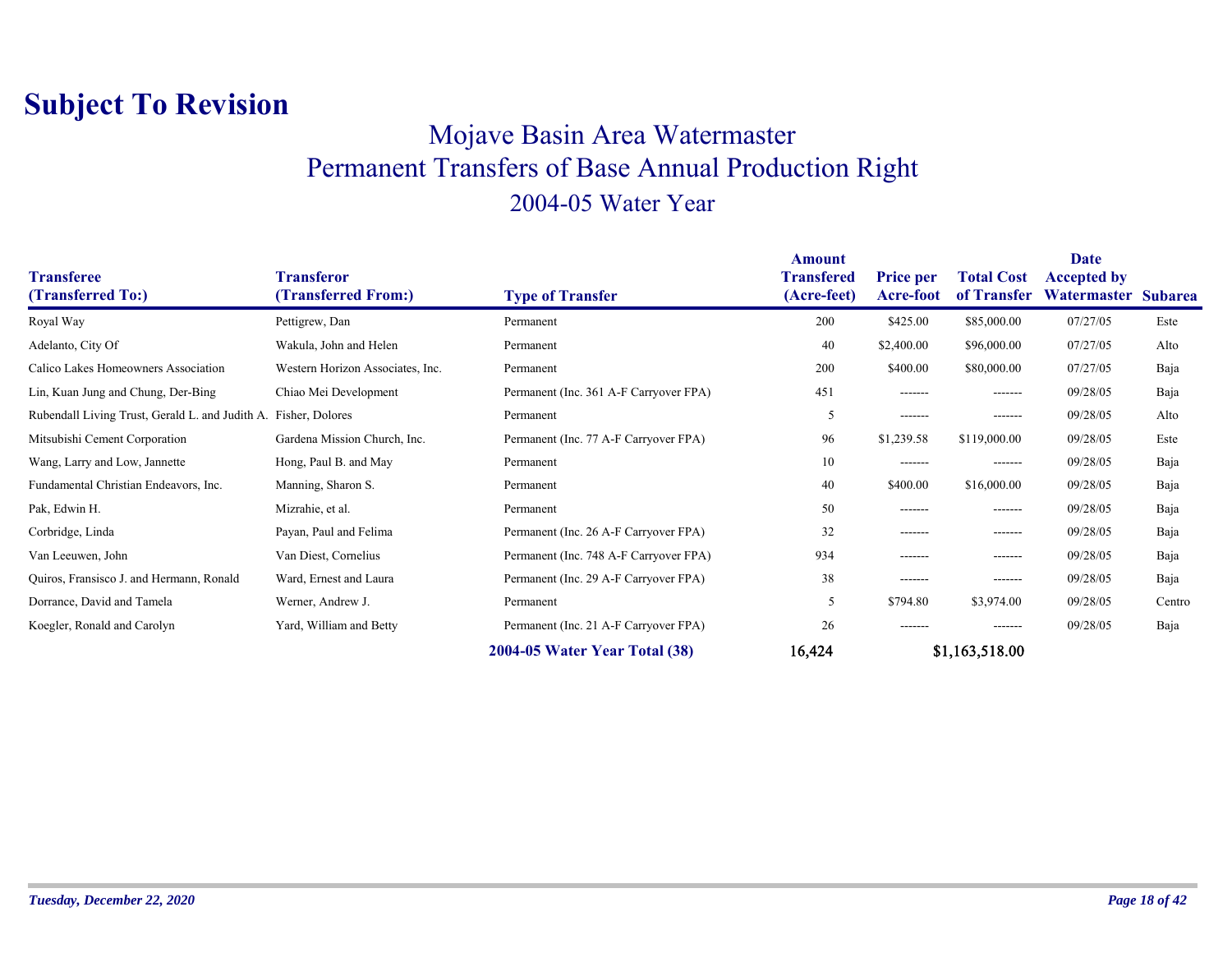### Mojave Basin Area Watermaster Permanent Transfers of Base Annual Production Right 2005-06 Water Year

|                                             |                                          |                                                     | <b>Amount</b>                    |                                      |                   | <b>Date</b>                                           |        |
|---------------------------------------------|------------------------------------------|-----------------------------------------------------|----------------------------------|--------------------------------------|-------------------|-------------------------------------------------------|--------|
| <b>Transferee</b><br>(Transferred To:)      | <b>Transferor</b><br>(Transferred From:) | <b>Type of Transfer</b>                             | <b>Transfered</b><br>(Acre-feet) | <b>Price per</b><br><b>Acre-foot</b> | <b>Total Cost</b> | <b>Accepted by</b><br>of Transfer Watermaster Subarea |        |
|                                             |                                          |                                                     |                                  |                                      |                   |                                                       |        |
| Apple Valley Ranchos Water Company          | Pettis Family Trust                      | Permanent                                           | 38                               | \$2,400.00                           | \$91,200.00       | 10/26/05                                              | Alto   |
| Victorville, City Of                        | Pettis Family Trust                      | Permanent                                           | 38                               | \$2,400.00                           | \$91,200.00       | 10/26/05                                              | Alto   |
| Wagner Family Trust                         | Son of Caduceus                          | Permanent                                           | 1,224                            | -------                              | \$100.00          | 10/26/05                                              | Alto   |
| Kasner, Robert                              | Vernola, Pat                             | Permanent                                           | 1,310                            | $- - - - - - -$                      | -------           | 10/26/05                                              | Baja   |
| Kladstrup, Kitty L.                         | Lee, Chun Hwa and Myung Sook             | Permanent (Inc. 124 A-F Carryover FPA)              | 154                              | -------                              | -------           | 01/25/06                                              | Baja   |
| Bell, Thomas                                | McCall, Vivian E.                        | Permanent (Inc. 35 A-F Carryover FPA)               | 44                               | -------                              | -------           | 01/25/06                                              | Alto   |
| Frazier, et al                              | Pettis Family Trust                      | Permanent                                           | 50                               | \$2,400.00                           | \$120,000.00      | 01/25/06                                              | Alto   |
| Bredelis, Ronald C. and Jean                | Snyder, Kryl K. and Routh, Richard J.    | Permanent (Inc. 52 A-F Carryover FPA)               | 64                               | \$0.00                               | \$0.00            | 01/25/06                                              | Baja   |
| Thomas, Stephen and Lori                    | Lee, Moonyoung and Okhea                 | Permanent (Inc. 40 A-F Carryover FPA)               | 49                               | -------                              | -------           | 02/22/06                                              | Baja   |
| High Desert Associates, Inc.                | Van Leeuwen, John                        | Permanent                                           | 400                              | \$1,030.00                           | \$412,000.00      | 02/22/06                                              | Centro |
| Bank of America, NT and SA                  | Ball, David P.                           | Permanent - Foreclosure (Inc. 65 A-F Carryover FPA) | 81                               | -------                              | -------           | 03/22/06                                              | Baja   |
| Quigg and Company, Inc.                     | Bank of America, NT and SA               | Permanent (Inc. 65 A-F Carryover FPA)               | 81                               | -------                              | -------           | 03/22/06                                              | Baja   |
| Aqua Capital Management, LP                 | Jones, Joette                            | Permanent (Inc. 24 A-F Carryover FPA)               | 30                               | \$1,030.00                           | \$30,900.00       | 03/22/06                                              | Centro |
| Udderly Gold Farms, LLC                     | Luth, Ken                                | Permanent (Inc. 21 A-F Carryover FPA)               | 27                               | -------                              | -------           | 03/22/06                                              | Alto   |
| Jackson, James N. Jr Revocable Living Trust | Malin, Andy and Solomon, Paula           | Permanent (Inc. 44 A-F Carryover FPA)               | 54                               | -------                              | -------           | 03/22/06                                              | Baja   |
| Trahan, Elaine                              | Mitchell, Robin and Judith               | Permanent (Inc. 29 A-F Carryover FPA)               | 36                               | -------                              | -------           | 03/22/06                                              | Alto   |
| Dora Land, Inc.                             | Morck, Gregory M. and Lisa A.            | Permanent (Inc. 12 A-F Carryover FPA)               | 15                               | \$2,500.00                           | \$37,500.00       | 03/22/06                                              | Alto   |
| Haas, Bryan C. and Hinkle, Mary H.          | Purcio, Thomas R. and Patricia A.        | Permanent (Inc. 64 A-F Carryover FPA)               | 80                               | -------                              | -------           | 03/22/06                                              | Baja   |
| Trahan, et al.                              | Trahan, Elaine                           | Permanent (Inc. 29 A-F Carryover FPA)               | 36                               | -------                              | -------           | 03/22/06                                              | Alto   |
| Smith, Porter and Anita                     | Ward, Raymond                            | Permanent                                           | 25                               | -------                              | -------           | 03/22/06                                              | Baja   |
| Aqua Capital Management, LP-Agriculture     | Burns, Annie L.                          | Permanent                                           | 164                              | \$2,800.00                           | \$459,200.00      | 05/24/06                                              | Alto   |
| High Desert Associates, Inc.                | Little, Don and Mustafa, Ed              | Permanent (Inc. 88 A-F Carryover FPA)               | 109                              | \$1,500.00                           | \$163,500.00      | 05/24/06                                              | Centro |
| High Desert Associates, Inc.                | Rios, Mariano V.                         | Permanent                                           | $\overline{4}$                   | \$1,100.00                           | \$4,400.00        | 05/24/06                                              | Centro |
| Sapp, Robert D. and Lee, Teresa J.          | Scoggins, Ronald and Kimberly            | Permanent - Foreclosure (Inc. 34 A-F Carryover FPA) | 42                               | -------                              | -------           | 05/24/06                                              | Alto   |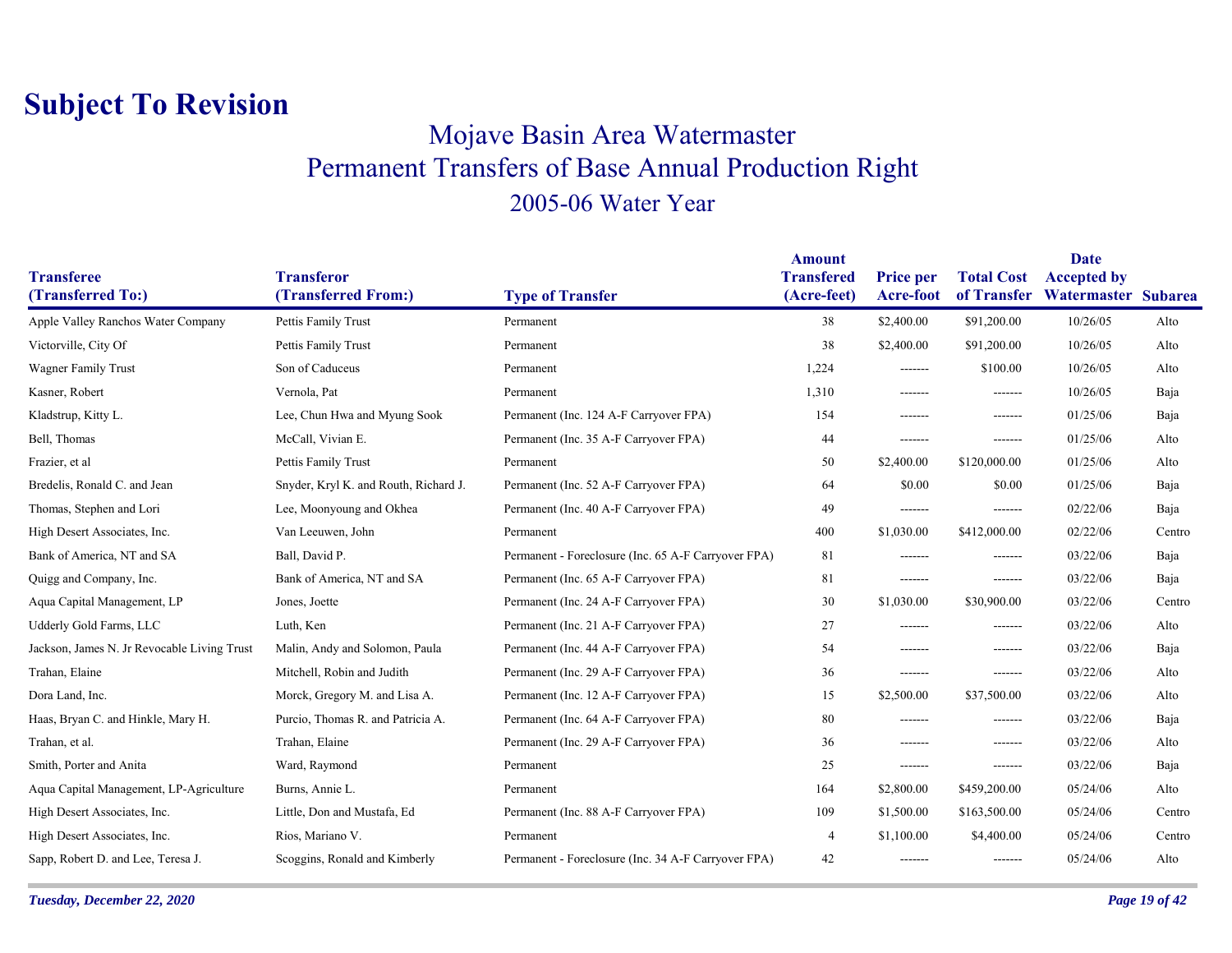### Mojave Basin Area Watermaster Permanent Transfers of Base Annual Production Right 2005-06 Water Year

| <b>Transferee</b><br>(Transferred To:)       | <b>Transferor</b><br>(Transferred From:) | <b>Type of Transfer</b>                             | Amount<br><b>Transfered</b><br>(Acre-feet) | <b>Price per</b><br><b>Acre-foot</b> | <b>Total Cost</b><br>of Transfer | <b>Date</b><br><b>Accepted by</b><br>Watermaster Subarea |        |
|----------------------------------------------|------------------------------------------|-----------------------------------------------------|--------------------------------------------|--------------------------------------|----------------------------------|----------------------------------------------------------|--------|
| Hermanas Misioneras Servidoras de la Palabra | Gesiriech, Wayne D.                      | Permanent                                           | 121                                        | -------                              | -------                          | 07/26/06                                                 | Centro |
| CF Properties, LLC                           | Hutchison, William O.                    | Permanent (Inc. 800 A-F Carryover FPA)              | 845                                        | -------                              | -------                          | 07/26/06                                                 | Baja   |
| The Wala and Wala Company, LLC               | Kaplan, Abraham M.                       | Permanent - Foreclosure (Inc. 61 A-F Carryover FPA) | 76                                         | -------                              | -------                          | 07/26/06                                                 | Baja   |
| Valentine, Vito                              | Kernek, Keith and Priscilla              | Permanent (Inc. 14 A-F Carryover FPA)               | 17                                         | -------                              | -------                          | 07/26/06                                                 | Centro |
| Aqua Capital Management, LP-Agriculture      | Van Leeuwen Family Trust                 | Permanent                                           | 341                                        | -------                              | -------                          | 07/26/06                                                 | Alto   |
| Weems, Lizzie                                | Dorman, Dudley D. and Billie B.          | Permanent (Inc. 43 A-F Carryover FPA)               | 53                                         | -------                              | -------                          | 09/27/06                                                 | Baja   |
| Apple Valley Ranchos Water Company           | Longman, Jack                            | Permanent (Inc. 4 A-F Carryover FPA)                |                                            | \$2,800.00                           | \$14,000.00                      | 09/27/06                                                 | Alto   |
| Aqua Capital Management, LP-Agriculture      | Vail, Joseph B. and Paula E.             | Permanent                                           | 126                                        | \$2,700.00                           | \$340,200.00                     | 09/27/06                                                 | Alto   |
| Aqua Capital Management, LP-Industrial       | Yeager Construction Company, Inc., E. L. | Permanent (Inc. 23 A-F Carryover FPA)               | 34                                         | -------                              | -------                          | 09/27/06                                                 | Alto   |
|                                              |                                          | <b>2005-06 Water Year Total (33)</b>                | 5,773                                      |                                      | \$1,764,200.00                   |                                                          |        |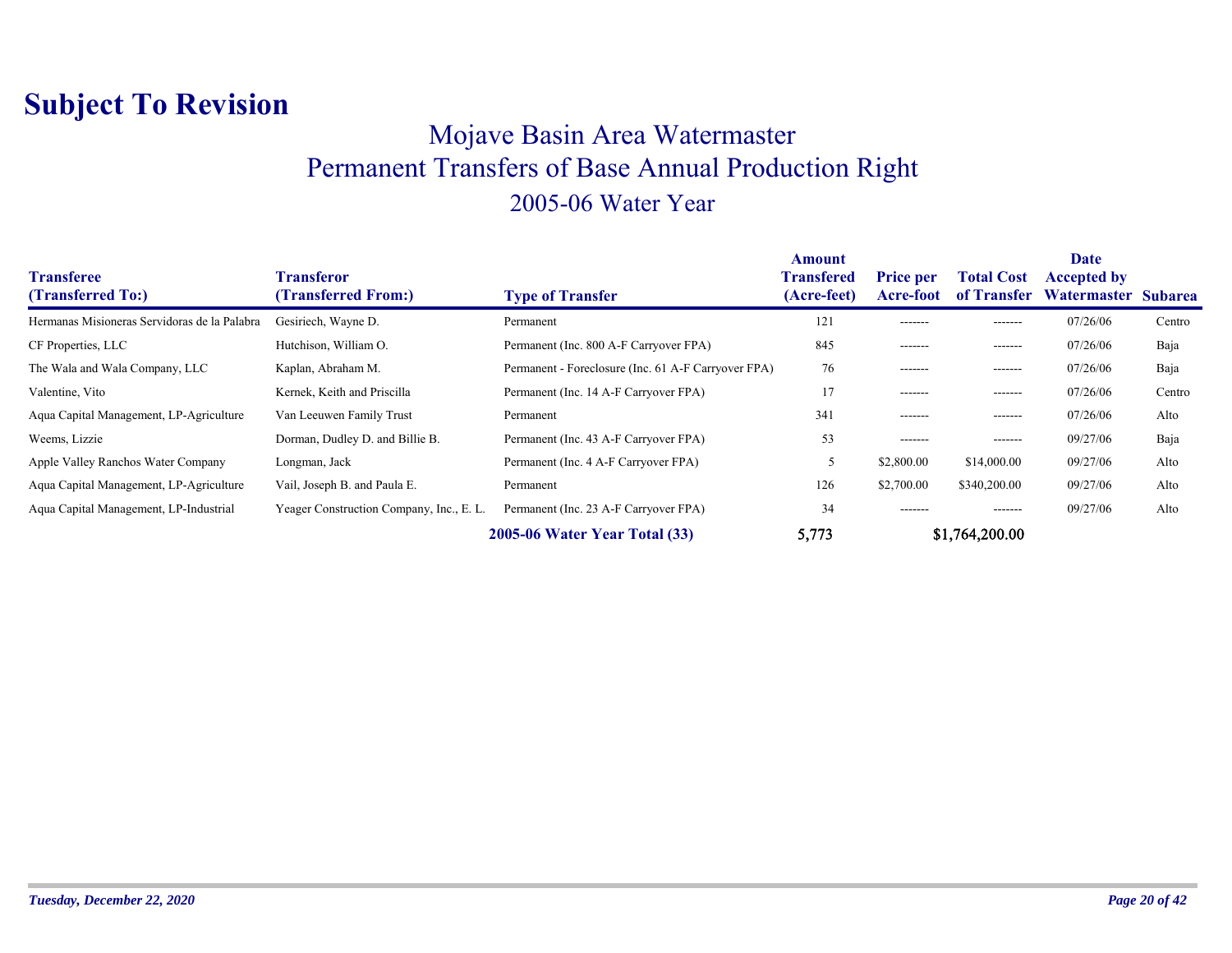### Mojave Basin Area Watermaster Permanent Transfers of Base Annual Production Right 2006-07 Water Year

| <b>Transferee</b><br>(Transferred To:)  | <b>Transferor</b><br>(Transferred From:) | <b>Type of Transfer</b>                 | <b>Amount</b><br><b>Transfered</b><br>(Acre-feet) | <b>Price per</b><br><b>Acre-foot</b> | <b>Total Cost</b><br>of Transfer | Date<br><b>Accepted by</b><br>Watermaster Subarea |        |
|-----------------------------------------|------------------------------------------|-----------------------------------------|---------------------------------------------------|--------------------------------------|----------------------------------|---------------------------------------------------|--------|
| Wazzan, et al.                          | Barak, Richard                           | Permanent (Inc. 106 A-F Carryover FPA)  | 132                                               | -------                              | -------                          | 11/29/06                                          | Baja   |
| Dorrance, David W. and Tamela L.        | Contratto, Ersula                        | Permanent (Inc. 88 A-F Carryover FPA)   | 40                                                | \$1,500.00                           | \$60,000.00                      | 11/29/06                                          | Centro |
| Newberry Corporation                    | Eirich Family Trust                      | Permanent (Inc. 30 A-F Carryover FPA)   | 37                                                | -------                              | -------                          | 11/29/06                                          | Baja   |
| Aqua Capital Management, LP             | Huntbach, David J.                       | Permanent (Inc. 36 A-F Carryover FPA)   | 44                                                | \$1,591.00                           | \$70,004.00                      | 11/29/06                                          | Centro |
| Pacific Gas and Electric                | Nelson, Mildred L.                       | Permanent (Inc. 42 A-F Carryover FPA)   | 52                                                | -------                              | -------                          | 11/29/06                                          | Centro |
| Frates, D. Cole                         | Dorrance, David W. and Tamela L.         | Permanent (Inc. 28 A-F Carryover FPA)   | 13                                                | \$1,500.00                           | \$19,500.00                      | 01/24/07                                          | Centro |
| Werner, Andrew J.                       | Dorrance, David W. and Tamela L.         | Permanent (Inc. 28 A-F Carryover FPA)   | 13                                                | \$1,500.00                           | \$19,500.00                      | 01/24/07                                          | Centro |
| M.B. Landscaping and Nursery, Inc.      | Hart, Merrill W.                         | Permanent (Inc. 379 A-F Carryover FPA)  | 473                                               | -------                              | -------                          | 01/24/07                                          | Este   |
| Aqua Capital Management, LP-Agriculture | Candlewood Investment Properties         | Permanent                               | 36                                                | \$3,250.00                           | \$117,000.00                     | 02/28/07                                          | Alto   |
| Aqua Capital Management, LP-Agriculture | Desert Wind LLC                          | Permanent                               | 240                                               | \$3,333.33                           | \$800,000.00                     | 02/28/07                                          | Alto   |
| Russavage, Paul and Sandra L            | Keel, Al J. and Barbara                  | Permanent                               | 30                                                | \$2,850.00                           | \$85,500.00                      | 02/28/07                                          | Alto   |
| Aqua Capital Management, LP-Agriculture | Abbond, Edward                           | Permanent                               | 10                                                | \$3,250.00                           | \$32,500.00                      | 03/28/07                                          | Alto   |
| Porter, Timothy M.                      | Callahan, Bernerd J.                     | Permanent (Inc. 23 A-F Carryover FPA)   | 30                                                | -------                              | -------                          | 03/28/07                                          | Baja   |
| Aqua Capital Management, LP-Agriculture | Elisabella, LLC                          | Permanent                               | 25                                                | \$3,333.00                           | \$83,325.00                      | 03/28/07                                          | Alto   |
| Aqua Capital Management, LP             | Munn, Thurston and Scott Partnership     | Permanent                               | 34                                                | \$1,600.00                           | \$54,400.00                      | 03/28/07                                          | Centro |
| Teisan, Jerry                           | Sawyers Motor Sports Group               | Permanent (Inc. 72 A-F Carryover FPA)   | 96                                                | -------                              | -------                          | 03/28/07                                          | Baja   |
| Old Grove Properties, LLC               | Barstow Calico K O A                     | Permanent (Inc. 4 A-F Carryover FPA)    | 24                                                | -------                              | -------                          | 05/23/07                                          | Baja   |
| Aqua Capital Management, LP             | Grill, Nicholas P. and Millie D.         | Permanent                               | 21                                                | \$1,600.00                           | \$33,600.00                      | 05/23/07                                          | Centro |
| Pettigrew, James and Cherlyn            | Pettigrew, Dan                           | Permanent (Inc. 418 A-F Carryover FPA)  | 500                                               | -------                              | $- - - - - - -$                  | 05/23/07                                          | Este   |
| Helendale Community Services District   | San Bernardino County Service Area 70C   | Permanent                               | 2,346                                             | \$0.00                               | \$0.00                           | 05/23/07                                          | Alto   |
| Bar-Len Mutual Water Company            | Smith, Robert A.                         | Permanent                               | 5                                                 | \$2,000.00                           | \$10,000.00                      | 05/23/07                                          | Centro |
| Aqua Capital Management, LP-Agriculture | Thompson Living Trust, R.L. and R.A.     | Permanent                               | 28                                                | \$3,400.00                           | \$95,200.00                      | 05/23/07                                          | Alto   |
| Solucar, Inc.                           | Harper Lake, LLC                         | Permanent (Inc. 7504 A-F Carryover FPA) | 9,380                                             | \$1,865.00                           | \$17,493,700.00                  | 07/25/07                                          | Centro |
| Kenwood Management, LLC                 | Rees, Michael J. and Sue A               | Permanent                               | 52                                                | \$1,500.00                           | \$78,000.00                      | 07/25/07                                          | Centro |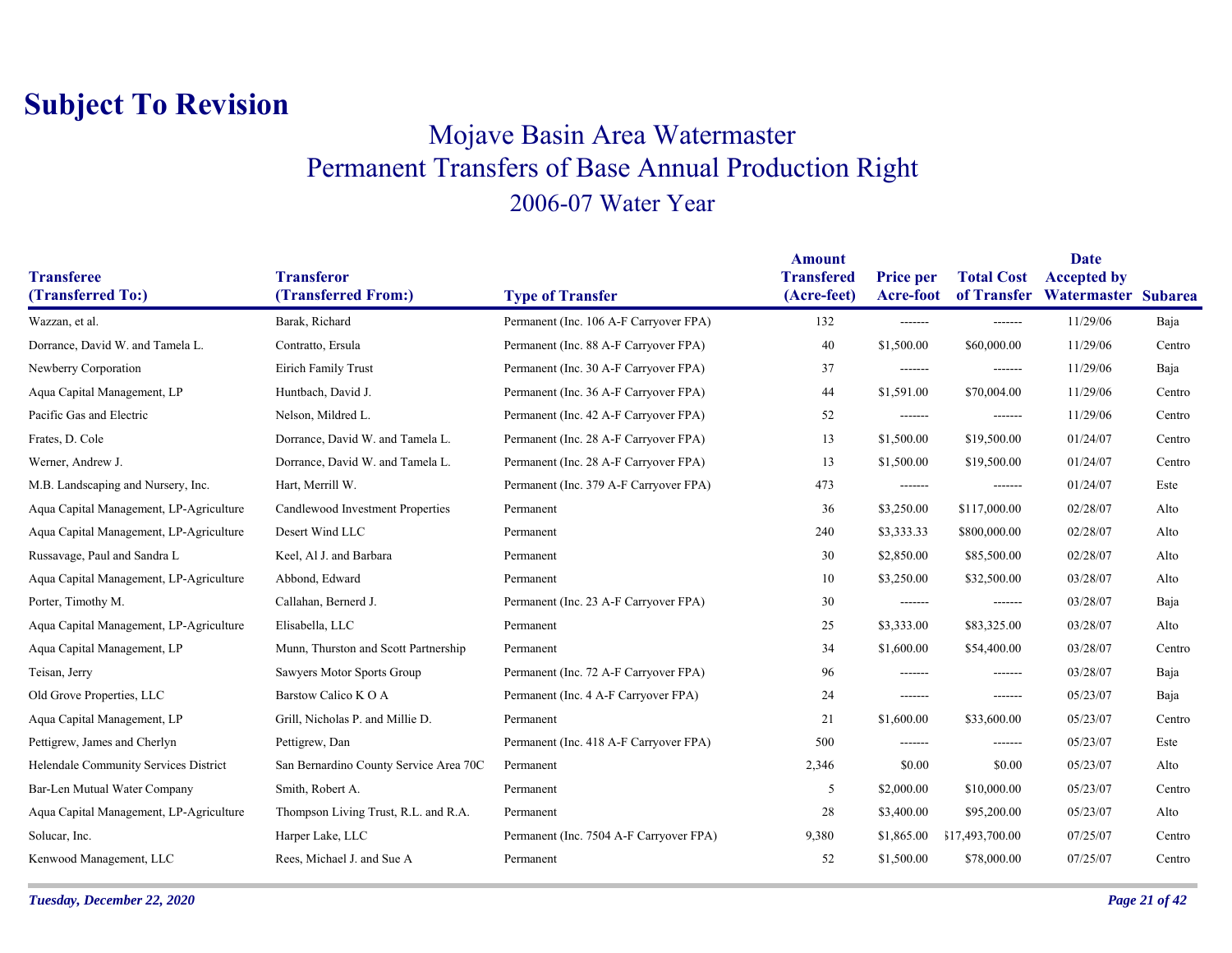### Mojave Basin Area Watermaster Permanent Transfers of Base Annual Production Right 2006-07 Water Year

| <b>Transferee</b><br>(Transferred To:) | Transferor<br>(Transferred From:) | <b>Type of Transfer</b>               | Amount<br><b>Transfered</b><br>(Acre-feet) | <b>Price per</b><br>Acre-foot | <b>Total Cost</b><br>of Transfer | Date<br><b>Accepted by</b><br>Watermaster Subarea |        |
|----------------------------------------|-----------------------------------|---------------------------------------|--------------------------------------------|-------------------------------|----------------------------------|---------------------------------------------------|--------|
| Aqua Capital Management, LP            | Rock Foundation, LLC              | Permanent                             | 516                                        | \$450.00                      | \$232,200.00                     | 07/25/07                                          | Baja   |
| Victorville Water District, ID#2       | Baldy Mesa Water District         | Permanent                             | 2,932                                      | -------                       | -------                          | 09/26/07                                          | Alto   |
| Italmood Inc., et. al.                 | Crandall, Esther                  | Permanent (Inc. 60 A-F Carryover FPA) | 80                                         | -------                       | -------                          | 09/26/07                                          | Baja   |
| Victorville Water District, ID#1       | Victor Valley Water District      | Permanent                             | 796                                        | -------                       | --------                         | 09/26/07                                          | Centro |
| Victorville Water District, ID#1       | Victor Valley Water District      | Permanent                             | 18,318                                     | -------                       | -------                          | 09/26/07                                          | Alto   |
| Victorville Water District, ID#1       | Victorville, City Of              | Permanent                             | 2,642                                      | -------                       | -------                          | 09/26/07                                          | Alto   |
|                                        |                                   | <b>2006-07 Water Year Total (30)</b>  | 38,945                                     |                               | \$19,284,429.00                  |                                                   |        |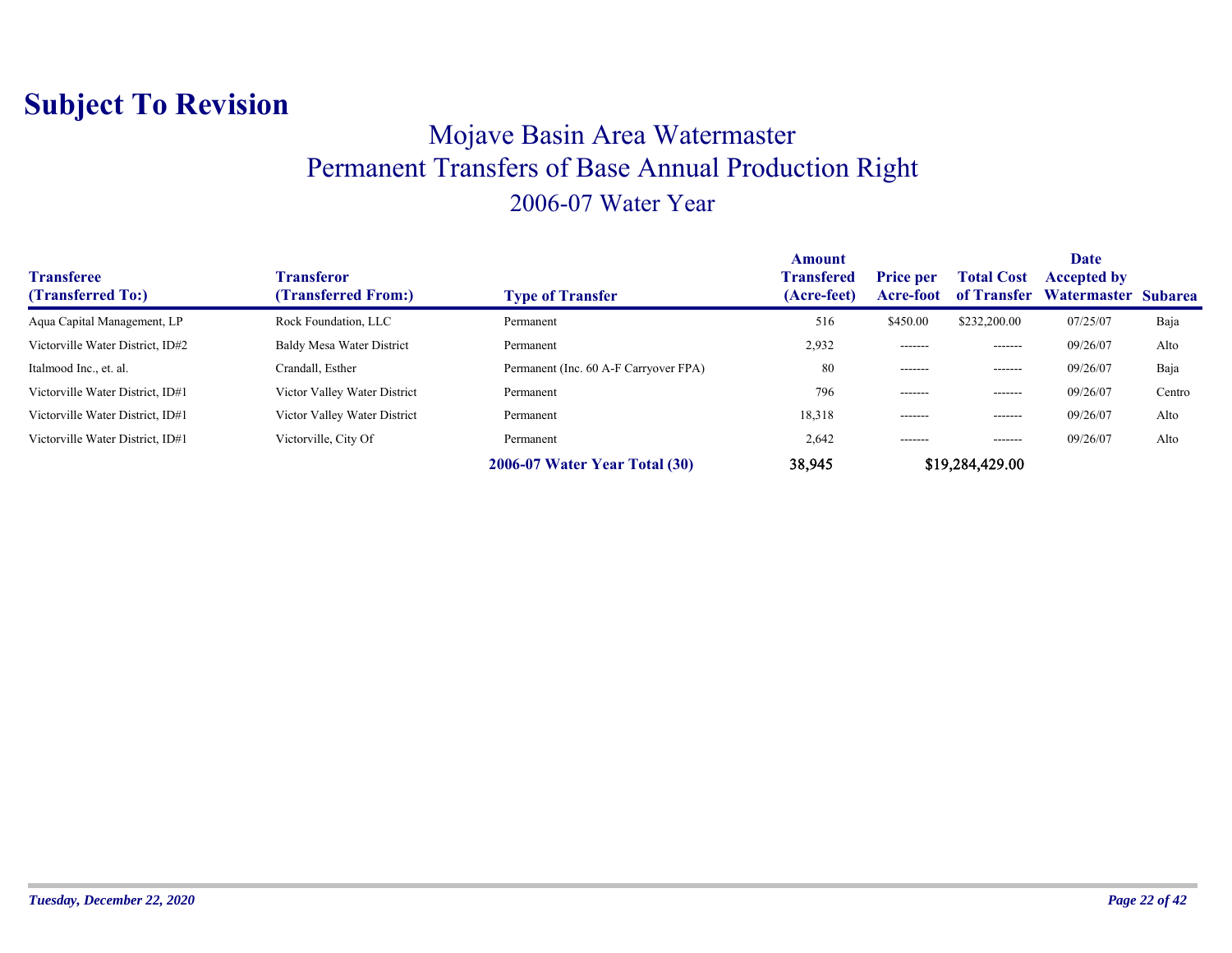### Mojave Basin Area Watermaster Permanent Transfers of Base Annual Production Right 2007-08 Water Year

|                                         |                                                       |                                        | <b>Amount</b>                    |                                      |                   | <b>Date</b>                                           |        |
|-----------------------------------------|-------------------------------------------------------|----------------------------------------|----------------------------------|--------------------------------------|-------------------|-------------------------------------------------------|--------|
| <b>Transferee</b><br>(Transferred To:)  | <b>Transferor</b><br>(Transferred From:)              | <b>Type of Transfer</b>                | <b>Transfered</b><br>(Acre-feet) | <b>Price per</b><br><b>Acre-foot</b> | <b>Total Cost</b> | <b>Accepted by</b><br>of Transfer Watermaster Subarea |        |
| Aqua Capital Management, LP             | Gabrych, Eugene                                       | Permanent                              | 500                              | \$2,000.00                           | \$1,000,000.00    | 10/24/07                                              | Centro |
| Driffin, Travis and Linda               | Gaines, Jack and Mary                                 | Permanent                              | 92                               | -------                              | -------           | 10/24/07                                              | Centro |
| Turman, Vickie S.                       | Haralik, Bess and Robert                              | Permanent (Inc. 21 A-F Carryover FPA)  | 27                               | -------                              | -------           | 10/24/07                                              | Baja   |
| Aqua Capital Management, LP             | Howard Revocable Trust                                | Permanent                              | 100                              | \$2,000.00                           | \$200,000.00      | 10/24/07                                              | Centro |
| Aqua Capital Management, LP-Agriculture | <b>Basura Family Trust</b>                            | Permanent                              | 8                                | \$3,300.00                           | \$26,400.00       | 01/23/08                                              | Alto   |
| Aqua Capital Management, LP             | Jones, Joette                                         | Permanent                              | 10                               | \$1,800.00                           | \$18,000.00       | 01/23/08                                              | Centro |
| Aqua Capital Management, LP             | Hileman, Katherine                                    | Permanent                              | 19                               | \$1,894.74                           | \$36,000.00       | 02/27/08                                              | Centro |
| Aqua Capital Management, LP             | Kemper, Walter R. and Jonna S.                        | Permanent                              | 201                              | \$2,000.00                           | \$402,000.00      | 02/27/08                                              | Centro |
| <b>Hamilton Family Trust</b>            | Hamilton Trust, Don and Ruth M.                       | Permanent (Inc. 34 A-F Carryover FPA)  | 50                               | -------                              | -------           | 02/28/08                                              | Alto   |
| <b>Hamilton Family Trust</b>            | Hamilton, et al.                                      | Permanent                              | 42                               | -------                              | -------           | 02/28/08                                              | Alto   |
| Aqua Capital Management, LP-Agriculture | Fisher, Dolores                                       | Permanent                              | 43                               | \$3,650.00                           | \$156,950.00      | 03/24/08                                              | Alto   |
| John and Donna L., Elmer                | Graves, Chester B.                                    | Permanent (Inc. 24 A-F Carryover FPA)  | 32                               | -------                              | -------           | 03/24/08                                              | Baja   |
| Aqua Capital Management, LP             | Reddy, Bommi V. and Karuna V.                         | Permanent (Inc. 20 A-F Carryover FPA)  | 24                               | \$1,875.00                           | \$45,000.00       | 03/26/08                                              | Centro |
| Van Dam, Craig                          | Van Dam Brothers                                      | Permanent (Inc. 728 A-F Carryover FPA) | 910                              | \$0.00                               | \$0.00            | 03/26/08                                              | Oeste  |
| Kasner Family Limited Partnership       | Cho Brothers Ranch                                    | Permanent (Inc. 569 A-F Carryover FPA) | 758                              | -------                              | -------           | 05/28/08                                              | Baja   |
| Fejfar, Monica Kay                      | Bowman, Edwin L.                                      | Permanent                              | 20                               | -------                              | -------           | 07/23/08                                              | Baja   |
| Wells, Daniel W. and Carmen             | Meyers, Lonnie                                        | Permanent                              | 27                               | -------                              | -------           | 07/23/08                                              | Centro |
| Helendale Community Services District   | Murphy, Bernard H.                                    | Permanent                              | $\overline{2}$                   | \$3,500.00                           | \$7,000.00        | 07/23/08                                              | Alto   |
| Aqua Capital Management, LP-Agriculture | Petelski, Richard A.                                  | Permanent                              | 11                               | \$3,650.00                           | \$40,150.00       | 07/23/08                                              | Alto   |
| Western Development and Storage LLC     | Rees, Michael J. and Sue A                            | Permanent                              | 6                                | \$1,900.00                           | \$11,400.00       | 07/23/08                                              | Centro |
| Aqua Capital Management, LP-Agriculture | Rubendall Living Trust, Gerald L. and Judit Permanent |                                        | 5                                | \$3,650.00                           | \$18,250.00       | 07/23/08                                              | Alto   |
| Aqua Capital Management, LP-Agriculture | Abbond, Edward                                        | Permanent                              | 6                                | \$3,700.00                           | \$22,200.00       | 09/24/08                                              | Alto   |
| Helendale Community Services District   | Bell, Thomas                                          | Permanent                              | 44                               | \$3,500.00                           | \$154,000.00      | 09/24/08                                              | Alto   |
| Aqua Capital Management, LP-Agriculture | Greenhouse Family Trust                               | Permanent                              | 13                               | \$3,700.00                           | \$48,100.00       | 09/24/08                                              | Alto   |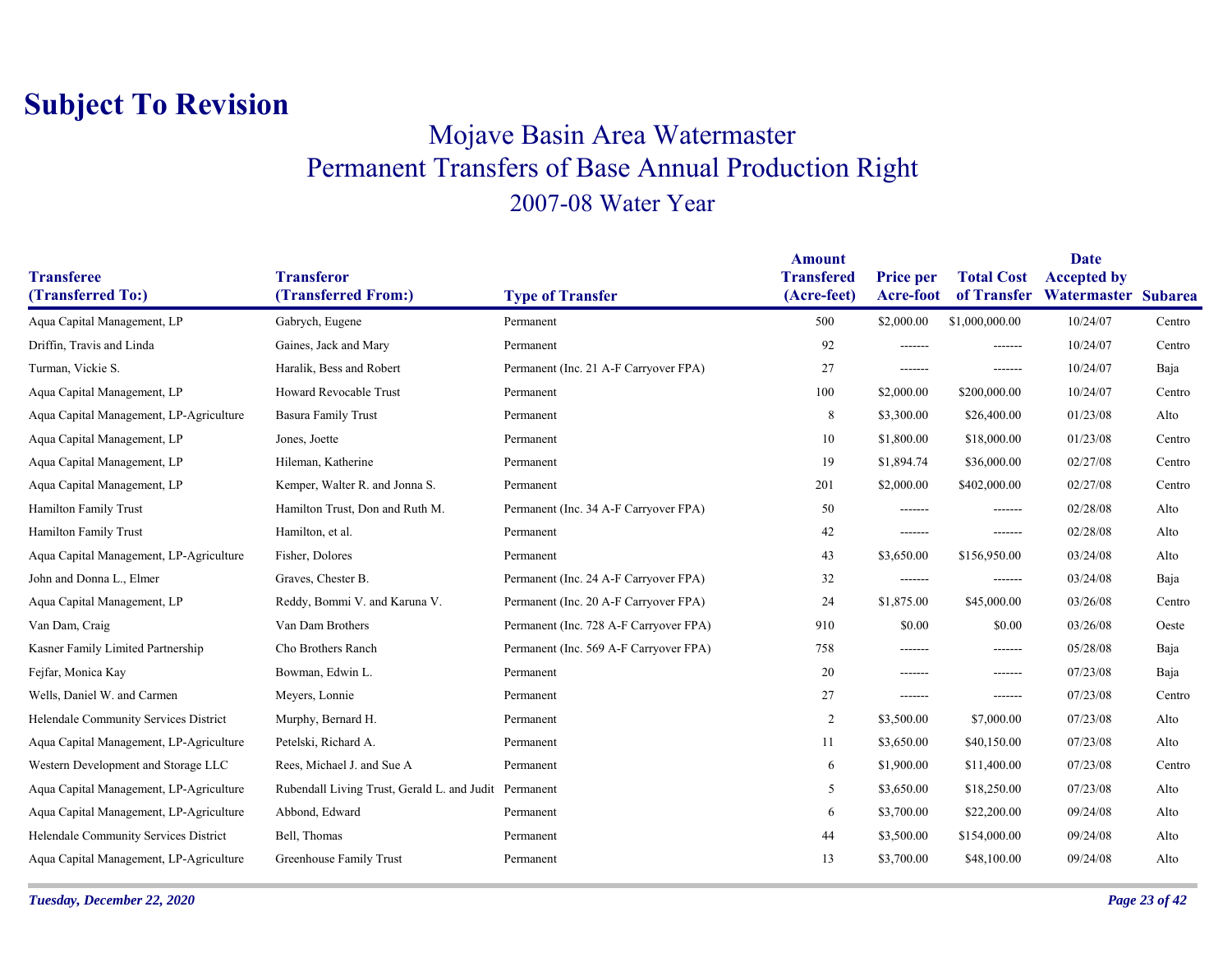### Mojave Basin Area Watermaster Permanent Transfers of Base Annual Production Right 2007-08 Water Year

| <b>Transferee</b><br>(Transferred To:)                                                | <b>Transferor</b><br>(Transferred From:) | <b>Type of Transfer</b>                | <b>Amount</b><br><b>Transfered</b><br>(Acre-feet) | <b>Price per</b><br>Acre-foot | <b>Total Cost</b><br>of Transfer | Date<br><b>Accepted by</b><br>Watermaster Subarea |       |
|---------------------------------------------------------------------------------------|------------------------------------------|----------------------------------------|---------------------------------------------------|-------------------------------|----------------------------------|---------------------------------------------------|-------|
| Perez, Trinidad Jr.                                                                   | Perez, Eva                               | Permanent (Inc. 198 A-F Carryover FPA) | 247                                               | \$0.00                        | \$0.00                           | 09/24/08                                          | Este  |
| Pak, Kae Soo and Myong Hui Kang                                                       | Perez, Trinidad Jr.                      | Permanent (Inc. 198 A-F Carryover FPA) | 247                                               | -------                       | -------                          | 09/24/08                                          | Este  |
| Phelan Piñon Hills Community Services District San Bernardino County Service Area 70L |                                          | Permanent                              | 355                                               | -------                       | -------                          | 09/24/08                                          | Alto  |
| Phelan Piñon Hills Community Services District San Bernardino County Service Area 70L |                                          | Permanent                              | 1,416                                             | -------                       | -------                          | 09/24/08                                          | Oeste |
| Aqua Capital Management, LP                                                           | Van Dam, Craig                           | Permanent                              | 910                                               | \$1,868.13                    | \$1,699,998.30                   | 09/24/08                                          | Oeste |
| Helendale Community Services District                                                 | Wackeen, Caesar                          | Permanent (Inc. 4 A-F Carryover FPA)   | 135                                               | \$3,700.00                    | \$499,500.00                     | 09/24/08                                          | Alto  |
| Daggett Community Services District                                                   | Western Horizon Associates, Inc.         | Permanent                              | 50                                                | \$400.00                      | \$20,000.00                      | 09/24/08                                          | Baja  |
| Lake Wainani Owners Association                                                       | Western Horizon Associates, Inc.         | Permanent                              | 175                                               | \$400.00                      | \$70,000.00                      | 09/24/08                                          | Baja  |
|                                                                                       |                                          | 2007-08 Water Year Total (32)          | 6,485                                             |                               | \$4,474,948.30                   |                                                   |       |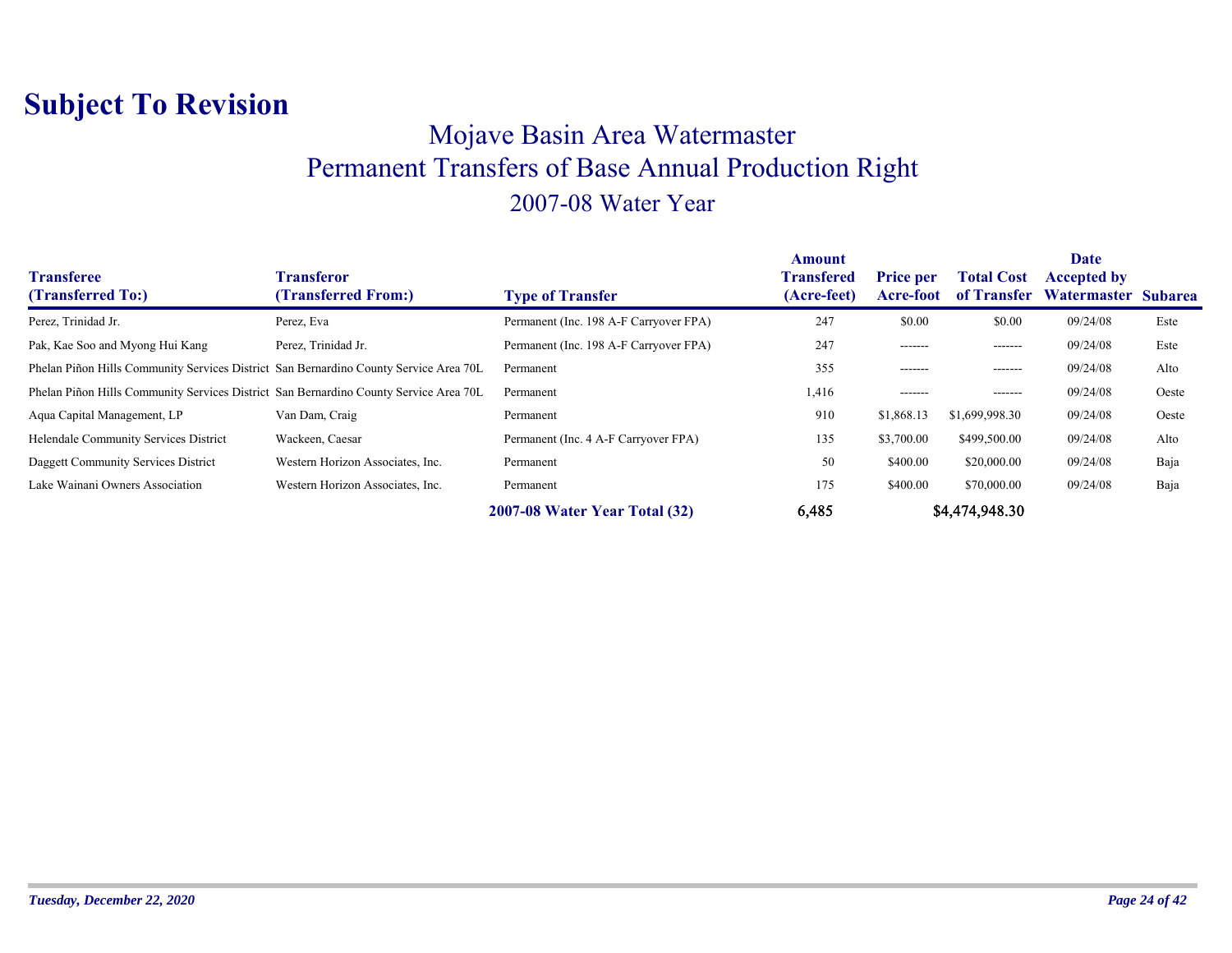### Mojave Basin Area Watermaster Permanent Transfers of Base Annual Production Right 2008-09 Water Year

|                                           |                                          |                                        | <b>Amount</b>                    |                               |                   | <b>Date</b>                                           |        |
|-------------------------------------------|------------------------------------------|----------------------------------------|----------------------------------|-------------------------------|-------------------|-------------------------------------------------------|--------|
| <b>Transferee</b><br>(Transferred To:)    | <b>Transferor</b><br>(Transferred From:) | <b>Type of Transfer</b>                | <b>Transfered</b><br>(Acre-feet) | <b>Price per</b><br>Acre-foot | <b>Total Cost</b> | <b>Accepted by</b><br>of Transfer Watermaster Subarea |        |
|                                           |                                          |                                        |                                  |                               |                   |                                                       |        |
| Western Development and Storage, LLC      | Contratto, Ersula                        | Permanent                              | 50                               | \$1,900.00                    | \$95,000.00       | 10/29/08                                              | Centro |
| Aqua Capital Management, LP               | Davis Family Trust                       | Permanent                              | 19                               | \$1,868.00                    | \$35,492.00       | 10/29/08                                              | Oeste  |
| Hiett, Harry L.                           | Hiett, Harry J. and Clarice M.           | Permanent                              | 29                               | \$0.00                        | \$0.00            | 10/29/08                                              | Baja   |
| Crystal Lakes Property Owners Association | Kladstrup, Kitty L.                      | Permanent                              | 100                              | \$430.00                      | \$43,000.00       | 10/29/08                                              | Baja   |
| Aqua Capital Management, LP               | Lo, Peter C. N. and Debbie D. J.         | Permanent                              | 91                               | \$1,800.00                    | \$163,800.00      | 10/29/08                                              | Centro |
| Aqua Capital Management, LP               | Aguayo, Jeanette L.                      | Permanent                              | 79                               | \$1,900.00                    | \$150,100.00      | 01/28/09                                              | Centro |
| Aqua Capital Management, LP               | Contratto, Ersula                        | Permanent                              | 50                               | \$1,900.00                    | \$95,000.00       | 01/28/09                                              | Centro |
| Abengoa Solar, Inc.                       | Most Family Trust                        | Permanent (Inc. 224 A-F Carryover FPA) | 224                              | \$2,000.00                    | \$448,000.00      | 01/28/09                                              | Centro |
| Most Family Trust                         | Most, Jennie                             | Permanent (Inc. 224 A-F Carryover FPA) | 280                              | \$0.00                        | \$0.00            | 01/28/09                                              | Centro |
| Most, Jennie                              | Most, Milton and Jennie                  | Permanent (Inc. 224 A-F Carryover FPA) | 280                              | \$0.00                        | \$0.00            | 01/28/09                                              | Centro |
| Contratto, Ersula                         | Western Development and Storage, LLC     | Permanent                              | 50                               | \$1,900.00                    | \$95,000.00       | 01/28/09                                              | Centro |
| Cheyenne Lake, Inc.                       | Western Horizon Associates, Inc.         | Permanent                              | 10                               | \$400.00                      | \$4,000.00        | 01/28/09                                              | Baja   |
| Lake Wainani Owners Association           | Western Horizon Associates, Inc.         | Permanent                              | 38                               | \$400.00                      | \$15,200.00       | 01/28/09                                              | Baja   |
| Triple H Partnership                      | Western Horizon Associates, Inc.         | Permanent                              | 50                               | \$400.00                      | \$20,000.00       | 01/28/09                                              | Baja   |
| Helendale Community Services District     | Johnson, Carlean                         | Permanent                              | 10                               | \$3,700.00                    | \$37,000.00       | 02/25/09                                              | Alto   |
| Helendale Community Services District     | Love, Charles and Deanna                 | Permanent (Inc. 0 A-F Carryover FPA)   | 19                               | \$1,800.00                    | \$34,200.00       | 02/25/09                                              | Centro |
| Campbell, Reginald F. and Janet S.        | Rubsch Family Trust, G. A. and M. A.     | Permanent (Inc. 24 A-F Carryover FPA)  | 31                               | \$0.00                        | \$0.00            | 02/25/09                                              | Baja   |
| Apple Valley Ranchos Water Company        | Trekell, Brian                           | Permanent                              | 107                              | \$3,800.00                    | \$406,600.00      | 03/25/09                                              | Alto   |
| Aqua Capital Management, LP               | Aguayo, Jeanette L.                      | Permanent                              | 133                              | \$1,800.00                    | \$239,400.00      | 05/27/09                                              | Centro |
| Aqua Capital Management, LP               | Rock Foundation, LLC                     | Permanent (Inc. 0 A-F Carryover FPA)   | 400                              | \$400.00                      | \$160,000.00      | 05/27/09                                              | Baja   |
| Hesperia Water District                   | Summit Valley Ranch                      | Permanent                              | 100                              | \$3,900.00                    | \$390,000.00      | 05/27/09                                              | Alto   |
| Langley, James                            | Dowse, Philip                            | Permanent                              | 5                                | \$3,000.00                    | \$15,000.00       | 07/22/09                                              | Alto   |
| Helendale Community Services District     | Greenhouse Family Trust                  | Permanent                              | 39                               | \$3,800.00                    | \$148,200.00      | 07/22/09                                              | Alto   |
| Crystal Lakes Property Owners Association | Kladstrup, Kitty L.                      | Permanent (Inc. 0 A-F Carryover FPA)   | 54                               | \$430.00                      | \$23,220.00       | 07/22/09                                              | Baja   |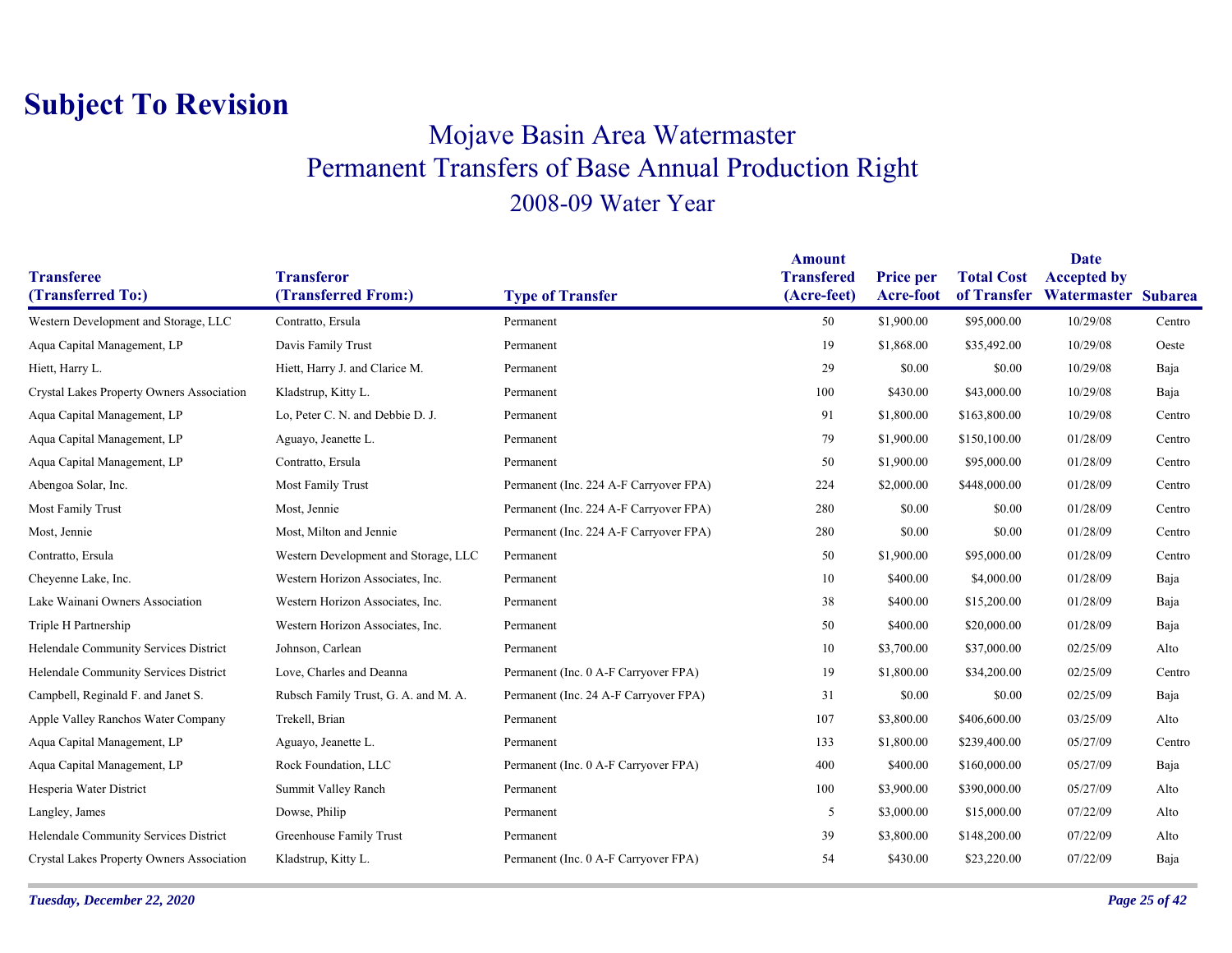### Mojave Basin Area Watermaster Permanent Transfers of Base Annual Production Right 2008-09 Water Year

| <b>Transferee</b><br>(Transferred To:)       | Transferor<br>(Transferred From:)       | <b>Type of Transfer</b>               | Amount<br><b>Transfered</b><br>(Acre-feet) | <b>Price per</b><br>Acre-foot | <b>Total Cost</b><br>of Transfer | <b>Date</b><br><b>Accepted by</b><br>Watermaster Subarea |        |
|----------------------------------------------|-----------------------------------------|---------------------------------------|--------------------------------------------|-------------------------------|----------------------------------|----------------------------------------------------------|--------|
| Helendale Community Services District        | Russavage, Paul and Sandra L            | Permanent (Inc. 0 A-F Carryover FPA)  | 30                                         | \$3,700.00                    | \$111,000.00                     | 07/22/09                                                 | Alto   |
| Cheyenne Lake, Inc.                          | Steimle Family Trust, A.B. and Y.O.     | Permanent                             | 200                                        | \$450.00                      | \$90,000.00                      | 07/22/09                                                 | Baja   |
| Bailey 2007 Living Revocable Trust, Sheré R. | Turman, Vickie S.                       | Permanent (Inc. 21 A-F Carryover FPA) | 27                                         | \$0.00                        | \$0.00                           | 07/22/09                                                 | Baja   |
| Helendale Community Services District        | Dowse, Philip                           | Permanent                             | 15                                         | \$3,800.00                    | \$57,000.00                      | 09/23/09                                                 | Alto   |
| Aqua Capital Management, LP                  | Harmsen, James and Ruth Ann             | Permanent                             | 500                                        | \$1,800.00                    | \$900,000.00                     | 09/23/09                                                 | Centro |
| Aqua Capital Management, LP-Agriculture      | Rudman, Robert T. and Shirley P. Trusts | Permanent                             | 300                                        | -------                       | -------                          | 09/23/09                                                 | Alto   |
| Koering, Richard and Koering, Donna          | Steimle Family Trust, A.B and Y.O.      | Permanent                             | 20                                         | -------                       | -------                          | 09/23/09                                                 | Baja   |
| Aqua Capital Management, LP-Agriculture      | Trahan, Elaine                          | Permanent                             | 36                                         | -------                       | -------                          | 09/23/09                                                 | Alto   |
| Trahan, Elaine                               | Trahan, et al.                          | Permanent                             | 36                                         | \$0.00                        | \$0.00                           | 09/23/09                                                 | Alto   |
| Aqua Capital Management, LP                  | Van Leeuwen, John                       | Permanent                             | 500                                        | \$1,800.00                    | \$900,000.00                     | 09/23/09                                                 | Centro |
|                                              |                                         | 2008-09 Water Year Total (34)         | 3,912                                      |                               | \$4,676,212.00                   |                                                          |        |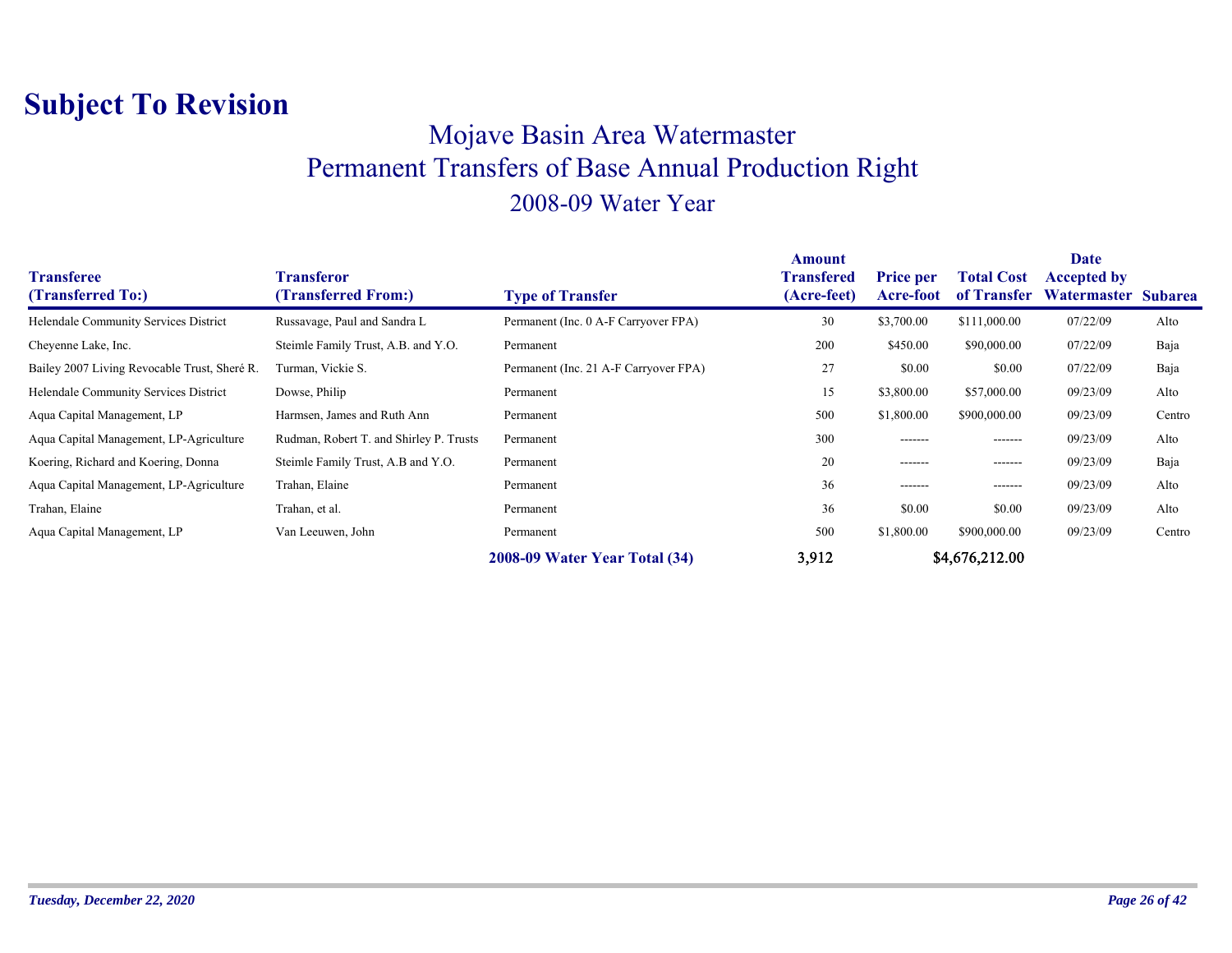### Mojave Basin Area Watermaster Permanent Transfers of Base Annual Production Right 2009-10 Water Year

| <b>Transferee</b>                       | <b>Transferor</b>                |                                                     | <b>Amount</b><br><b>Transfered</b> | <b>Price per</b> | <b>Total Cost</b> | <b>Date</b><br><b>Accepted by</b> |        |
|-----------------------------------------|----------------------------------|-----------------------------------------------------|------------------------------------|------------------|-------------------|-----------------------------------|--------|
| (Transferred To:)                       | (Transferred From:)              | <b>Type of Transfer</b>                             | (Acre-feet)                        | Acre-foot        |                   | of Transfer Watermaster Subarea   |        |
| Aqua Capital Management, LP-Agriculture | Elisabella, LLC                  | Permanent (Inc. 20 A-F Carryover FPA)               | 25                                 | \$3,850.00       | \$96,250.00       | 10/28/09                          | Alto   |
| Hunt, Ralph M. and Lillian F.           | Harvey, Frank                    | Permanent                                           | 20                                 | \$450.00         | \$9,000.00        | 10/28/09                          | Baja   |
| Triple H Partnership                    | Harvey, Frank                    | Permanent                                           | 18                                 | \$450.00         | \$8,100.00        | 10/28/09                          | Baja   |
| Gabrych, Eugene                         | Levine, Leslie                   | Permanent (Inc. 752 A-F Carryover FPA)              | 1,637                              | \$0.00           | \$0.00            | 10/28/09                          | Baja   |
| Italmood Inc., et. al.                  | Wazzan, et al.                   | Permanent                                           | 110                                | \$0.00           | \$0.00            | 10/28/09                          | Baja   |
| Szynkowski, Ruth J.                     | Bruins, Nicholas                 | Permanent (Inc. 21 A-F Carryover FPA)               | 29                                 | -------          | -------           | 01/27/10                          | Baja   |
| Bush, Kevin                             | Evkhanian, James H. and Phyllis  | Permanent (Inc. 77 A-F Carryover FPA)               | 110                                | -------          | -------           | 02/24/10                          | Baja   |
| Chafa, Larry R. and Delinda C.          | Campbell, Bryan M.               | Permanent - Foreclosure (Inc. 37 A-F Carryover FPA) | 46                                 | -------          | $- - - - - - -$   | 03/24/10                          | Centro |
| Daggett Ranch, LLC                      | Levine, David and Margaret       | Permanent (Inc. 48 A-F Carryover FPA)               | 76                                 | -------          | --------          | 03/24/10                          | Baja   |
| Lam, Phillip                            | Artz, Richard and Gloria         | Permanent (Inc. 74 A-F Carryover FPA)               | 105                                | -------          | -------           | 05/26/10                          | Baja   |
| Miller Living Trust 02/01/05            | Chang, Timothy and Jane          | Permanent (Inc. 13 A-F Carryover FPA)               | 18                                 | -------          | -------           | 05/26/10                          | Baja   |
| Abengoa Solar, Inc.                     | Desert View Dairy                | Permanent (Inc. 700 A-F Carryover FPA)              | 874                                | \$2,000.00       | \$1,748,000.00    | 05/26/10                          | Centro |
| Hensley, Mark P.                        | Wells, Daniel W. and Carmen      | Permanent (Inc. 22 A-F Carryover FPA)               | 27                                 | -------          | -------           | 05/26/10                          | Centro |
| Aqua Capital Management, LP-Agriculture | Abbond, Edward                   | Permanent                                           | 2                                  | \$3,600.00       | \$7,200.00        | 07/28/10                          | Alto   |
| Aqua Capital Management, LP-Industrial  | CalMat Company                   | Permanent                                           | 685                                | \$4,100.00       | \$2,808,500.00    | 07/28/10                          | Alto   |
| Hesperia, City of                       | Hesperia Golf and Country Club   | Permanent                                           | 678                                | \$3,900.00       | \$2,644,200.00    | 07/28/10                          | Alto   |
| Bar-Len Mutual Water Company            | Soppeland, Wayne                 | Permanent                                           | 5                                  | \$1,800.00       | \$9,000.00        | 09/22/10                          | Centro |
| Aldersley, Lynn M.                      | Holway Family Irrevocable Trust  | Permanent (Inc. 8 A-F Carryover FPA)                | 10                                 | \$1.00           | \$10.00           | 10/27/10                          | Alto   |
| Holway Jeffrey R and Patricia Gage      | Holway Family Irrevocable Trust  | Permanent (Inc. 7 A-F Carryover FPA)                | 8                                  | \$1.00           | \$8.00            | 10/27/10                          | Alto   |
| Holway, Jeffrey R                       | Holway Family Irrevocable Trust  | Permanent (Inc. 9 A-F Carryover FPA)                | 11                                 | \$1.00           | \$11.00           | 10/27/10                          | Alto   |
| Vanhoops Holdings, LP                   | Van Berg, Jack C.                | Permanent                                           | 360                                | -------          | -------           | 10/27/10                          | Alto   |
| Adelanto, City Of                       | Adelanto, City Of - George A F B | Permanent                                           | 687                                | -------          | -------           | 12/09/10                          | Alto   |
| Federal Bureau of Prisons, Victorville  | Adelanto, City Of - George A F B | Permanent                                           | 686                                | -------          | -------           | 12/09/10                          | Alto   |
| Victorville, City Of                    | Adelanto, City Of - George A F B | Permanent                                           | 2,060                              | -------          | -------           | 12/09/10                          | Alto   |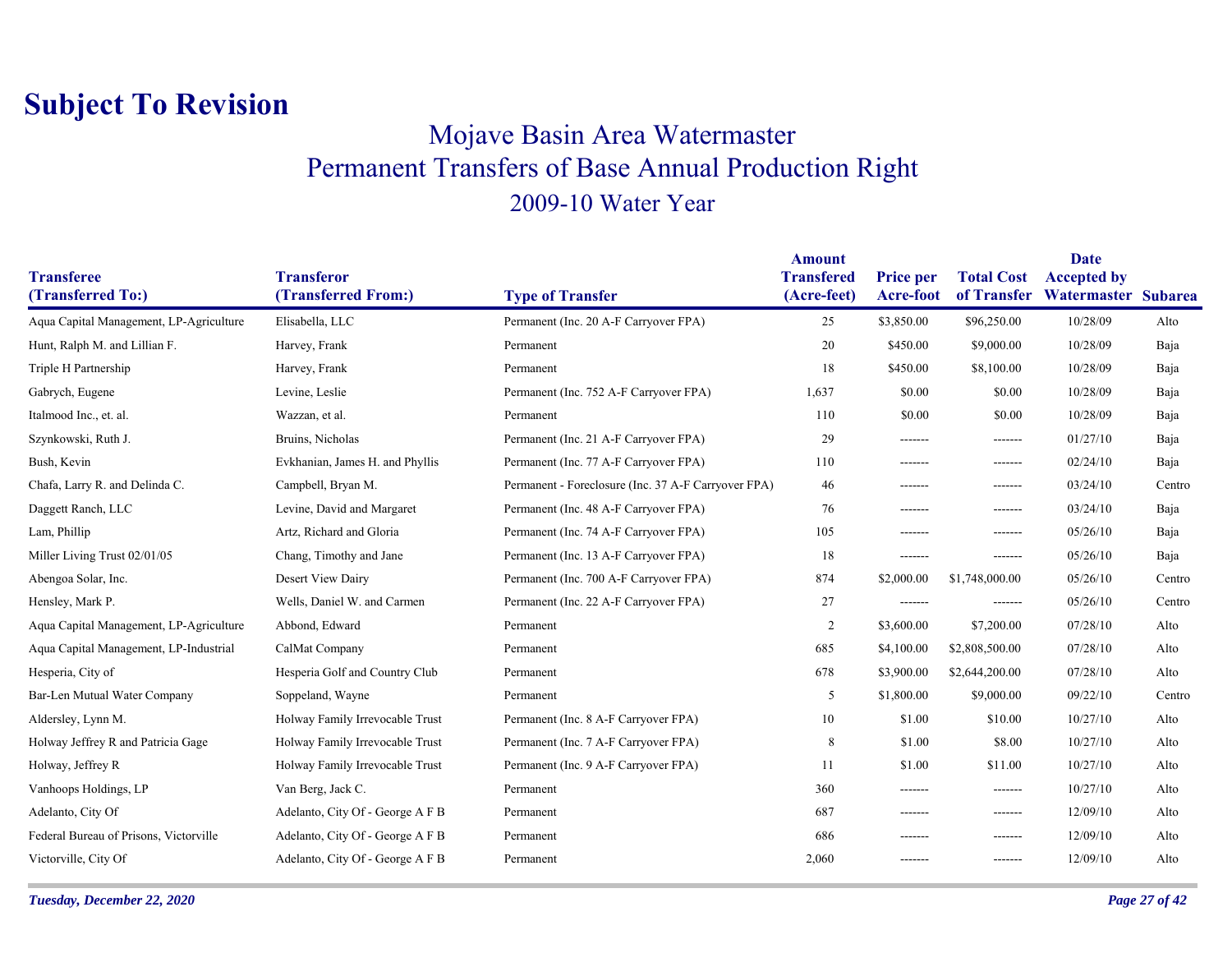#### Mojave Basin Area Watermaster Permanent Transfers of Base Annual Production Right 2009-10 Water Year

|                                  |                      |                                      | Amount            |                  |                   | Date                                             |      |
|----------------------------------|----------------------|--------------------------------------|-------------------|------------------|-------------------|--------------------------------------------------|------|
| <b>Transferee</b>                | Fransferor           |                                      | <b>Transfered</b> | <b>Price per</b> | <b>Total Cost</b> | <b>Accepted by</b>                               |      |
| (Transferred To:)                | (Transferred From:)  | <b>Type of Transfer</b>              | (Acre-feet)       |                  |                   | <b>Acre-foot</b> of Transfer Watermaster Subarea |      |
| Victorville Water District, ID#1 | Victorville, City Of | Permanent                            | 2,060             | $-----1$         | -------           | 12/09/10                                         | Alto |
|                                  |                      | <b>2009-10 Water Year Total (25)</b> | 10,347            |                  | \$7,330,279.00    |                                                  |      |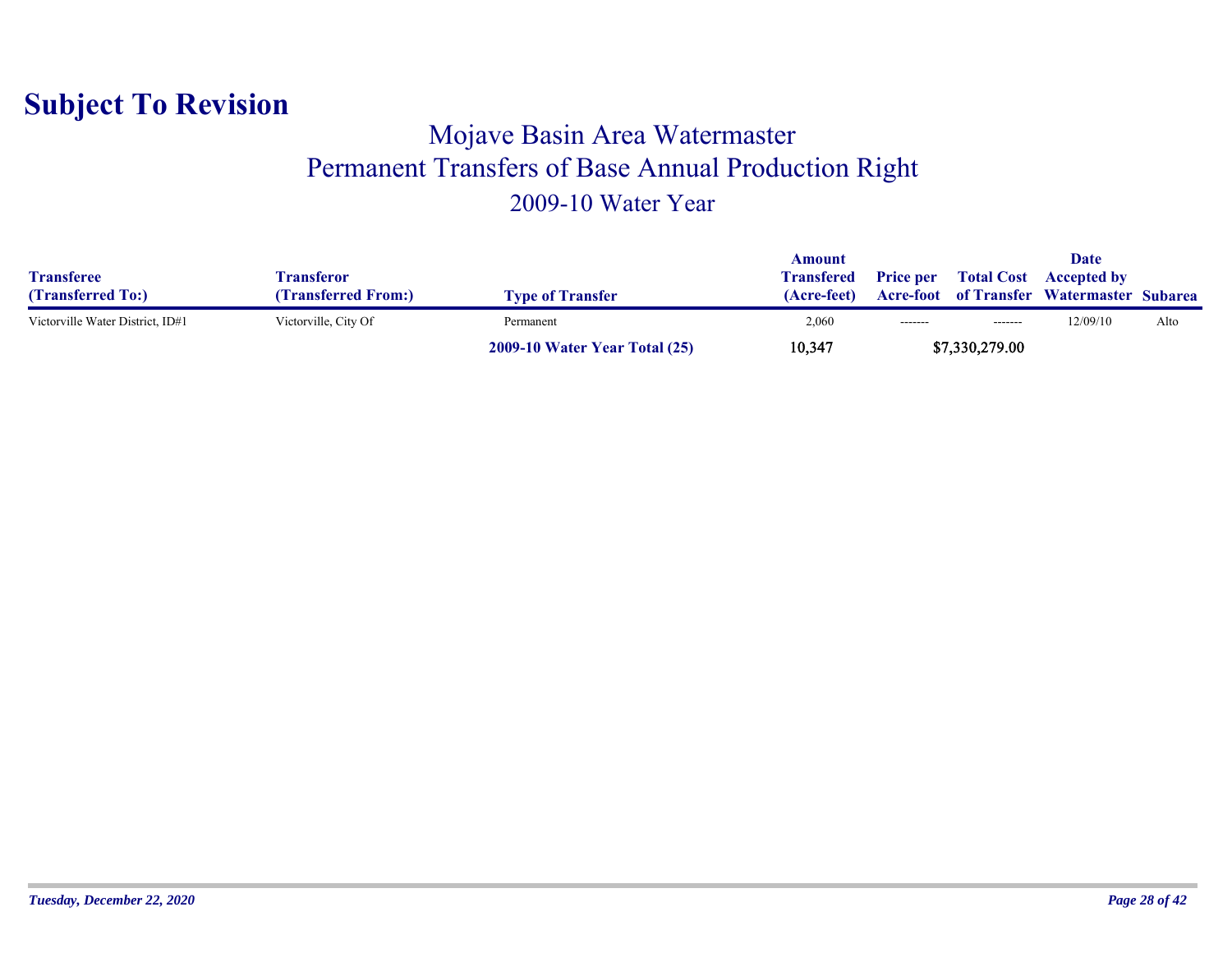### Mojave Basin Area Watermaster Permanent Transfers of Base Annual Production Right 2010-11 Water Year

|                                                                                  |                                          |                                                     | <b>Amount</b>                    |                               |                                  | Date                                      |        |
|----------------------------------------------------------------------------------|------------------------------------------|-----------------------------------------------------|----------------------------------|-------------------------------|----------------------------------|-------------------------------------------|--------|
| <b>Transferee</b><br>(Transferred To:)                                           | <b>Transferor</b><br>(Transferred From:) | <b>Type of Transfer</b>                             | <b>Transfered</b><br>(Acre-feet) | <b>Price per</b><br>Acre-foot | <b>Total Cost</b><br>of Transfer | <b>Accepted by</b><br>Watermaster Subarea |        |
|                                                                                  |                                          |                                                     |                                  |                               |                                  |                                           |        |
| Aqua Capital Management, LP-Agriculture                                          | Beebe, Robert W. and Dorothy K.          | Permanent                                           | 30                               | \$4,166.67                    | \$125,000.10                     | 12/09/10                                  | Alto   |
| Sudmeier, Tod R and Tabitha A                                                    | Whittingham, Richard V.                  | Permanent (Inc. 12 A-F Carryover FPA)               | 15                               | --------                      | -------                          | 12/09/10                                  | Alto   |
| Gaines, Jack and Mary                                                            | Driffin, Travis and Linda                | Permanent - Foreclosure (Inc. 74 A-F Carryover FPA) | 92                               | -------                       | -------                          | 01/26/11                                  | Centro |
| Cheyenne Lake, Inc.                                                              | Mizrahie, et al.                         | Permanent                                           | 55                               | \$425.00                      | \$23,375.00                      | 01/26/11                                  | Baja   |
| De Jong Family Trust                                                             | Mizrahie, et al.                         | Permanent                                           | 100                              | \$425.00                      | \$42,500.00                      | 01/26/11                                  | Baja   |
| Aqua Capital Management, LP-Agriculture                                          | Pearl, Alice                             | Permanent (Inc. 118 A-F Carryover FPA)              | 147                              | -------                       | -------                          | 01/26/11                                  | Alto   |
| Vaca, Andy and Teresita S.                                                       | Bagley, Roy                              | Permanent (Inc. 14 A-F Carryover FPA)               | 20                               | \$50.00                       | \$1,000.00                       | 03/23/11                                  | Baja   |
| Van Dam Family Trust, Dated October 28, 2009 Dick Van Dam Dairy                  |                                          | Permanent                                           | 5,430                            | \$0.00                        | \$0.00                           | 03/23/11                                  | Baja   |
| Turner, Terry                                                                    | Hickman, Alex and Debe                   | Permanent (Inc. 23 A-F Carryover FPA)               | 30                               | -------                       | -------                          | 03/23/11                                  | Baja   |
| <b>US Bank National Association</b>                                              | Hodge, Stanley W.                        | Permanent - Foreclosure                             | 67                               | -------                       | --------                         | 03/23/11                                  | Alto   |
| Aqua Capital Management, LP-Agriculture                                          | <b>US Bank National Association</b>      | Permanent                                           | 67                               | -------                       | -------                          | 03/23/11                                  | Alto   |
| Helendale Community Services District                                            | Harrison, Connie and Harold              | Permanent                                           | 48                               | \$4,000.00                    | \$192,000.00                     | 05/25/11                                  | Alto   |
| Mojave Solar, LLC                                                                | Abengoa Solar, Inc.                      | Permanent (Inc. 8383 A-F Carryover FPA)             | 10,478                           | \$0.00                        | \$0.00                           | 07/27/11                                  | Centro |
| Federal National Mortgage Association - Fannie Mareder, Raymond H. and Dorisanne |                                          | Permanent - Foreclosure (Inc. 24 A-F Carryover FPA) | 30                               | -------                       | --------                         | 07/27/11                                  | Centro |
| Apple Valley, Town Of                                                            | Apple Valley Country Club                | Permanent (Inc. 396 A-F Carryover FPA)              | 709                              | -------                       | -------                          | 09/28/11                                  | Alto   |
| Aqua Capital Management, LP-Agriculture                                          | <b>Basura Family Trust</b>               | Permanent                                           | 10                               | \$4,125.00                    | \$41,250.00                      | 09/28/11                                  | Alto   |
| Western Horizon Associates, Inc.                                                 | Kasner Family Limited Partnership        | Permanent                                           | 100                              | \$0.00                        | \$0.00                           | 09/28/11                                  | Baja   |
| Tsui, Richard                                                                    | Pathfinder Investors                     | Permanent (Inc. 319 A-F Carryover FPA)              | 472                              | -------                       | --------                         | 09/28/11                                  | Baja   |
| Oro Grande School District                                                       | Simmons, Jack H. and Ethun, Claudia      | Permanent (Inc. 11 A-F Carryover FPA)               | 107                              | -------                       | -------                          | 09/28/11                                  | Alto   |
| Huerta, Hector                                                                   | Ykema Trust                              | Permanent (Inc. 175 A-F Carryover FPA)              | 500                              | -------                       | --------                         | 09/28/11                                  | Centro |
|                                                                                  |                                          | 2010-11 Water Year Total (20)                       | 18,507                           |                               | \$425,125.10                     |                                           |        |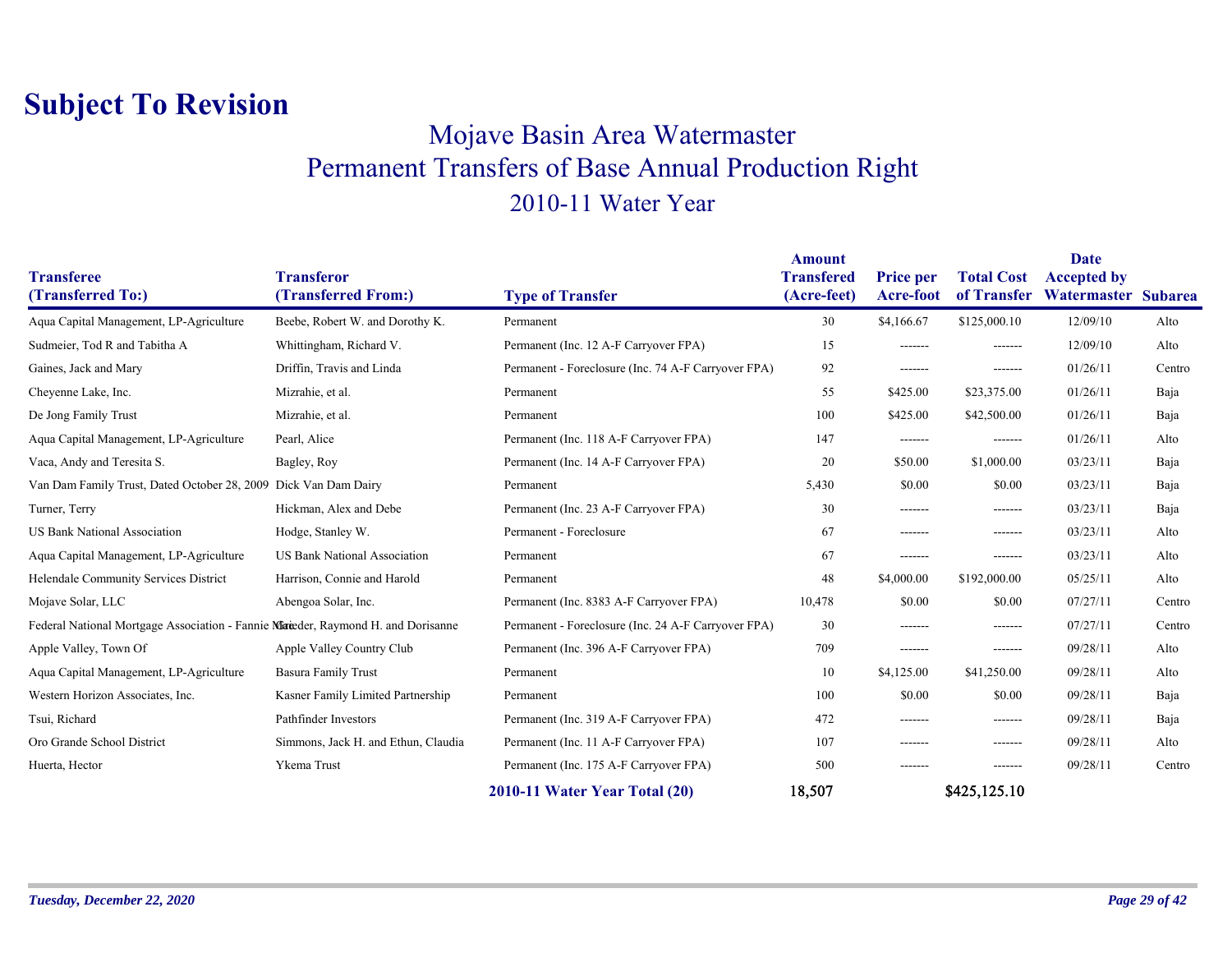### Mojave Basin Area Watermaster Permanent Transfers of Base Annual Production Right 2011-12 Water Year

|                                       |                                     |                                                      | <b>Amount</b>                    |                                      |                                  | <b>Date</b>                               |        |
|---------------------------------------|-------------------------------------|------------------------------------------------------|----------------------------------|--------------------------------------|----------------------------------|-------------------------------------------|--------|
| <b>Transferee</b>                     | <b>Transferor</b>                   |                                                      | <b>Transfered</b><br>(Acre-feet) | <b>Price per</b><br><b>Acre-foot</b> | <b>Total Cost</b><br>of Transfer | <b>Accepted by</b><br>Watermaster Subarea |        |
| (Transferred To:)                     | (Transferred From:)                 | <b>Type of Transfer</b>                              |                                  |                                      |                                  |                                           |        |
| Haas, Bryan C. and Hinkle, Mary H.    | Dexter Family Trust                 | Permanent                                            | 9                                | \$2,500.00                           | \$22,500.00                      | 12/08/11                                  | Alto   |
| Crocker, Theodore J.                  | Greenhouse Family Trust             | Permanent                                            | $\overline{4}$                   | \$500.00                             | \$2,000.00                       | 12/08/11                                  | Alto   |
| Helendale Community Services District | Johnson, Carlean                    | Permanent                                            | 9                                | \$4,200.00                           | \$37,800.00                      | 01/25/12                                  | Alto   |
| Santucci, et al.                      | Santucci, Antonio and Wilsa         | Permanent (Inc. 20 A-F Carryover FPA)                | 30                               | \$0.00                               | \$0.00                           | 01/25/12                                  | Baja   |
| Hesperia, City of                     | Summit Valley Ranch                 | Permanent                                            | 40                               | \$4,010.00                           | \$160,400.00                     | 02/22/12                                  | Alto   |
| Singh, et al.                         | Campbell, Reginald F. and Janet S.  | Permanent (Inc. 21 A-F Carryover FPA)                | 31                               | -------                              | -------                          | 05/23/12                                  | Baja   |
| De Jong Family Trust                  | Gold, Harold                        | Permanent (Inc. 155 A-F Carryover FPA)               | 249                              | -------                              | -------                          | 05/23/12                                  | Baja   |
| Sundown Lakes, Inc.                   | Rock Foundation, LLC                | Permanent (Inc. 77 A-F Carryover FPA)                | 117                              | \$307.69                             | \$35,999.73                      | 05/23/12                                  | Baja   |
| Scray, Michelle A.                    | Sudmeier, Tod R and Tabitha A       | Permanent (Inc. 12 A-F Carryover FPA)                | 15                               | -------                              | -------                          | 05/23/12                                  | Alto   |
| Saba, Saba A. and Shirley L.          | Visosky, Estate of Joseph F., Sr.   | Permanent (Inc. 896 A-F Carryover FPA)               | 1,120                            | -------                              | -------                          | 05/23/12                                  | Este   |
| Wazzan, Bourhan A. K.                 | Wazzan, et al.                      | Permanent (Inc. 15 A-F Carryover FPA)                | 22                               | -------                              | -------                          | 05/23/12                                  | Baja   |
| Starke, Gearge A. and Jayne E.        | Docimo, Donald P.                   | Permanent (Inc. 15 A-F Carryover FPA)                | 23                               | \$1.00                               | \$23.00                          | 07/25/12                                  | Baja   |
| Withey, Connie                        | Rowland Watkins 1996 Trust, Helen   | Permanent (Inc. 18 A-F Carryover FPA)                | 22                               | -------                              | -------                          | 07/25/12                                  | Centro |
| Hesperia, City of                     | Summit Valley Ranch LLC             | Permanent                                            | 25                               | \$4,035.00                           | \$100,875.00                     | 07/25/12                                  | Alto   |
| Pacific Gas and Electric              | Yang Family Trust                   | Permanent (Inc. 297 A-F Carryover FPA)               | 371                              | \$1,250.00                           | \$463,750.00                     | 07/25/12                                  | Centro |
| Wells Fargo Bank, NA                  | Farley, Greggory J.                 | Permanent - Foreclosure (Inc. 18 A-F Carryover FPA)  | 27                               | -------                              | -------                          | 09/26/12                                  | Baja   |
| Fernandez, Arturo                     | Wala and Wala Company, LLC          | Permanent (Inc. 50 A-F Carryover FPA)                | 76                               | -------                              | -------                          | 09/26/12                                  | Baja   |
| Wang, Steven                          | Wang, Larry T. and Low, Jannette Y. | Permanent (Inc. 7 A-F Carryover FPA)                 | 10                               | \$0.00                               | \$0.00                           | 09/26/12                                  | Baja   |
| Rizvi, S. R. Ali                      | Wells Fargo Bank, NA                | Permanent                                            | 27                               | -------                              | -------                          | 09/26/12                                  | Baja   |
| Helendale Community Services District | Aldersley, Lynn M.                  | Permanent (Inc. 5 A-F Carryover FPA)                 | 5                                | \$4,590.00                           | \$22,950.00                      | 11/28/12                                  | Alto   |
| Helendale Community Services District | Hainje, Kenneth Edward              | Permanent (Inc. 1 A-F Carryover FPA)                 | 5                                | \$4,200.00                           | \$21,000.00                      | 11/28/12                                  | Alto   |
| Chapman University                    | Howser, Huell B.                    | Permanent (Inc. 36 A-F Carryover FPA)                | 54                               | -------                              | -------                          | 11/28/12                                  | Baja   |
| Im, Nicholas Nak-Kyun                 | Riggs, John H. and Millicent L.     | Permanent (Inc. 94 A-F Carryover FPA)                | 144                              | -------                              | -------                          | 11/28/12                                  | Baja   |
| <b>United Central Bank</b>            | SL Investment Group, LLC            | Permanent - Foreclosure (Inc. 314 A-F Carryover FPA) | 483                              | -------                              | -------                          | 11/28/12                                  | Baja   |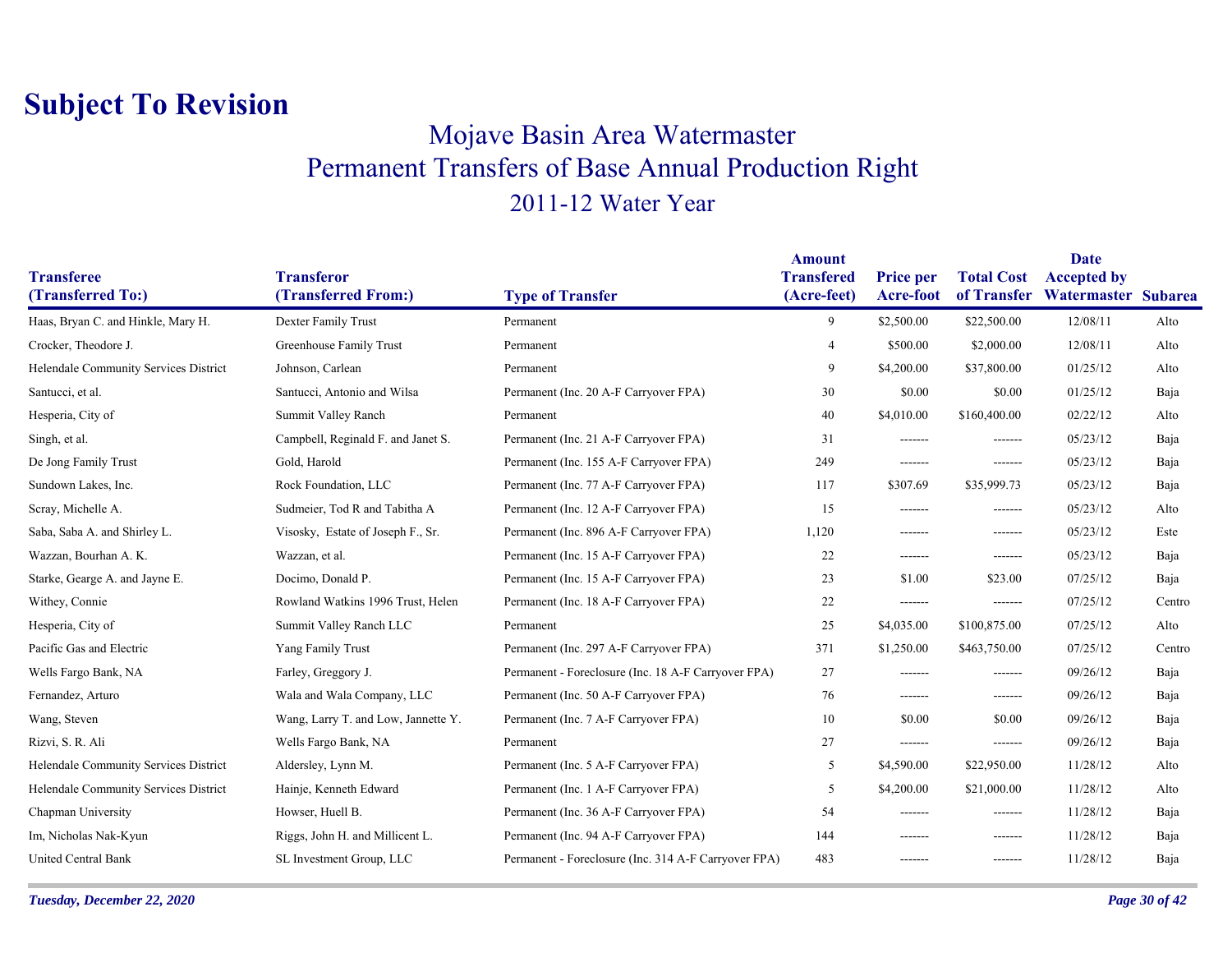#### Mojave Basin Area Watermaster Permanent Transfers of Base Annual Production Right 2011-12 Water Year

|                   |                     |                               | Amount            |              | Date                                             |  |
|-------------------|---------------------|-------------------------------|-------------------|--------------|--------------------------------------------------|--|
| <b>Transferee</b> | Fransferor          |                               | <b>Transfered</b> |              | <b>Price per</b> Total Cost Accepted by          |  |
| (Transferred To:) | (Transferred From:) | <b>Type of Transfer</b>       | (Acre-feet)       |              | <b>Acre-foot of Transfer Watermaster Subarea</b> |  |
|                   |                     | 2011-12 Water Year Total (24) | 2,918             | \$867,297.73 |                                                  |  |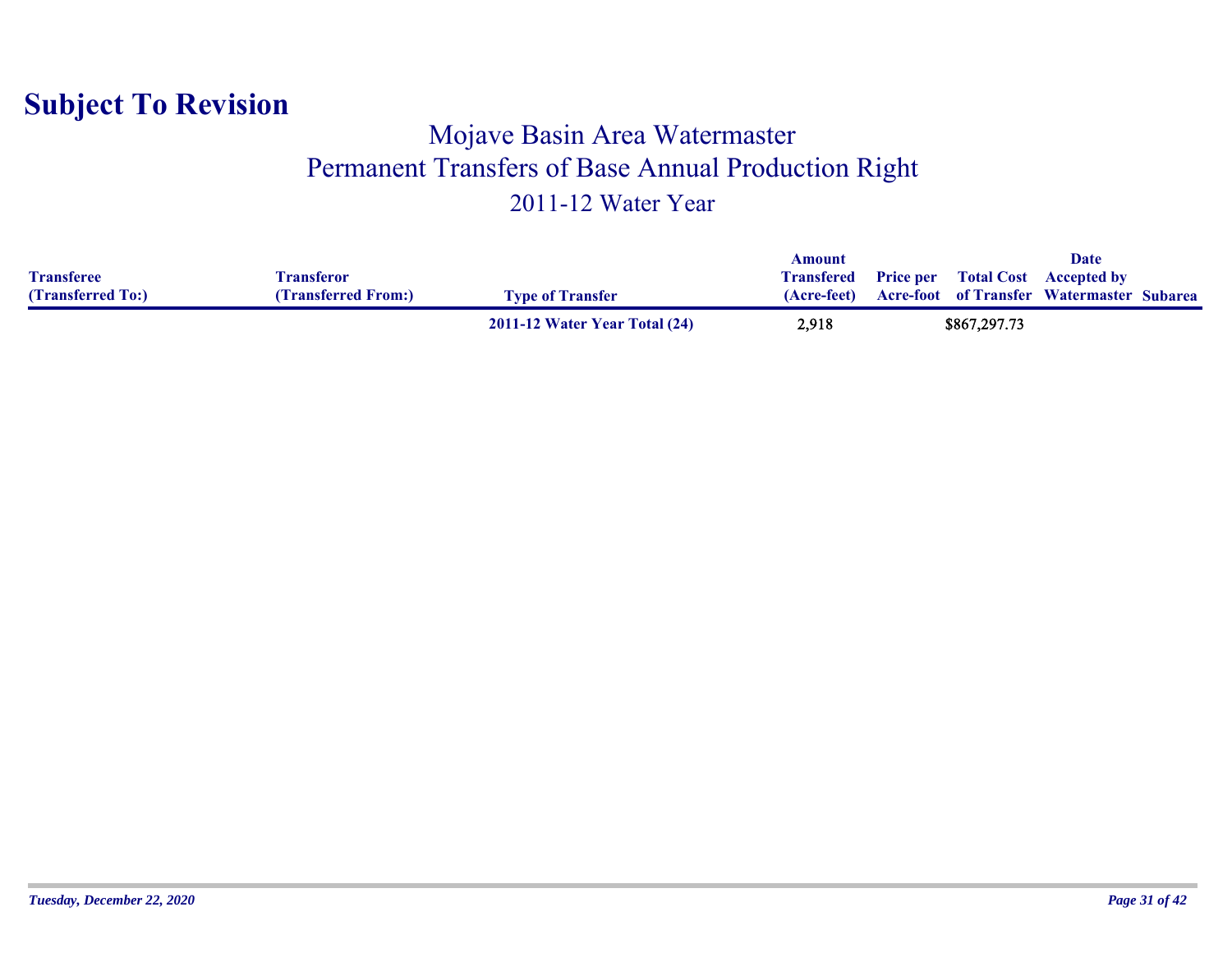### Mojave Basin Area Watermaster Permanent Transfers of Base Annual Production Right 2012-13 Water Year

|                                                                  |                                                       |                                        | <b>Amount</b>                    |                               |                                  | Date                                      |        |
|------------------------------------------------------------------|-------------------------------------------------------|----------------------------------------|----------------------------------|-------------------------------|----------------------------------|-------------------------------------------|--------|
| <b>Transferee</b><br>(Transferred To:)                           | <b>Transferor</b><br>(Transferred From:)              | <b>Type of Transfer</b>                | <b>Transfered</b><br>(Acre-feet) | <b>Price per</b><br>Acre-foot | <b>Total Cost</b><br>of Transfer | <b>Accepted by</b><br>Watermaster Subarea |        |
| Phelan Piñon Hills Community Services District Meadowbrook Dairy |                                                       | Permanent                              | 2,335                            | \$4,200.00                    | \$9,807,000.00                   | 11/28/12                                  | Oeste  |
| Hesperia, City of                                                | R.E. Loans, LLC                                       | Permanent                              | 5,971                            | \$5,024.28                    | \$29,999,975.88                  | 11/28/12                                  | Alto   |
| R.E. Loans, LLC                                                  | Rancho Las Flores, LLC                                | Permanent - Foreclosure                | 5,971                            | -------                       | -------                          | 11/28/12                                  | Alto   |
| Helendale Community Services District                            | Reed Family Trust, Delbert E. Jr. and Linda Permanent |                                        | 105                              | \$4,300.00                    | \$451,500.00                     | 11/28/12                                  | Alto   |
| Crystal Lakes Property Owners Association                        | Steimle Family Trust, A.B. and Y.O.                   | Permanent                              | 20                               | \$1.00                        | \$20.00                          | 11/28/12                                  | Baja   |
| Crystal Lakes Property Owners Association                        | Steimle Family Trust, A.B. and Y.O.                   | Permanent (Inc. 27 A-F Carryover FPA)  | 23                               | \$400.00                      | \$9,200.00                       | 11/28/12                                  | Baja   |
| Helendale Community Services District                            | Aldersley, Lynn M.                                    | Permanent                              | 2                                | \$4,590.00                    | \$9,180.00                       | 01/23/13                                  | Alto   |
| Aqua Capital Management, LP-Agriculture                          | Brooklier, Nancy L.                                   | Permanent (Inc. 7 A-F Carryover FPA)   | 10                               | \$4,300.00                    | \$43,000.00                      | 01/23/13                                  | Alto   |
| Pacific Gas and Electric Company                                 | Mountain View, L.L.C.                                 | Permanent (Inc. 48 A-F Carryover FPA)  | 60                               | \$2,000.00                    | \$120,000.00                     | 01/23/13                                  | Centro |
| Pacific Gas and Electric Company                                 | Shirkey, Alan G. and Mary E.                          | Permanent (Inc. 28 A-F Carryover FPA)  | 35                               | \$1,250.00                    | \$43,750.00                      | 01/23/13                                  | Centro |
| Vogler, Albert H. and Rita K.                                    | Vogler, et al.                                        | Permanent (Inc. 50 A-F Carryover FPA)  | 62                               | -------                       | -------                          | 01/23/13                                  | Alto   |
| Helendale Community Services District                            | Summit Valley Ranch LLC                               | Permanent                              | 30                               | \$4,500.00                    | \$135,000.00                     | 02/27/13                                  | Alto   |
| Pacific Gas and Electric Company                                 | Estate of Luther C. Vanhoy                            | Permanent (Inc. 23 A-F Carryover FPA)  | 28                               | \$1,250.00                    | \$35,000.00                      | 03/27/13                                  | Centro |
| Garg, Om P.                                                      | United Central Bank                                   | Permanent (Inc. 302 A-F Carryover FPA) | 483                              | -------                       | -------                          | 03/27/13                                  | Baja   |
| Pacific Gas and Electric Company                                 | Hare Trust                                            | Permanent                              | 84                               | \$1,250.00                    | \$105,000.00                     | 05/22/13                                  | Centro |
| Pacific Gas and Electric Company                                 | Ryken, Paul, et al.                                   | Permanent                              | 100                              | \$2,500.00                    | \$250,000.00                     | 05/22/13                                  | Centro |
| Helendale Community Services District                            | Aldersley, Lynn M.                                    | Permanent                              | $\overline{3}$                   | \$4,600.00                    | \$13,800.00                      | 07/24/13                                  | Alto   |
| Im, Nicholas Nak-Kyun                                            | Reeves, Richard                                       | Permanent                              | 6                                | \$400.00                      | \$2,400.00                       | 07/24/13                                  | Baja   |
| Pacific Gas and Electric Company                                 | Rivero, Fidel V.                                      | Permanent                              | 50                               | \$2,000.00                    | \$100,000.00                     | 07/24/13                                  | Centro |
| De Jong Family Trust                                             | Channell, Dale E.                                     | Permanent (Inc. 58 A-F Carryover FPA)  | 92                               | \$275.00                      | \$25,300.00                      | 09/25/13                                  | Baja   |
| Ahn Revocable Trust                                              | Jo, Myung Hyun                                        | Permanent (Inc. 3 A-F Carryover FPA)   | 28                               | -------                       | -------                          | 09/25/13                                  | Este   |
| Helendale Community Services District                            | MLH, LLC                                              | Permanent                              | 5                                | \$4,600.00                    | \$23,000.00                      | 09/25/13                                  | Alto   |
| Helendale Community Services District                            | MLH, LLC                                              | Permanent                              | 9                                | \$4,600.00                    | \$41,400.00                      | 09/25/13                                  | Alto   |
| Samra, Jagtar S.                                                 | Santucci, et al.                                      | Permanent (Inc. 19 A-F Carryover FPA)  | 30                               | -------                       | -------                          | 12/12/13                                  | Baja   |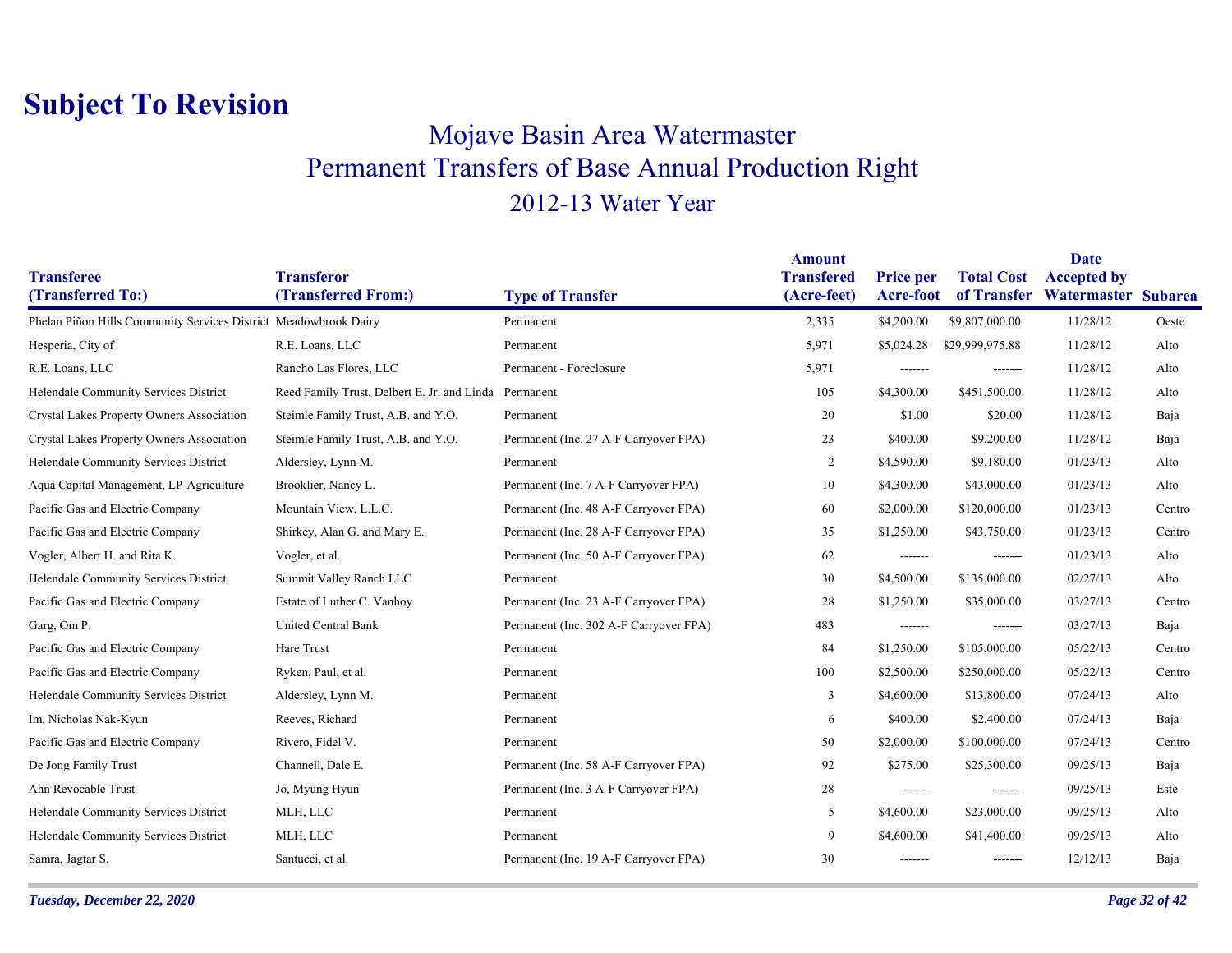#### Mojave Basin Area Watermaster Permanent Transfers of Base Annual Production Right 2012-13 Water Year

|                   |                     |                               | Amount            |                 | Date                                             |  |
|-------------------|---------------------|-------------------------------|-------------------|-----------------|--------------------------------------------------|--|
| <b>Transferee</b> | Fransferor          |                               | <b>Transfered</b> |                 | <b>Price per</b> Total Cost Accepted by          |  |
| (Transferred To:) | (Transferred From:) | <b>Type of Transfer</b>       | (Acre-feet)       |                 | <b>Acre-foot</b> of Transfer Watermaster Subarea |  |
|                   |                     | 2012-13 Water Year Total (24) | 15,542            | \$41,214,525.88 |                                                  |  |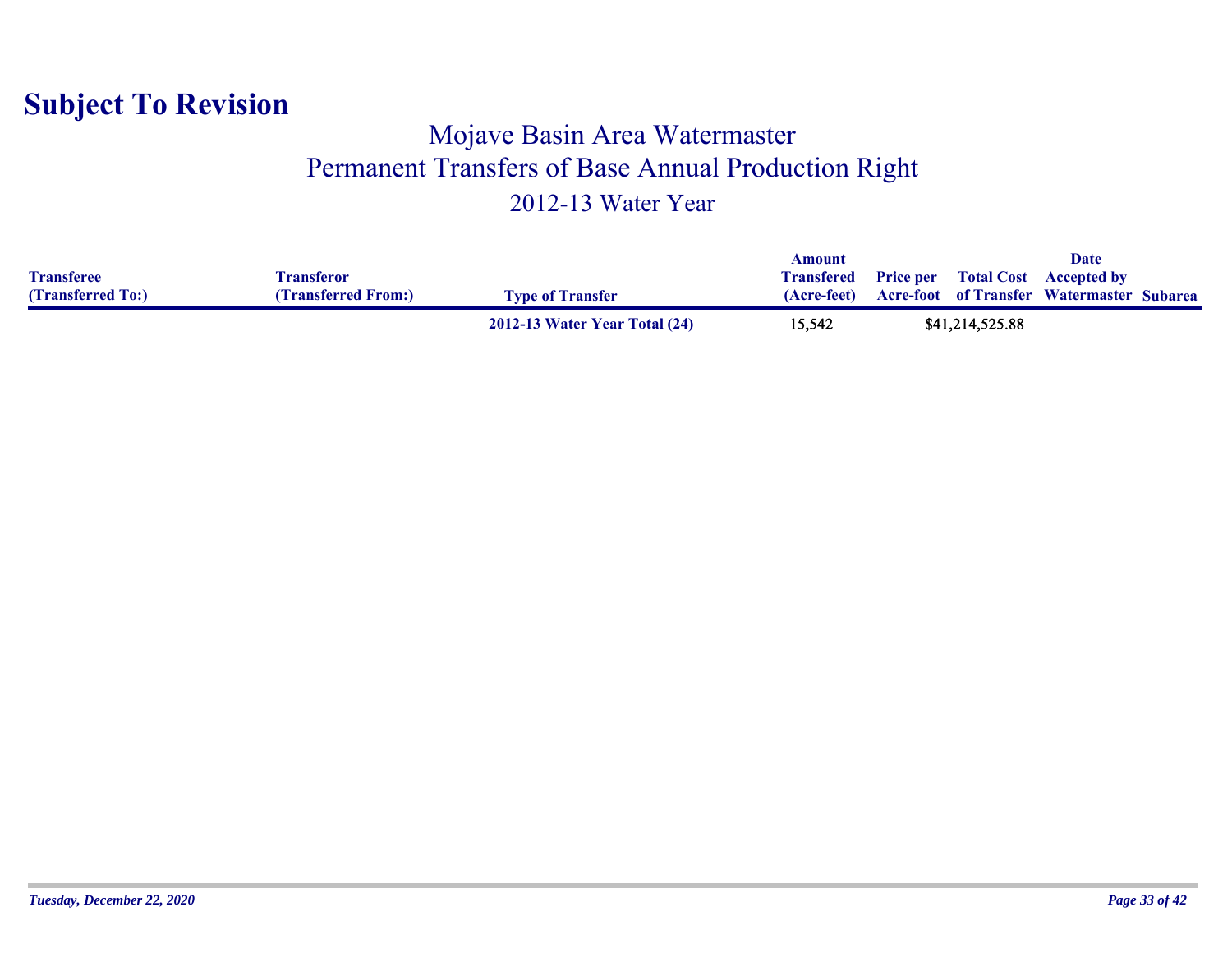### Mojave Basin Area Watermaster Permanent Transfers of Base Annual Production Right 2013-14 Water Year

|                                        |                                                                                  |                                                     | <b>Amount</b>                    |                               |                                  | <b>Date</b>                               |        |
|----------------------------------------|----------------------------------------------------------------------------------|-----------------------------------------------------|----------------------------------|-------------------------------|----------------------------------|-------------------------------------------|--------|
| <b>Transferee</b><br>(Transferred To:) | <b>Transferor</b><br>(Transferred From:)                                         | <b>Type of Transfer</b>                             | <b>Transfered</b><br>(Acre-feet) | <b>Price per</b><br>Acre-foot | <b>Total Cost</b><br>of Transfer | <b>Accepted by</b><br>Watermaster Subarea |        |
| Apple Valley Ranchos Water Company     | Cramer Revocable Living Trust                                                    | Permanent                                           | 280                              | \$4,700.00                    | \$1,316,000.00                   | 12/12/13                                  | Alto   |
| Park, Stewart C.                       | Pak, Edwin H.                                                                    | Permanent (Inc. 30 A-F Carryover FPA)               | 50                               | -------                       | -------                          | 12/12/13                                  | Baja   |
| Helendale Community Services District  | Crocker, Theodore J.                                                             | Permanent (Inc. 4 A-F Carryover FPA)                | $\overline{4}$                   | \$5,000.00                    | \$20,000.00                      | 01/22/14                                  | Alto   |
| <b>Budget Finance Company</b>          | Elmer, John and Donna L.                                                         | Permanent - Foreclosure (Inc. 20 A-F Carryover FPA) | 32                               | -------                       | -------                          | 01/22/14                                  | Baja   |
| Pacific Gas and Electric Company       | Hermanas Misioneras Servidoras de la Palab Permanent (Inc. 70 A-F Carryover FPA) |                                                     | 121                              | \$2,500.00                    | \$302,500.00                     | 02/26/14                                  | Centro |
|                                        |                                                                                  |                                                     |                                  |                               |                                  |                                           |        |
| Harmsen Family Trust                   | Ykema Trust                                                                      | Permanent (Inc. 501 A-F Carryover FPA)              | 1,022                            | \$0.00                        | \$0.00                           | 02/26/14                                  | Centro |
| Spring Valley Lake Association         | Aqua Capital Management, LP-Agriculture                                          | Permanent                                           | 606                              | \$5,000.00                    | \$3,030,000.00                   | 03/26/14                                  | Alto   |
| Spring Valley Lake Association         | Aqua Capital Management, LP-Industrial                                           | Permanent                                           | 34                               | \$5,000.00                    | \$170,000.00                     | 03/26/14                                  | Alto   |
| Pacific Gas and Electric Company       | Harmsen Family Trust                                                             | Permanent                                           | 800                              | \$2,500.00                    | \$2,000,000.00                   | 03/26/14                                  | Centro |
| Wazzan, Bourhan A. K.                  | Newberry Corporation                                                             | Permanent (Inc. 23 A-F Carryover FPA)               | 37                               | \$0.00                        | \$0.00                           | 03/26/14                                  | Baja   |
| Hesperia, City of                      | Summit Valley Ranch, LLC                                                         | Permanent                                           | 200                              | \$5,000.00                    | \$1,000,000.00                   | 03/26/14                                  | Alto   |
| Lavanh, et al.                         | Shintaku, Richard and Cheryl                                                     | Permanent (Inc. 15 A-F Carryover FPA)               | 24                               | -------                       | -------                          | 05/28/14                                  | Baja   |
| Lo, et al.                             | Wazzan, Bourhan A. K.                                                            | Permanent (Inc. 37 A-F Carryover FPA)               | 59                               | -------                       | -------                          | 05/28/14                                  | Baja   |
| Howard, et al.                         | Howard Revocable Trust                                                           | Permanent (Inc. 35 A-F Carryover FPA)               | 43                               | \$0.00                        | \$0.00                           | 07/23/14                                  | Centro |
| Helendale Community Services District  | Johnson, Carlean                                                                 | Permanent                                           | 5                                | \$4,900.00                    | \$24,500.00                      | 07/23/14                                  | Alto   |
| De Jong Family Trust                   | White, Leann R.                                                                  | Permanent                                           | 35                               | \$275.00                      | \$9,625.00                       | 07/24/14                                  | Baja   |
| Spring Valley Lake Association         | <b>Basura Family Trust</b>                                                       | Permanent                                           | $\overline{7}$                   | \$4,800.00                    | \$33,600.00                      | 09/24/14                                  | Alto   |
| De Jong Family Trust                   | Mitchell, Charles Thomas                                                         | Permanent (Inc. 15 A-F Carryover FPA)               | 25                               | \$375.00                      | \$9,375.00                       | 09/24/14                                  | Baja   |
| Ahn, Chun Soo and Wha Ja               | Park, Stewart C.                                                                 | Permanent (Inc. 30 A-F Carryover FPA)               | 50                               | -------                       | -------                          | 09/24/14                                  | Baja   |
| Helendale Community Services District  | Udderly Gold Farms, LLC                                                          | Permanent                                           | 27                               | \$5,000.00                    | \$135,000.00                     | 09/24/14                                  | Alto   |
| De Jong Family Trust                   | Mitchell, Charlotte C. Living Trust                                              | Permanent (Inc. 54 A-F Carryover FPA)               | 90                               | \$375.00                      | \$33,750.00                      | 10/22/14                                  | Baja   |
|                                        |                                                                                  | 2013-14 Water Year Total (21)                       | 3,551                            |                               | \$8,084,350.00                   |                                           |        |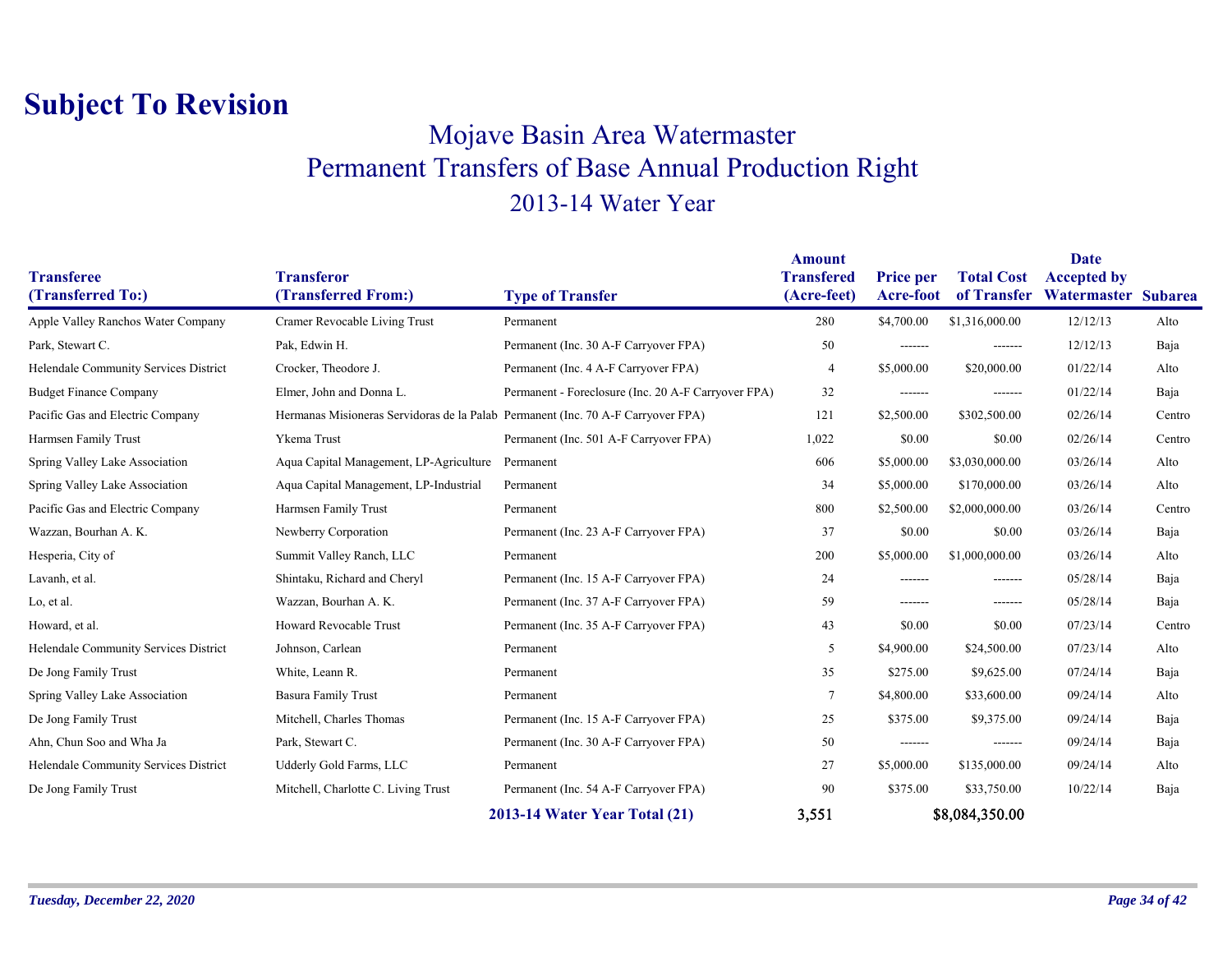### Mojave Basin Area Watermaster Permanent Transfers of Base Annual Production Right 2014-15 Water Year

| <b>Transferee</b>                                                          | <b>Transferor</b>                                    |                                        | <b>Amount</b><br><b>Transfered</b> | <b>Price per</b> | <b>Total Cost</b> | <b>Date</b><br><b>Accepted by</b> |       |
|----------------------------------------------------------------------------|------------------------------------------------------|----------------------------------------|------------------------------------|------------------|-------------------|-----------------------------------|-------|
| (Transferred To:)                                                          | (Transferred From:)                                  | <b>Type of Transfer</b>                | (Acre-feet)                        | Acre-foot        | of Transfer       | Watermaster Subarea               |       |
| Helendale Community Services District                                      | Ross, Carl E. Living Trust                           | Permanent                              | 814                                | \$5,000.00       | \$4,070,000.00    | 09/24/14                          | Alto  |
| Bryant, Ian                                                                | <b>Beinschroth Family Trust</b>                      | Permanent                              | 9                                  | \$5,000.00       | \$45,000.00       | 10/22/14                          | Alto  |
| Lake Wainani Owners Association                                            | Cline, Vivian D.                                     | Permanent                              | 20                                 | \$312.50         | \$6,250.00        | 02/25/15                          | Baja  |
| Helendale Community Services District                                      | Perry Revocable Living Trust, Thomas and P Permanent |                                        | 5                                  | \$5,000.00       | \$25,000.00       | 02/25/15                          | Alto  |
| De Jong Family Trust                                                       | Weidknecht, Arthur J. and Peggy A.                   | Permanent (Inc. 10 A-F Carryover FPA)  | 16                                 | \$375.00         | \$6,000.00        | 02/25/15                          | Baja  |
| De Jong Family Trust                                                       | Rieger Family Trust, Walter M.                       | Permanent (Inc. 36 A-F Carryover FPA)  | 62                                 | \$400.00         | \$24,800.00       | 03/25/15                          | Baja  |
| Calico Lakes Homeowners Association                                        | Aqua Capital Management, LP                          | Permanent                              | 916                                | \$500.00         | \$458,000.00      | 05/27/15                          | Baja  |
| Hesperia, City of                                                          | Aqua Capital Management, LP-Industrial               | Permanent                              | 500                                | \$5,000.00       | \$2,500,000.00    | 05/27/15                          | Alto  |
| Paustell, Joan Beinschroth                                                 | <b>Beinschroth Family Trust</b>                      | Permanent                              | 20                                 | \$0.00           | \$0.00            | 05/27/15                          | Alto  |
| Bryant, Ian                                                                | Paustell, Joan Beinschroth                           | Permanent                              | 20                                 | \$5,000.00       | \$100,000.00      | 05/27/15                          | Alto  |
| Phelan Piñon Hills Community Services District Aqua Capital Management, LP |                                                      | Permanent                              | 929                                | \$2,750.00       | \$2,554,750.00    | 07/22/15                          | Oeste |
| Wet Set, Inc.                                                              | Dolores M. Bender Trust                              | Permanent (Inc. 35 A-F Carryover FPA)  | 60                                 | \$500.00         | \$30,000.00       | 07/22/15                          | Baja  |
| Helendale Community Services District                                      | Harrison, Connie and Harold                          | Permanent (Inc. 4 A-F Carryover FPA)   | 5                                  | \$5,000.00       | \$25,000.00       | 07/22/15                          | Alto  |
| Helendale Community Services District                                      | Johnson, Carlean                                     | Permanent                              | 5                                  | \$5,000.00       | \$25,000.00       | 07/22/15                          | Alto  |
| Abbott, Carron                                                             | <b>Abbott Family Trust</b>                           | Permanent (Inc. 12 A-F Carryover FPA)  | 12                                 | -------          | -------           | 09/23/15                          | Alto  |
| Cunningham, Jerry                                                          | <b>Abbott Family Trust</b>                           | Permanent (Inc. 25 A-F Carryover FPA)  | 33                                 | -------          | -------           | 09/23/15                          | Alto  |
| Hunt, Connie                                                               | <b>Abbott Family Trust</b>                           | Permanent (Inc. 52 A-F Carryover FPA)  | 66                                 | -------          | -------           | 09/23/15                          | Alto  |
| McKinney, Paula                                                            | Abbott Family Trust                                  | Permanent (Inc. 25 A-F Carryover FPA)  | 33                                 | -------          | -------           | 09/23/15                          | Alto  |
| McDonnell, Jeffrey P. and Michael F.                                       | Bedingfield, Lyndell and Charlene                    | Permanent (Inc. 33 A-F Carryover FPA)  | 56                                 | \$0.00           | \$0.00            | 09/23/15                          | Baja  |
| O. F. D. L., Inc.                                                          | McDonnell, Jeffrey P. and Michael F.                 | Permanent (Inc. 33 A-F Carryover FPA)  | 56                                 | \$184.38         | \$10,325.28       | 09/23/15                          | Baja  |
| Apple Valley Ranchos Water Company                                         | Yermo Water Company                                  | Permanent (Inc. 261 A-F Carryover FPA) | 453                                | \$344.37         | \$155,999.61      | 09/23/15                          | Baja  |
|                                                                            |                                                      | 2014-15 Water Year Total (21)          | 4,090                              |                  | \$10,036,124.89   |                                   |       |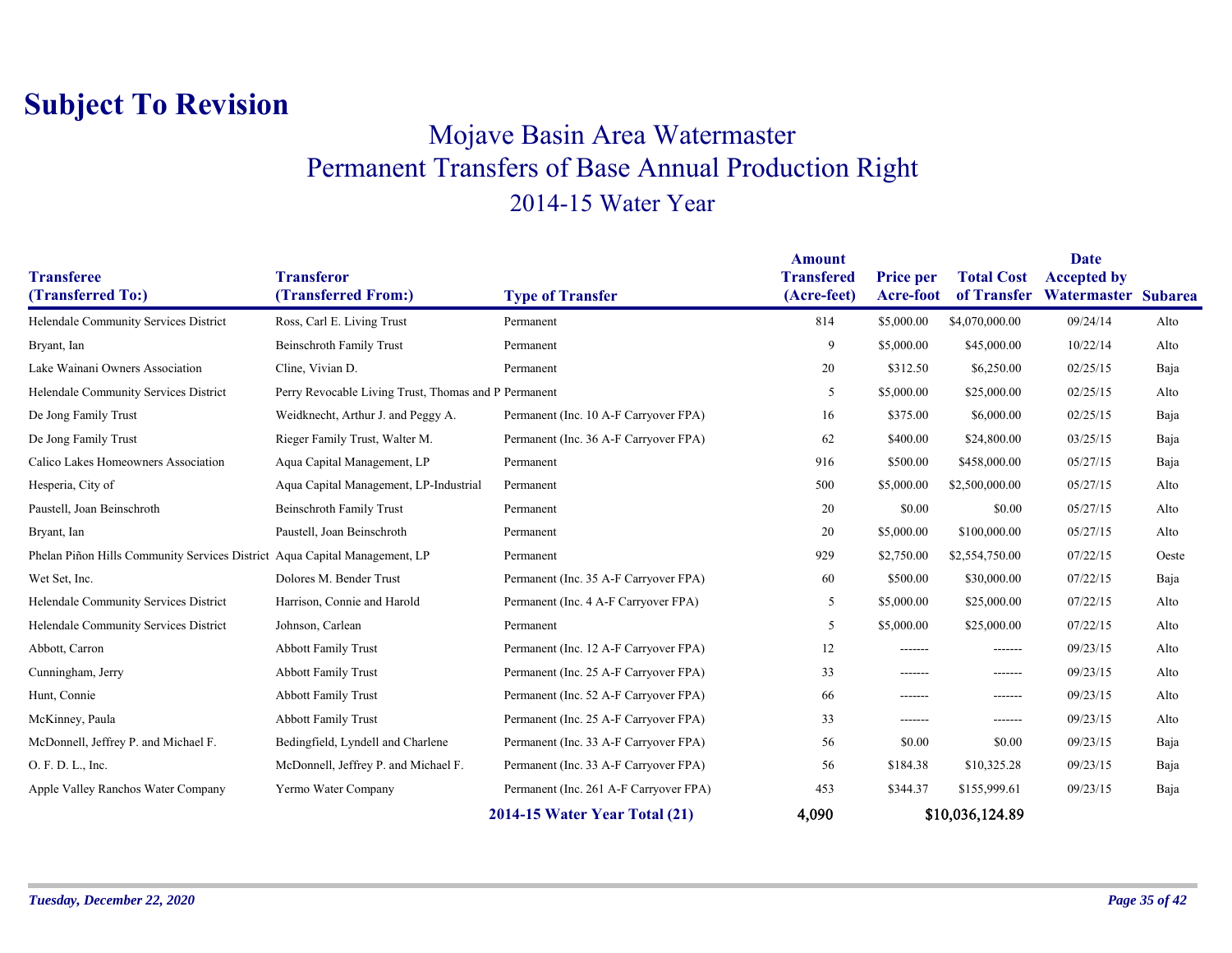### Mojave Basin Area Watermaster Permanent Transfers of Base Annual Production Right 2015-16 Water Year

|                                                                        |                                                                                  |                                        | <b>Amount</b>                    |                               |                                  | Date                                      |        |
|------------------------------------------------------------------------|----------------------------------------------------------------------------------|----------------------------------------|----------------------------------|-------------------------------|----------------------------------|-------------------------------------------|--------|
| <b>Transferee</b><br>(Transferred To:)                                 | <b>Transferor</b><br>(Transferred From:)                                         | <b>Type of Transfer</b>                | <b>Transfered</b><br>(Acre-feet) | <b>Price per</b><br>Acre-foot | <b>Total Cost</b><br>of Transfer | <b>Accepted by</b><br>Watermaster Subarea |        |
| Pacific Gas and Electric Company                                       | Smith, Robert A.                                                                 | Permanent (Inc. 31 A-F Carryover FPA)  | 38                               | \$2,500.00                    | \$95,000.00                      | 02/25/15                                  | Centro |
| Lake Wainani Owners Association                                        | Cline, Vivian D.                                                                 | Permanent                              | 16                               | \$400.00                      | \$6,400.00                       | 10/28/15                                  | Baja   |
| Hesperia Water District                                                | Cunningham, Jerry                                                                | Permanent (Inc. 9 A-F Carryover FPA)   | 9                                | \$5,000.00                    | \$45,000.00                      | 10/28/15                                  | Alto   |
| Jackes, James F.                                                       | Fawcett, Edward C.                                                               | Permanent                              | 10                               | -------                       | -------                          | 10/28/15                                  | Baja   |
|                                                                        |                                                                                  |                                        |                                  |                               |                                  |                                           |        |
| Newberry Springs Recreational Lake Association Fawcett, Edward C.      |                                                                                  | Permanent                              | 10                               | \$500.00                      | \$5,000.00                       | 10/28/15                                  | Baja   |
| Wet Set, Inc.                                                          | Haas, Bryan C. and Hinkle, Mary H.                                               | Permanent                              | 80                               | \$500.00                      | \$40,000.00                      | 10/28/15                                  | Baja   |
| CalPortland Company - Agriculture                                      | Riverside Cement Company - Agriculture                                           | Permanent (Inc. 515 A-F Carryover FPA) | 643                              | -------                       | -------                          | 10/28/15                                  | Alto   |
| CalPortland Company - Oro Grande Plant                                 | Riverside Cement Company - Oro Grande Pl Permanent (Inc. 1398 A-F Carryover FPA) |                                        | 2,809                            | -------                       | -------                          | 10/28/15                                  | Alto   |
| DaCosta, Dean Edward                                                   | Virosteck, Steve and Julie                                                       | Permanent (Inc. 45 A-F Carryover FPA)  | 56                               | -------                       | -------                          | 10/28/15                                  | Este   |
| Ahn, Chun Soo and David                                                | Harvey, Lisa M.                                                                  | Permanent                              | 400                              | \$412.50                      | \$165,000.00                     | 01/27/16                                  | Este   |
| Hesperia Water District                                                | Cunningham, Jerry                                                                | Permanent (Inc. 6 A-F Carryover FPA)   | 10                               | \$4,700.00                    | \$47,000.00                      | 02/24/16                                  | Alto   |
| Newberry Springs Recreational Lakes AssociationQuigg and Company, Inc. |                                                                                  | Permanent (Inc. 45 A-F Carryover FPA)  | 81                               | \$500.00                      | \$40,500.00                      | 02/24/16                                  | Baja   |
| Newberry Springs Recreational Lakes AssociationReeves, Richard         |                                                                                  | Permanent                              | 224                              | \$500.00                      | \$112,000.00                     | 02/24/16                                  | Baja   |
| <b>Western Rivers Conservancy</b>                                      | Ross, Carl E. Living Trust                                                       | Permanent                              | 10                               | -------                       | -------                          | 02/24/16                                  | Alto   |
| S and E 786 Enterprises, LLC                                           | Campbell Family Trust                                                            | Permanent (Inc. 391 A-F Carryover FPA) | 597                              | -------                       | -------                          | 03/23/16                                  | Este   |
| <b>Evert Family Trust</b>                                              | Chapman University                                                               | Permanent                              | 54                               | -------                       | -------                          | 03/23/16                                  | Baja   |
| Spring Valley Lake Association                                         | Elisabella, LLC                                                                  | Permanent                              | 65                               | \$5,000.00                    | \$325,000.00                     | 03/23/16                                  | Alto   |
| Cheyenne Lake, Inc.                                                    | Newberry Springs Recreational Lakes Associ Permanent (Inc. 0 A-F Carryover FPA)  |                                        | 39                               | \$0.00                        | \$0.00                           | 05/25/16                                  | Baja   |
| Crystal Lakes Property Owners Association                              | Newberry Springs Recreational Lakes Associ Permanent                             |                                        | 39                               | \$0.00                        | \$0.00                           | 05/25/16                                  | Baja   |
| Lake Jodie Property Owners Association                                 | Newberry Springs Recreational Lakes Associ Permanent                             |                                        | 39                               | \$0.00                        | \$0.00                           | 05/25/16                                  | Baja   |
| Lake Wainani Owners Association                                        | Newberry Springs Recreational Lakes Associ Permanent                             |                                        | 39                               | \$0.00                        | \$0.00                           | 05/25/16                                  | Baja   |
| O. F. D. L., Inc.                                                      | Newberry Springs Recreational Lakes Associ Permanent                             |                                        | 39                               | \$0.00                        | \$0.00                           | 05/25/16                                  | Baja   |
| Sundown Lakes, Inc.                                                    | Newberry Springs Recreational Lakes Associ Permanent                             |                                        | 39                               | \$0.00                        | \$0.00                           | 05/25/16                                  | Baja   |
| Wet Set, Inc.                                                          | Newberry Springs Recreational Lakes Associ Permanent                             |                                        | 39                               | \$0.00                        | \$0.00                           | 05/25/16                                  | Baja   |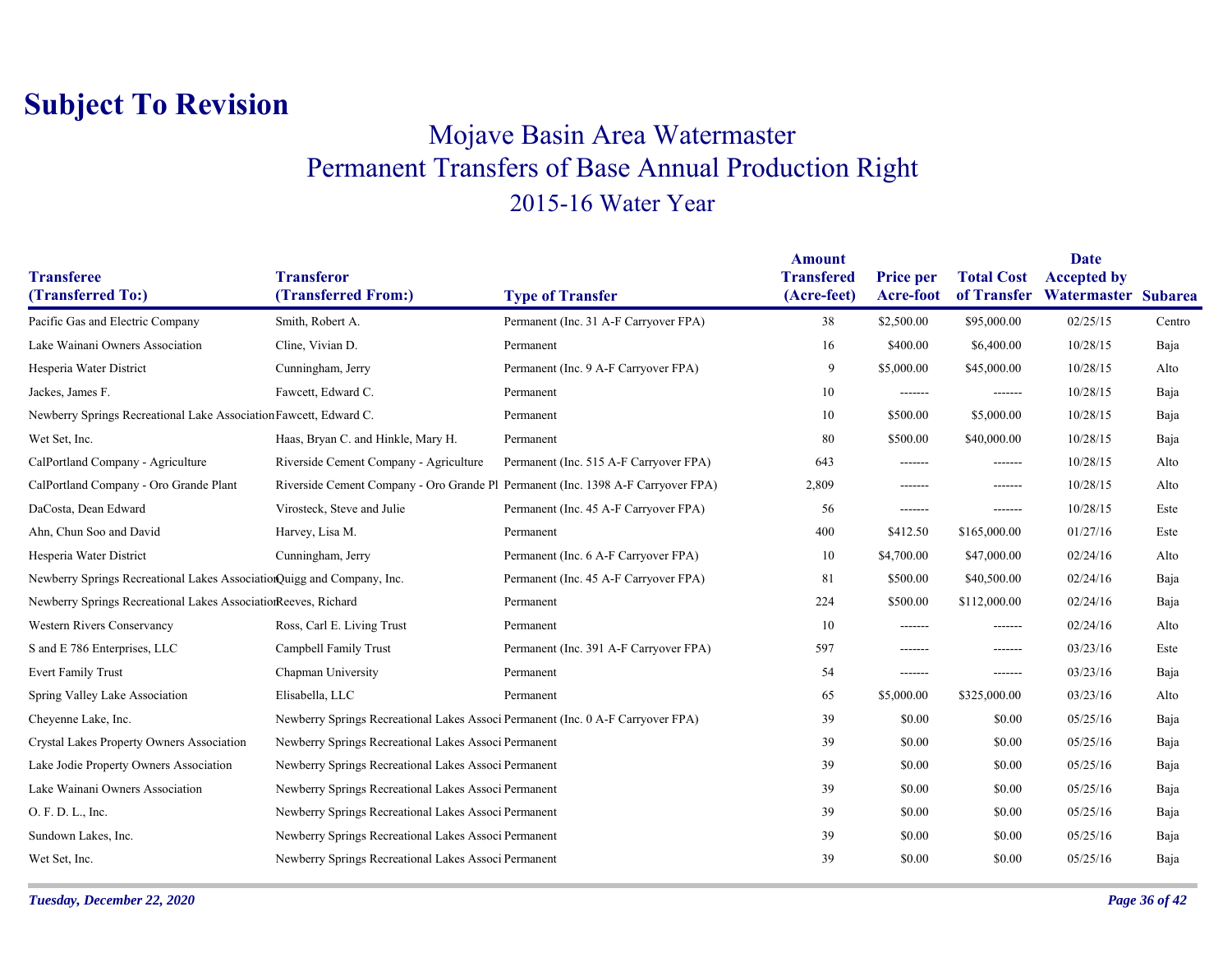### Mojave Basin Area Watermaster Permanent Transfers of Base Annual Production Right 2015-16 Water Year

| <b>Transferee</b><br>(Transferred To:) | Fransferor<br>(Transferred From:)                    | <b>Type of Transfer</b>       | Amount<br><b>Transfered</b><br>(Acre-feet) | <b>Price per</b><br>Acre-foot | <b>Total Cost</b> | <b>Date</b><br><b>Accepted by</b><br>of Transfer Watermaster Subarea |        |
|----------------------------------------|------------------------------------------------------|-------------------------------|--------------------------------------------|-------------------------------|-------------------|----------------------------------------------------------------------|--------|
| WLSR, Inc.                             | Newberry Springs Recreational Lakes Associ Permanent |                               | 39                                         | \$0.00                        | \$0.00            | 05/25/16                                                             | Baja   |
| Chong, Joan                            | Kenwood Management, LLC                              | Permanent                     | 52                                         | -------                       | --------          | 07/27/16                                                             | Centro |
| 35250 Yermo, LLC                       | Old Grove Properties, LLC                            | Permanent                     | 24                                         | $- - - - - - -$               | -------           | 07/27/16                                                             | Baja   |
| Sagabean-Barker, Kanoeolokelani L.     | Kiel, Mary                                           | Permanent                     | 34                                         | --------                      | $- - - - - - -$   | 09/28/16                                                             | Baja   |
|                                        |                                                      | 2015-16 Water Year Total (28) | 5,534                                      |                               | \$880,900.00      |                                                                      |        |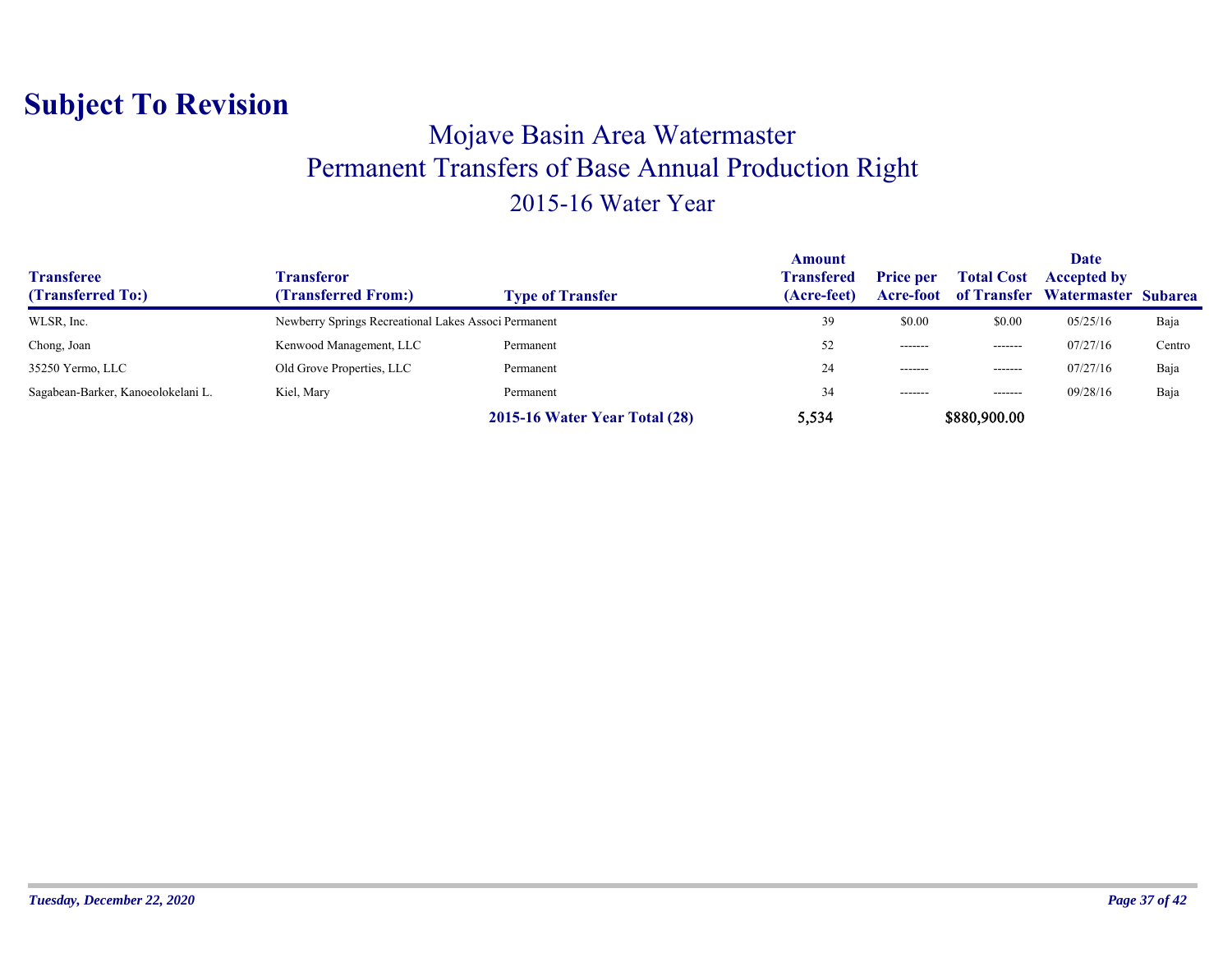### Mojave Basin Area Watermaster Permanent Transfers of Base Annual Production Right 2016-17 Water Year

|                                                                    |                                                                                   |                                                                                   | <b>Amount</b>     |                  |                   | <b>Date</b>         |       |
|--------------------------------------------------------------------|-----------------------------------------------------------------------------------|-----------------------------------------------------------------------------------|-------------------|------------------|-------------------|---------------------|-------|
| <b>Transferee</b>                                                  | <b>Transferor</b>                                                                 |                                                                                   | <b>Transfered</b> | <b>Price per</b> | <b>Total Cost</b> | <b>Accepted by</b>  |       |
| (Transferred To:)                                                  | (Transferred From:)                                                               | <b>Type of Transfer</b>                                                           | (Acre-feet)       | Acre-foot        | of Transfer       | Watermaster Subarea |       |
| Hesperia Water District                                            | Abbott, Carron                                                                    | Permanent (Inc. 10 A-F Carryover FPA)                                             | 12                | \$4,300.00       | \$51,600.00       | 10/26/16            | Alto  |
| Western Horizon Associates, Inc.                                   | Kasner Family Limited Partnership                                                 | Permanent                                                                         | 658               | \$0.00           | \$0.00            | 10/26/16            | Baja  |
| Pozzato Partners, Limited                                          | D'Silva, Melanie                                                                  | Permanent                                                                         | 54                | \$0.00           | \$0.00            | 02/22/17            | Baja  |
| Newberry Springs Recreational Lakes AssociationBowman Family Trust |                                                                                   | Permanent (Inc. 6 A-F Carryover FPA)                                              | 11                | \$500.00         | \$5,500.00        | 05/24/17            | Baja  |
| Newberry Springs Recreational Lakes AssociationCrandall, Esther    |                                                                                   | Permanent (Inc. 3 A-F Carryover FPA)                                              | 5                 | \$500.00         | \$2,500.00        | 05/24/17            | Baja  |
| <b>Evert Family Trust</b>                                          | Ray Jackson Revocable Trust No. 45801                                             | Permanent                                                                         | 19                | \$650.00         | \$12,350.00       | 05/24/17            | Baja  |
| Lake Wainani Owners Association                                    | Hutchison Trust, William O.                                                       | Permanent                                                                         | 368               | \$500.00         | \$184,000.00      | 07/26/17            | Baja  |
| Hesperia Water District                                            | Lounsbury, Carolyn Joy                                                            | Permanent                                                                         | 181               | \$4,200.00       | \$760,200.00      | 07/26/17            | Alto  |
| Newberry Springs Recreational Lakes AssociationBush, Kevin         |                                                                                   | Permanent (Inc. 55 A-F Carryover FPA)                                             | 110               | \$500.00         | \$55,000.00       | 09/27/17            | Baja  |
| Hesperia Water District                                            | Cunningham, Jerry                                                                 | Permanent (Inc. 3 A-F Carryover FPA)                                              | 4                 | \$4,200.00       | \$16,800.00       | 09/27/17            | Alto  |
| Cheyenne Lake, Inc.                                                | Newberry Springs Recreational Lakes Associ Permanent (Inc. 18 A-F Carryover FPA)  |                                                                                   | 18                | \$0.00           | \$0.00            | 09/27/17            | Baja  |
| Crystal Lakes Property Owners Association                          |                                                                                   | Newberry Springs Recreational Lakes Associ Permanent (Inc. 232 A-F Carryover FPA) | 18                | \$0.00           | \$0.00            | 09/27/17            | Baja  |
| Lake Jodie Property Owners Association                             | Newberry Springs Recreational Lakes Associ Permanent (Inc. 203 A-F Carryover FPA) |                                                                                   | 18                | \$0.00           | \$0.00            | 09/27/17            | Baja  |
| Lake Wainani Owners Association                                    | Newberry Springs Recreational Lakes Associ Permanent                              |                                                                                   | $\overline{2}$    | \$0.00           | \$0.00            | 09/27/17            | Baja  |
| O. F. D. L., Inc.                                                  | Newberry Springs Recreational Lakes Associ Permanent (Inc. 68 A-F Carryover FPA)  |                                                                                   | 18                | \$0.00           | \$0.00            | 09/27/17            | Baja  |
| Sundown Lakes, Inc.                                                |                                                                                   | Newberry Springs Recreational Lakes Associ Permanent (Inc. 172 A-F Carryover FPA) | 18                | \$0.00           | \$0.00            | 09/27/17            | Baja  |
| Wet Set, Inc.                                                      | Newberry Springs Recreational Lakes Associ Permanent (Inc. 70 A-F Carryover FPA)  |                                                                                   | 18                | \$0.00           | \$0.00            | 09/27/17            | Baja  |
| WLSR, Inc.                                                         | Newberry Springs Recreational Lakes Associ Permanent (Inc. 84 A-F Carryover FPA)  |                                                                                   | 18                | \$0.00           | \$0.00            | 09/27/17            | Baja  |
| Lee, Anna K. and Eshban K.                                         | Seals Tibbett, et al.                                                             | Permanent                                                                         | 33                | \$450.00         | \$14,850.00       | 09/27/17            | Este  |
| Sunray Land Company, LLC                                           | Sunray Energy, Inc.                                                               | Permanent (Inc. 32 A-F Carryover FPA)                                             | 63                | \$1.00           | \$63.00           | 09/27/17            | Baja  |
| Hettinga, Hein and Ellen                                           | Thoreson-Slattery Revocable Living Trust                                          | Permanent (Inc. 19 A-F Carryover FPA)                                             | 40                | \$2,200.00       | \$88,000.00       | 09/27/17            | Oeste |
|                                                                    |                                                                                   | 2016-17 Water Year Total (21)                                                     | 1,686             |                  | \$1,190,863.00    |                     |       |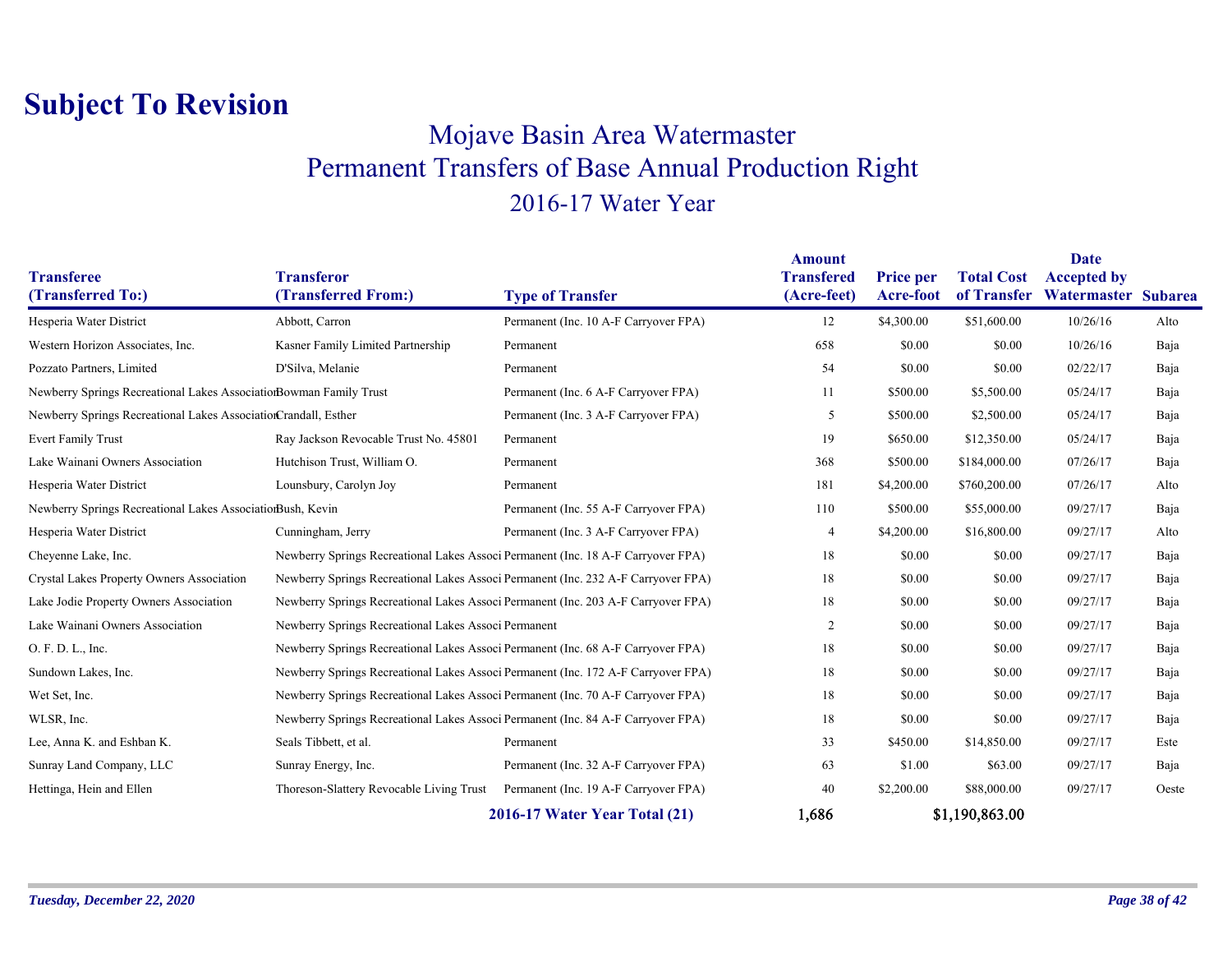#### Mojave Basin Area Watermaster Permanent Transfers of Base Annual Production Right 2017-18 Water Year

| <b>Transferee</b><br>(Transferred To:)                       | <b>Transferor</b><br>(Transferred From:)                                         | <b>Type of Transfer</b>                                                          | <b>Amount</b><br><b>Transfered</b><br>(Acre-feet) | Price per<br>Acre-foot | <b>Total Cost</b><br>of Transfer | Date<br><b>Accepted by</b><br>Watermaster | <b>Subarea</b> |
|--------------------------------------------------------------|----------------------------------------------------------------------------------|----------------------------------------------------------------------------------|---------------------------------------------------|------------------------|----------------------------------|-------------------------------------------|----------------|
| Laguna Water II, Ltd.                                        | Aqua Capital Management, LP-Agriculture                                          | Permanent                                                                        | 200                                               | \$4,200.00             | \$840,000.00                     | 10/25/17                                  | Alto           |
| Hettinga, Hein and Ellen                                     | Dossey, D. A.                                                                    | Permanent (Inc. 6 A-F Carryover FPA)                                             |                                                   | \$2,000.00             | \$14,000.00                      | 02/28/18                                  | Oeste          |
| Box, Geary S. and Laura                                      | Pearson, Deryl B.                                                                | Permanent (Inc. 18 A-F Carryover FPA)                                            | 22                                                | -------                | -------                          | 03/28/18                                  | Alto           |
| Hawkins, James B.                                            | Western Heritage, Inc.                                                           | Permanent (Inc. 354 A-F Carryover FPA)                                           | 854                                               | -------                | -------                          | 03/28/18                                  | Baja           |
| Cheyenne Lake, Inc.                                          | Newberry Springs Recreational Lakes Associ Permanent (Inc. 53 A-F Carryover FPA) |                                                                                  | 78                                                | \$0.00                 | \$0.00                           | 05/23/18                                  | Baja           |
| Lake Wainani Owners Association                              | Newberry Springs Recreational Lakes Associ Permanent                             |                                                                                  | 78                                                | \$0.00                 | \$0.00                           | 05/23/18                                  | Baja           |
| O. F. D. L., Inc.                                            | Newberry Springs Recreational Lakes Associ Permanent (Inc. 53 A-F Carryover FPA) |                                                                                  | 78                                                | \$0.00                 | \$0.00                           | 05/23/18                                  | Baja           |
| Sundown Lakes, Inc.                                          |                                                                                  | Newberry Springs Recreational Lakes Associ Permanent (Inc. 53 A-F Carryover FPA) |                                                   | \$0.00                 | \$0.00                           | 05/23/18                                  | Baja           |
| Wet Set, Inc.                                                |                                                                                  | Newberry Springs Recreational Lakes Associ Permanent                             |                                                   | \$0.00                 | \$0.00                           | 05/23/18                                  | Baja           |
| WLSR, Inc.                                                   | Newberry Springs Recreational Lakes Associ Permanent (Inc. 53 A-F Carryover FPA) |                                                                                  | 78                                                | \$0.00                 | \$0.00                           | 05/23/18                                  | Baja           |
| Newberry Springs Recreational Lakes Association sui, Richard |                                                                                  | Permanent (Inc. 213 A-F Carryover FPA)                                           | 472                                               | -------                | -------                          | 05/23/18                                  | Baja           |
| Hesperia Water District                                      | Cunningham, Jerry                                                                | Permanent                                                                        | 10                                                | \$4,200.00             | \$42,000.00                      | 07/25/18                                  | Alto           |
| Bubier, Diane Gail                                           | Short, Charles H. Revocable Trust                                                | Permanent                                                                        | 54                                                | -------                | -------                          | 07/25/18                                  | Baja           |
| Adelanto, City Of                                            | Aqua Capital Management, LP-Agriculture                                          | Permanent                                                                        | 805                                               | \$4,750.00             | \$3,823,750.00                   | 09/26/18                                  | Alto           |
| Quakenbush, Samuel R.                                        | Smith, William E. and Patricia A.                                                | Permanent (Inc. 9 A-F Carryover FPA)                                             | 19                                                | \$1.00                 | \$19.00                          | 09/26/18                                  | Baja           |
| <b>Evert Family Trust</b>                                    | Sperry, Wesley                                                                   | Permanent                                                                        | 100                                               | \$650.00               | \$65,000.00                      | 09/26/18                                  | Baja           |
| Adelanto, City Of                                            | Thompson Living Trust, R.L. and R.A.                                             | Permanent                                                                        | 11                                                | \$4,750.00             | \$52,250.00                      | 09/26/18                                  | Alto           |
|                                                              |                                                                                  | 2017-18 Water Year Total (17)                                                    | 3,022                                             |                        | \$4,837,019.00                   |                                           |                |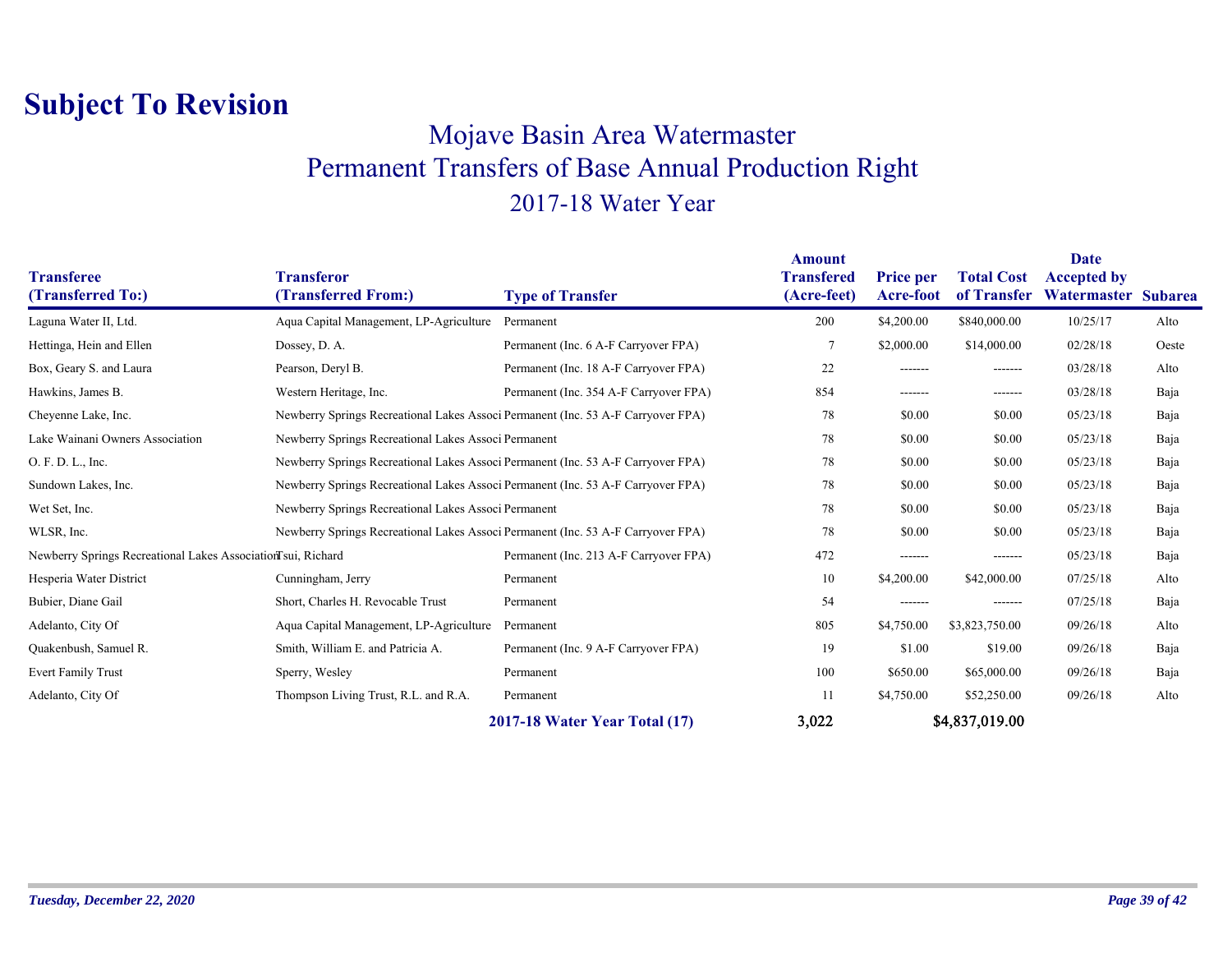### Mojave Basin Area Watermaster Permanent Transfers of Base Annual Production Right 2018-19 Water Year

| <b>Transferee</b>                                               | <b>Transferor</b>                       |                                        | <b>Amount</b><br><b>Transfered</b> | <b>Price per</b> | <b>Total Cost</b> | <b>Date</b><br><b>Accepted by</b> |        |
|-----------------------------------------------------------------|-----------------------------------------|----------------------------------------|------------------------------------|------------------|-------------------|-----------------------------------|--------|
| (Transferred To:)                                               | (Transferred From:)                     | <b>Type of Transfer</b>                | (Acre-feet)                        | Acre-foot        | of Transfer       | Watermaster Subarea               |        |
| Hesperia Water District                                         | Aqua Capital Management, LP-Agriculture | Permanent                              | 72                                 | \$4,750.00       | \$342,000.00      | 10/24/18                          | Alto   |
| Hesperia Water District                                         | Aqua Capital Management, LP-Industrial  | Permanent                              | 185                                | \$4,750.00       | \$878,750.00      | 10/24/18                          | Alto   |
| Helendale Community Services District                           | Aqua Capital Management, LP             | Permanent                              | 200                                | \$1,000.00       | \$200,000.00      | 01/23/19                          | Centro |
| Rhee, Andrew N.                                                 | Dahlquist, George R.                    | Permanent                              | 70                                 | \$500.00         | \$35,000.00       | 01/23/19                          | Este   |
| Foothill Estates MHP, LLC                                       | Pozzato Partners, Limited               | Permanent                              | 54                                 | -------          | --------          | 01/23/19                          | Baja   |
| Mojave Desert Land Trust                                        | <b>Western Rivers Conservancy</b>       | Permanent (Inc. 7 A-F Carryover FPA)   | 10                                 | \$0.00           | \$0.00            | 01/23/19                          | Alto   |
| Jones Trust dated March 16, 2002                                | DJC Corporation                         | Permanent (Inc. 72 A-F Carryover FPA)  | 89                                 | \$0.00           | \$0.00            | 02/27/19                          | Este   |
| <b>DJC</b> Corporation                                          | Hal-Dor Ltd.                            | Permanent (Inc. 19 A-F Carryover FPA)  | 23                                 | \$0.00           | \$0.00            | 02/27/19                          | Este   |
| <b>Beinschroth Family Trust</b>                                 | <b>Beinschroth Family Trust</b>         | Permanent                              | 25                                 | \$0.00           | \$0.00            | 03/27/19                          | Alto   |
| Beinschroth, Andy Eric                                          | <b>Beinschroth Family Trust</b>         | Permanent                              | 25                                 | \$0.00           | \$0.00            | 03/27/19                          | Alto   |
| Mojave Desert Land Trust                                        | <b>Beinschroth Family Trust</b>         | Permanent                              | 30                                 | \$4,750.00       | \$142,500.00      | 03/27/19                          | Alto   |
| Mariana Ranchos County Water District                           | Andy Eric, Beinschroth                  | Permanent                              | 25                                 | \$5,000.00       | \$125,000.00      | 05/22/19                          | Alto   |
| Helendale Community Services District                           | Laguna Water II, Ltd.                   | Permanent                              | 200                                | \$4,850.00       | \$970,000.00      | 05/22/19                          | Alto   |
| Helendale Community Services District                           | Sapp, Robert D. and Lee, Teresa J.      | Permanent                              | 42                                 | \$4,850.00       | \$203,700.00      | 05/22/19                          | Alto   |
| Samples, Bernard D. and Janice E.                               | Shaw, Robert M. and Lori A. Slater-Shaw | Permanent                              | 43                                 | \$0.00           | \$0.00            | 05/22/19                          | Baja   |
| Helendale Community Services District                           | <b>Beinschroth Family Trust</b>         | Permanent                              | 50                                 | \$5,000.00       | \$250,000.00      | 07/24/19                          | Alto   |
| Precision Invesments Services, LLC                              | CF Properties, LLC                      | Permanent (Inc. 338 A-F Carryover FPA) | 845                                | -------          | -------           | 07/24/19                          | Baja   |
| Fourfree USA, Inc.                                              | Chong, Joan                             | Permanent                              | 42                                 | \$0.00           | \$0.00            | 07/24/19                          | Centro |
| NSSLC, Inc.                                                     | Docimo Living Trust, Allen Lee          | Permanent (Inc. 28 A-F Carryover FPA)  | 109                                | \$0.00           | \$0.00            | 07/24/19                          | Baja   |
| Haskins, James J.                                               | Aqua Capital Management, LP             | Permanent                              | 30                                 | \$1,100.00       | \$33,000.00       | 09/25/19                          | Centro |
| Newberry Springs Recreational Lakes AssociationBrown, Ronald A. |                                         | Permanent                              | 1,080                              | \$450.00         | \$486,000.00      | 09/25/19                          | Baja   |
| Finch, Jenifer                                                  | McInnis, William S.                     | Permanent                              | 30                                 | \$0.00           | \$0.00            | 09/25/19                          | Alto   |
|                                                                 |                                         | 2018-19 Water Year Total (22)          | 3,279                              |                  | \$3,665,950.00    |                                   |        |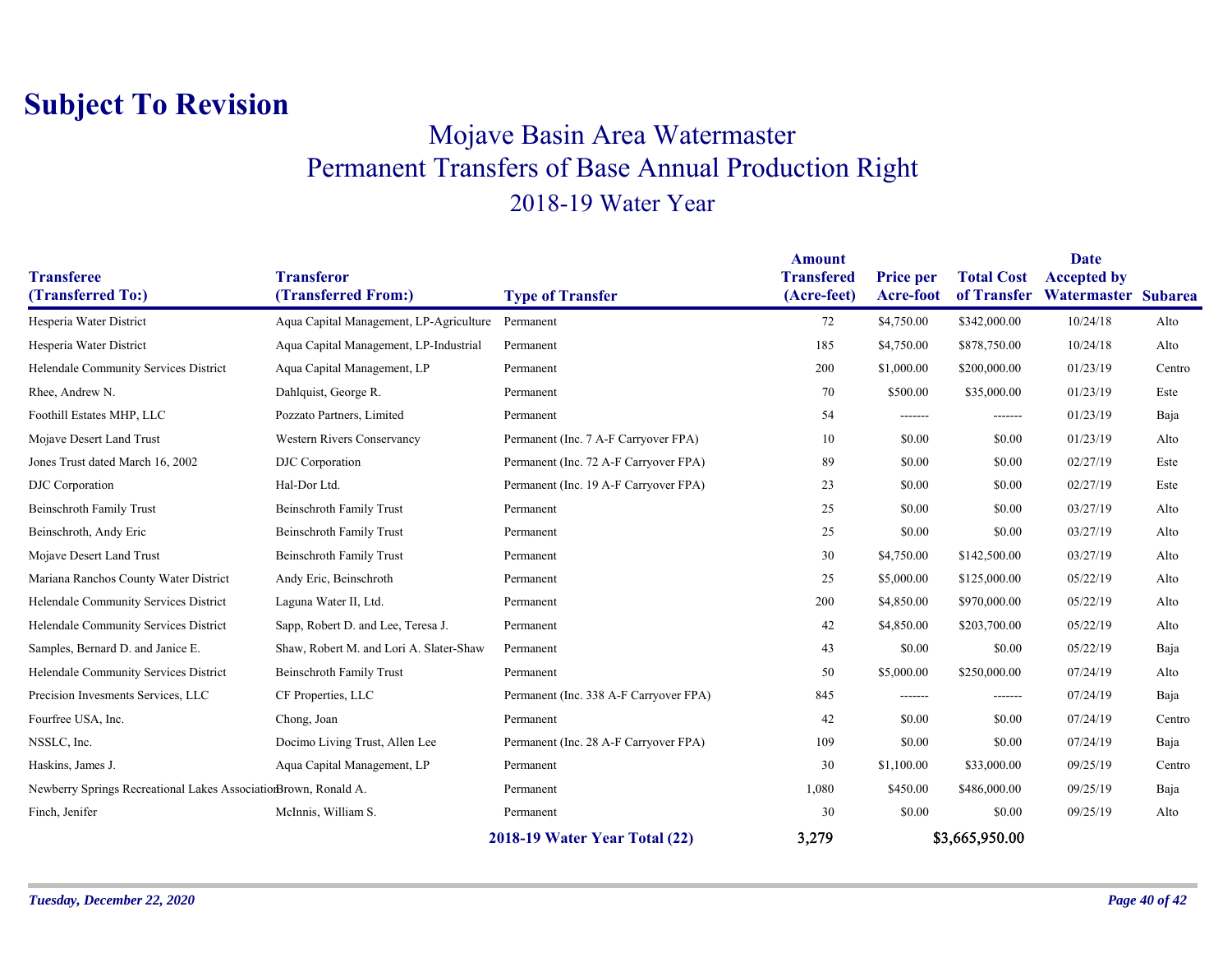### Mojave Basin Area Watermaster Permanent Transfers of Base Annual Production Right 2019-20 Water Year

|                                                                |                                                      |                                                                                    | <b>Amount</b>                    |                                      |                   | <b>Date</b>                                           |       |
|----------------------------------------------------------------|------------------------------------------------------|------------------------------------------------------------------------------------|----------------------------------|--------------------------------------|-------------------|-------------------------------------------------------|-------|
| <b>Transferee</b><br>(Transferred To:)                         | <b>Transferor</b><br>(Transferred From:)             | <b>Type of Transfer</b>                                                            | <b>Transfered</b><br>(Acre-feet) | <b>Price per</b><br><b>Acre-foot</b> | <b>Total Cost</b> | <b>Accepted by</b><br>of Transfer Watermaster Subarea |       |
| Mojave Water Agency                                            | GenOn California South, LP                           | Permanent (Inc. 1983 A-F Carryover FPA)                                            | 7,194                            | \$791.21                             | \$5,691,964.74    | 09/25/19                                              | Baja  |
|                                                                |                                                      |                                                                                    |                                  |                                      |                   |                                                       |       |
| Hettinga Revocable Trust                                       | Brown, Sue                                           | Permanent (Inc. 37 A-F Carryover FPA)                                              | 46                               | \$1,960.00                           | \$90,160.00       | 10/23/19                                              | Oeste |
| Cheyenne Lake, Inc.                                            | Newberry Springs Recreational Lakes Associ Permanent |                                                                                    | 140                              | \$0.00                               | \$0.00            | 10/23/19                                              | Baja  |
| Crystal Lakes Property Owners Association                      | Newberry Springs Recreational Lakes Associ Permanent |                                                                                    | 140                              | \$0.00                               | \$0.00            | 10/23/19                                              | Baja  |
| Lake Jodie Property Owners Association                         |                                                      | Newberry Springs Recreational Lakes Associ Permanent                               |                                  | \$0.00                               | \$0.00            | 10/23/19                                              | Baja  |
| Lake Wainani Owners Association                                | Newberry Springs Recreational Lakes Associ Permanent |                                                                                    | 140                              | \$0.00                               | \$0.00            | 10/23/19                                              | Baja  |
| O. F. D. L., Inc.                                              | Newberry Springs Recreational Lakes Associ Permanent |                                                                                    | 140                              | \$0.00                               | \$0.00            | 10/23/19                                              | Baja  |
| Sundown Lakes, Inc.                                            | Newberry Springs Recreational Lakes Associ Permanent |                                                                                    | 100                              | \$0.00                               | \$0.00            | 10/23/19                                              | Baja  |
| Wet Set, Inc.                                                  | Newberry Springs Recreational Lakes Associ Permanent |                                                                                    | 140                              | \$0.00                               | \$0.00            | 10/23/19                                              | Baja  |
| WLSR, Inc.                                                     | Newberry Springs Recreational Lakes Associ Permanent |                                                                                    | 140                              | \$0.00                               | \$0.00            | 10/23/19                                              | Baja  |
| Van Dam Family Trust, Glen and Jennifer                        | Borgogno Revocable Living Trust                      | Permanent (Inc. 646 A-F Carryover FPA)                                             | 1,844                            | -------                              | -------           | 12/12/19                                              | Baja  |
| Im, Nicholas Nak-Kyun                                          | Johnson, James R. and Ellen                          | Permanent                                                                          | 247                              | -------                              | -------           | 12/12/19                                              | Baja  |
| Crown Cambria, LLC                                             | Weiser, et al.                                       | Permanent                                                                          | 90                               | -------                              | -------           | 01/22/20                                              | Este  |
| Newberry Springs Recreational Lakes AssociationCalico Junction |                                                      | Permanent (Inc. 7 A-F Carryover FPA)                                               | 20                               | \$500.00                             | \$10,000.00       | 02/26/20                                              | Baja  |
| Music, Zajo                                                    | Koroghlian, Ted and Najwa                            | Permanent (Inc. 1 A-F Carryover FPA)                                               | 15                               | \$0.00                               | \$0.00            | 02/26/20                                              | Baja  |
| Holy Heavenly Lake, LLC                                        | Beebe, Dorothey K.                                   | Permanent                                                                          | 6                                | -------                              | -------           | 04/22/20                                              | Alto  |
| <b>Beinschroth Family Trust</b>                                | <b>Beinschroth Family Trust</b>                      | Permanent (Inc. 192 A-F Carryover FPA)                                             | 250                              | \$0.00                               | \$0.00            | 04/22/20                                              | Alto  |
| Beinschroth, Andy Eric                                         | <b>Beinschroth Family Trust</b>                      | Permanent (Inc. 200 A-F Carryover FPA)                                             | 250                              | \$0.00                               | \$0.00            | 04/22/20                                              | Alto  |
| Paustell, Joan Beinschroth                                     | <b>Beinschroth Family Trust</b>                      | Permanent (Inc. 136 A-F Carryover FPA)                                             | 170                              | \$0.00                               | \$0.00            | 04/22/20                                              | Alto  |
| Lake Wainani Owners Association                                |                                                      | Arguelles Revocable Trust, Alfredo A. and A Permanent (Inc. 227 A-F Carryover FPA) | 647                              | \$500.00                             | \$323,500.00      | 05/27/20                                              | Baja  |
| America United Development, LLC                                | Pettigrew, James and Cherlyn                         | Permanent (Inc. 400 A-F Carryover FPA)                                             | 500                              | -------                              | -------           | 05/27/20                                              | Este  |
| Calico Lakes Homeowners Association                            | Newberry Springs Recreational Lakes Associ Permanent |                                                                                    | 3                                | \$0.00                               | \$0.00            | 07/22/20                                              | Baja  |
| Cheyenne Lake, Inc.                                            |                                                      | Newberry Springs Recreational Lakes Associ Permanent (Inc. 84 A-F Carryover FPA)   | 3                                | \$0.00                               | \$0.00            | 07/22/20                                              | Baja  |
| Crystal Lakes Property Owners Association                      |                                                      | Newberry Springs Recreational Lakes Associ Permanent (Inc. 389 A-F Carryover FPA)  | 3                                | \$0.00                               | \$0.00            | 07/22/20                                              | Baja  |